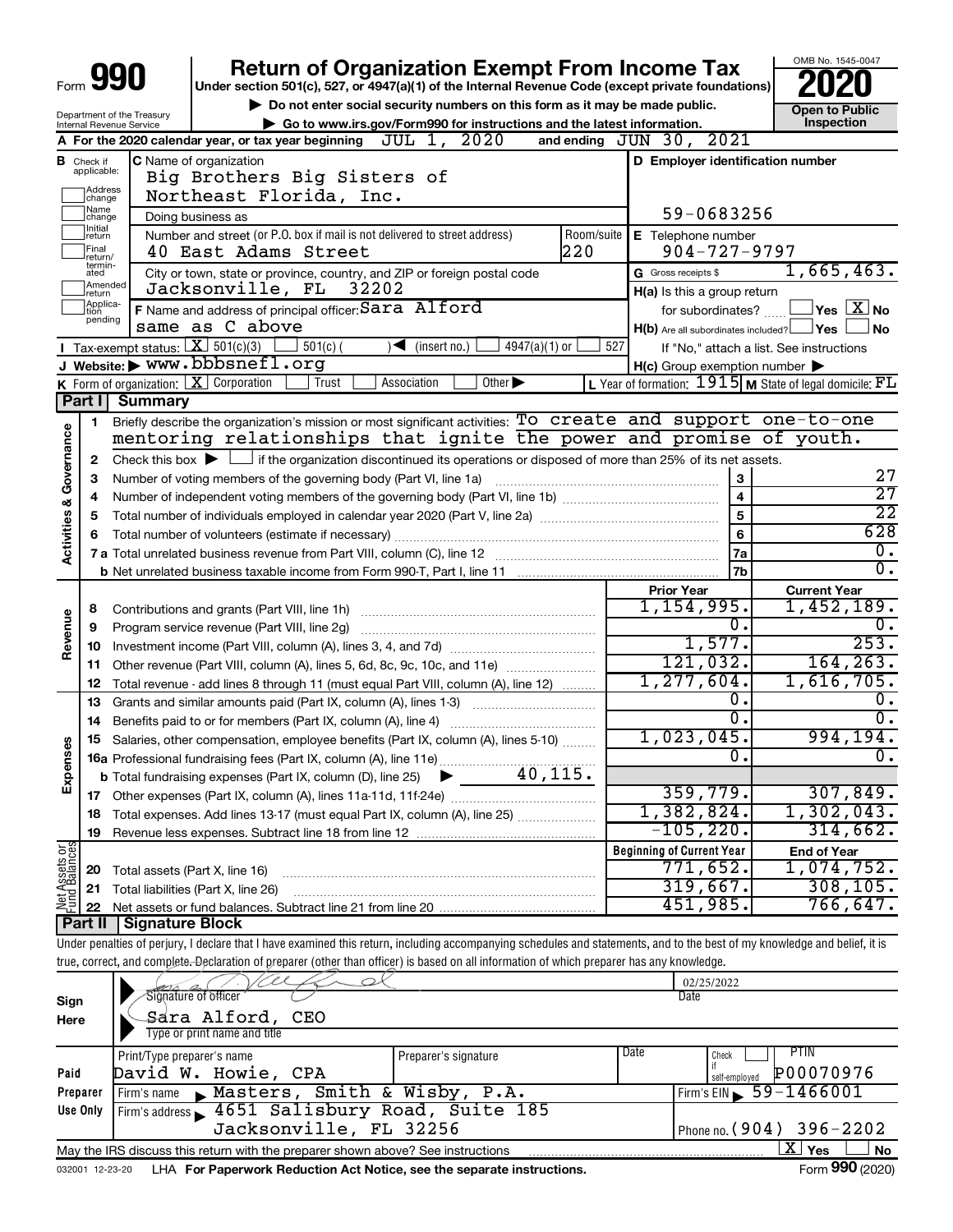|              | Big Brothers Big Sisters of<br>Northeast Florida, Inc.<br>59-0683256<br>Page 2<br>Form 990 (2020)                                                         |
|--------------|-----------------------------------------------------------------------------------------------------------------------------------------------------------|
|              | Part III   Statement of Program Service Accomplishments                                                                                                   |
|              | $\boxed{\textbf{X}}$<br>Check if Schedule O contains a response or note to any line in this Part III                                                      |
| $\mathbf 1$  | Briefly describe the organization's mission:                                                                                                              |
|              | To create and support one-to-one mentoring relationships that ignite                                                                                      |
|              | the power and promise of youth.                                                                                                                           |
|              |                                                                                                                                                           |
| $\mathbf{2}$ | Did the organization undertake any significant program services during the year which were not listed on the<br>$\overline{\ }$ Yes $\overline{\rm X}$ No |
|              | prior Form 990 or 990-EZ?                                                                                                                                 |
|              | If "Yes," describe these new services on Schedule O.                                                                                                      |
| 3            | $\Box$ Yes $[\overline{\mathrm{X}}]$ No<br>Did the organization cease conducting, or make significant changes in how it conducts, any program services?   |
|              | If "Yes," describe these changes on Schedule O.                                                                                                           |
| 4            | Describe the organization's program service accomplishments for each of its three largest program services, as measured by expenses.                      |
|              | Section 501(c)(3) and 501(c)(4) organizations are required to report the amount of grants and allocations to others, the total expenses, and              |
|              | revenue, if any, for each program service reported.                                                                                                       |
| 4a l         | $720, 574$ $\cdot$ including grants of \$<br>(Expenses \$<br>(Code:<br>(Revenue \$<br>Site-Based Program: During the course of 2020/2021 fiscal year, 363 |
|              |                                                                                                                                                           |
|              | children were matched with a caring volunteer from the community for                                                                                      |
|              | professionally managed, one-to-one, school and site based mentoring.<br>The mentoring occurred an average of one hour weekly each week over the           |
|              |                                                                                                                                                           |
|              | course of the school year on location at the child's school, at the                                                                                       |
|              | corporate partner's location, or via virtual meeting platforms. In                                                                                        |
|              | addition to the school and site based sessions, eligible site based                                                                                       |
|              | matches were invited to attend virtual group outings, sponsored by                                                                                        |
|              | BBBSNEFL, and benefited from various agency programs and support                                                                                          |
|              | efforts to enhance participant engagement and promote participant                                                                                         |
|              | satisfaction and thus retention rate in the subsequent FY. End of year                                                                                    |
|              | reports indicate advances were made by the majority of students engaged                                                                                   |
| 4b           | $419$ , $703$ $\cdot$ including grants of \$<br>) (Expenses \$<br>) (Revenue \$<br>(Code:                                                                 |
|              | Community Based Program: During the course of the 2020/2021 fiscal                                                                                        |
|              | year, 245 children were matched with a caring adult volunteer from the                                                                                    |
|              | community for professionally managed, one-to-one, community based<br>mentoring. The mentoring occurred an average of 4-7 hours monthly via                |
|              | various virtual platforms and in-person at varying locations around and                                                                                   |
|              |                                                                                                                                                           |
|              | within the communities of Northeast Florida. In addition to individual                                                                                    |
|              | outings, the mentoring matches were also provided with enrichment                                                                                         |
|              | opportunities of educational, recreational, and service orientations on                                                                                   |
|              | a monthly basis and benefited from various agency programs and support                                                                                    |
|              | efforts to enhance participant engagement and promote participant                                                                                         |
|              | satisfaction and thus retention rate in the subsequent FY. Reports                                                                                        |
|              | indicate advances were made by the majority of students engaged in the                                                                                    |
|              |                                                                                                                                                           |
|              |                                                                                                                                                           |
|              |                                                                                                                                                           |
|              |                                                                                                                                                           |
|              |                                                                                                                                                           |
|              |                                                                                                                                                           |
|              |                                                                                                                                                           |
|              |                                                                                                                                                           |
|              |                                                                                                                                                           |
|              |                                                                                                                                                           |
|              |                                                                                                                                                           |
|              | 4d Other program services (Describe on Schedule O.)                                                                                                       |
|              | (Expenses \$<br>) (Revenue \$<br>including grants of \$                                                                                                   |
|              | 1,140,277.<br>4e Total program service expenses ><br>Form 990 (2020)                                                                                      |
|              | See Schedule O for Continuation(s)<br>032002 12-23-20                                                                                                     |
|              | 15510224 795862 10131<br>2020.05080 Big Brothers Big Sisters of 10131_1                                                                                   |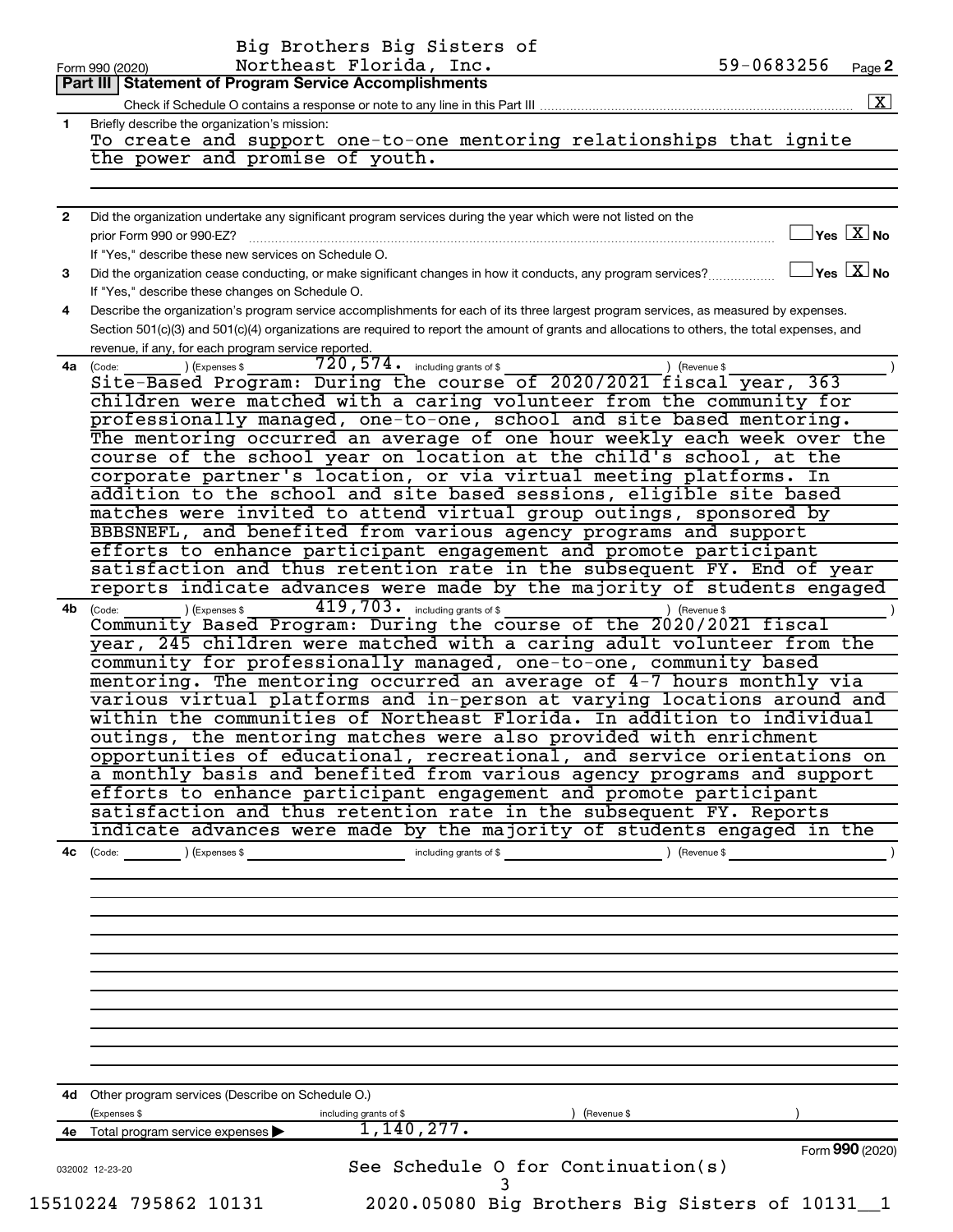**Part IV Checklist of Required Schedules**

Big Brothers Big Sisters of

|    |                                                                                                                                                                                                                                                                |                 | Yes                     | No                           |
|----|----------------------------------------------------------------------------------------------------------------------------------------------------------------------------------------------------------------------------------------------------------------|-----------------|-------------------------|------------------------------|
| 1. | Is the organization described in section 501(c)(3) or 4947(a)(1) (other than a private foundation)?                                                                                                                                                            | 1               | х                       |                              |
| 2  |                                                                                                                                                                                                                                                                | $\mathbf{2}$    | $\overline{\textbf{x}}$ |                              |
| 3  | Did the organization engage in direct or indirect political campaign activities on behalf of or in opposition to candidates for<br>public office? If "Yes," complete Schedule C, Part I                                                                        | 3               |                         | x                            |
| 4  | Section 501(c)(3) organizations. Did the organization engage in lobbying activities, or have a section 501(h) election in effect                                                                                                                               |                 |                         |                              |
|    |                                                                                                                                                                                                                                                                | 4               |                         | х                            |
| 5  | Is the organization a section 501(c)(4), 501(c)(5), or 501(c)(6) organization that receives membership dues, assessments, or                                                                                                                                   |                 |                         |                              |
|    |                                                                                                                                                                                                                                                                | 5               |                         | x                            |
| 6  | Did the organization maintain any donor advised funds or any similar funds or accounts for which donors have the right to                                                                                                                                      |                 |                         |                              |
|    | provide advice on the distribution or investment of amounts in such funds or accounts? If "Yes," complete Schedule D, Part I                                                                                                                                   | 6               |                         | x                            |
| 7  | Did the organization receive or hold a conservation easement, including easements to preserve open space,                                                                                                                                                      |                 |                         |                              |
|    |                                                                                                                                                                                                                                                                | $\overline{7}$  |                         | х                            |
| 8  | Did the organization maintain collections of works of art, historical treasures, or other similar assets? If "Yes," complete                                                                                                                                   |                 |                         |                              |
|    | Schedule D, Part III <b>Process Constructs</b> Construction and Technical Construction and Technical Construction and Technical Construction and Technical Construction and Technical Construction and Technical Construction and T                            | 8               |                         | x                            |
| 9  | Did the organization report an amount in Part X, line 21, for escrow or custodial account liability, serve as a custodian for                                                                                                                                  |                 |                         |                              |
|    | amounts not listed in Part X; or provide credit counseling, debt management, credit repair, or debt negotiation services?                                                                                                                                      | 9               |                         | х                            |
| 10 | Did the organization, directly or through a related organization, hold assets in donor-restricted endowments                                                                                                                                                   |                 |                         |                              |
|    |                                                                                                                                                                                                                                                                | 10              |                         | x                            |
| 11 | If the organization's answer to any of the following questions is "Yes," then complete Schedule D, Parts VI, VII, VIII, IX, or X<br>as applicable.                                                                                                             |                 |                         |                              |
|    | a Did the organization report an amount for land, buildings, and equipment in Part X, line 10? If "Yes," complete Schedule D,<br>Part VI                                                                                                                       | 11a             | х                       |                              |
|    | <b>b</b> Did the organization report an amount for investments - other securities in Part X, line 12, that is 5% or more of its total                                                                                                                          |                 |                         |                              |
|    |                                                                                                                                                                                                                                                                | 11b             |                         | x                            |
|    | c Did the organization report an amount for investments - program related in Part X, line 13, that is 5% or more of its total                                                                                                                                  |                 |                         |                              |
|    |                                                                                                                                                                                                                                                                | 11c             |                         | x                            |
|    | d Did the organization report an amount for other assets in Part X, line 15, that is 5% or more of its total assets reported in                                                                                                                                |                 |                         |                              |
|    |                                                                                                                                                                                                                                                                | 11d             |                         | х                            |
|    |                                                                                                                                                                                                                                                                | 11e             | х                       |                              |
| f  | Did the organization's separate or consolidated financial statements for the tax year include a footnote that addresses                                                                                                                                        |                 |                         |                              |
|    | the organization's liability for uncertain tax positions under FIN 48 (ASC 740)? If "Yes," complete Schedule D, Part X                                                                                                                                         | 11f             | х                       |                              |
|    | 12a Did the organization obtain separate, independent audited financial statements for the tax year? If "Yes," complete                                                                                                                                        | 12a             | х                       |                              |
|    | <b>b</b> Was the organization included in consolidated, independent audited financial statements for the tax year?                                                                                                                                             |                 |                         |                              |
|    | If "Yes," and if the organization answered "No" to line 12a, then completing Schedule D, Parts XI and XII is optional                                                                                                                                          | 12 <sub>b</sub> |                         | х<br>$\overline{\texttt{x}}$ |
| 13 |                                                                                                                                                                                                                                                                | 13              |                         | X                            |
|    |                                                                                                                                                                                                                                                                | 14a             |                         |                              |
|    | <b>b</b> Did the organization have aggregate revenues or expenses of more than \$10,000 from grantmaking, fundraising, business,<br>investment, and program service activities outside the United States, or aggregate foreign investments valued at \$100,000 |                 |                         |                              |
|    |                                                                                                                                                                                                                                                                | 14b             |                         | х                            |
| 15 | Did the organization report on Part IX, column (A), line 3, more than \$5,000 of grants or other assistance to or for any                                                                                                                                      |                 |                         |                              |
|    |                                                                                                                                                                                                                                                                | 15              |                         | х                            |
| 16 | Did the organization report on Part IX, column (A), line 3, more than \$5,000 of aggregate grants or other assistance to                                                                                                                                       |                 |                         |                              |
|    |                                                                                                                                                                                                                                                                | 16              |                         | х                            |
| 17 | Did the organization report a total of more than \$15,000 of expenses for professional fundraising services on Part IX,                                                                                                                                        |                 |                         |                              |
|    |                                                                                                                                                                                                                                                                | 17              |                         | x                            |
| 18 | Did the organization report more than \$15,000 total of fundraising event gross income and contributions on Part VIII, lines                                                                                                                                   | 18              | х                       |                              |
| 19 | Did the organization report more than \$15,000 of gross income from gaming activities on Part VIII, line 9a? If "Yes,"                                                                                                                                         | 19              |                         | x                            |
|    |                                                                                                                                                                                                                                                                | <b>20a</b>      |                         | $\overline{\mathbf{X}}$      |
|    |                                                                                                                                                                                                                                                                | 20 <sub>b</sub> |                         |                              |
| 21 | Did the organization report more than \$5,000 of grants or other assistance to any domestic organization or                                                                                                                                                    |                 |                         |                              |
|    |                                                                                                                                                                                                                                                                | 21              |                         | x                            |
|    | 032003 12-23-20                                                                                                                                                                                                                                                |                 |                         | Form 990 (2020)              |

15510224 795862 10131 2020.05080 Big Brothers Big Sisters of 10131\_\_1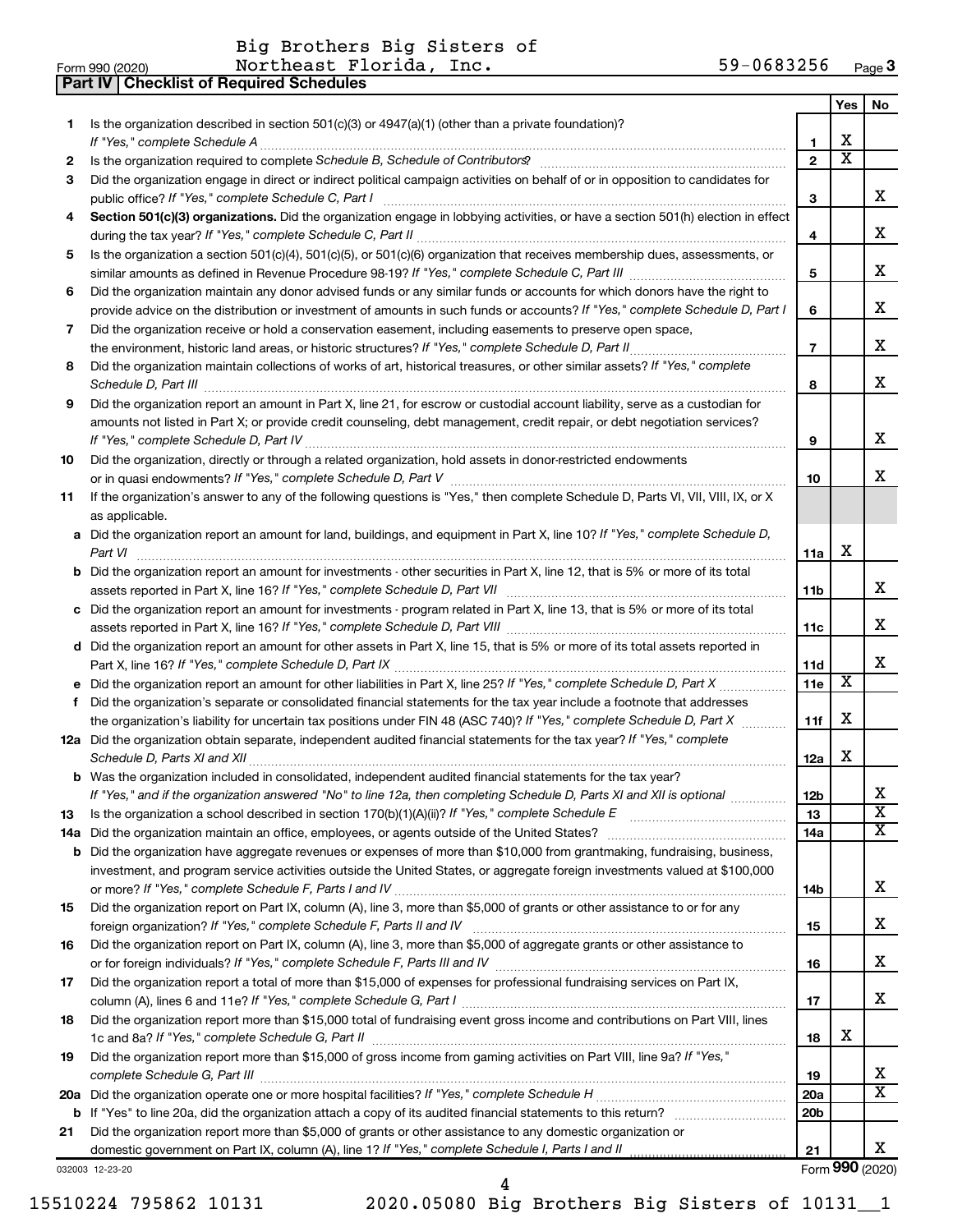*(continued)* **Part IV Checklist of Required Schedules**

Big Brothers Big Sisters of

| 22 | Did the organization report more than \$5,000 of grants or other assistance to or for domestic individuals on                                                                                                                                                |                 |                         |   |
|----|--------------------------------------------------------------------------------------------------------------------------------------------------------------------------------------------------------------------------------------------------------------|-----------------|-------------------------|---|
|    |                                                                                                                                                                                                                                                              | 22              |                         | x |
| 23 | Did the organization answer "Yes" to Part VII, Section A, line 3, 4, or 5 about compensation of the organization's current                                                                                                                                   |                 |                         |   |
|    | and former officers, directors, trustees, key employees, and highest compensated employees? If "Yes," complete                                                                                                                                               |                 |                         |   |
|    | Schedule J <b>Execute Schedule J Execute Schedule J Execute Schedule J Execute Schedule J</b>                                                                                                                                                                | 23              |                         | x |
|    | 24a Did the organization have a tax-exempt bond issue with an outstanding principal amount of more than \$100,000 as of the<br>last day of the year, that was issued after December 31, 2002? If "Yes," answer lines 24b through 24d and complete            |                 |                         |   |
|    |                                                                                                                                                                                                                                                              | 24a             |                         | x |
|    |                                                                                                                                                                                                                                                              | 24b             |                         |   |
|    | c Did the organization maintain an escrow account other than a refunding escrow at any time during the year to defease                                                                                                                                       |                 |                         |   |
|    |                                                                                                                                                                                                                                                              | 24с             |                         |   |
|    |                                                                                                                                                                                                                                                              | 24d             |                         |   |
|    | 25a Section 501(c)(3), 501(c)(4), and 501(c)(29) organizations. Did the organization engage in an excess benefit                                                                                                                                             |                 |                         |   |
|    |                                                                                                                                                                                                                                                              | 25a             |                         |   |
|    | <b>b</b> Is the organization aware that it engaged in an excess benefit transaction with a disqualified person in a prior year, and<br>that the transaction has not been reported on any of the organization's prior Forms 990 or 990-EZ? If "Yes," complete |                 |                         |   |
|    | Schedule L, Part I                                                                                                                                                                                                                                           | 25b             |                         |   |
| 26 | Did the organization report any amount on Part X, line 5 or 22, for receivables from or payables to any current                                                                                                                                              |                 |                         |   |
|    | or former officer, director, trustee, key employee, creator or founder, substantial contributor, or 35%                                                                                                                                                      | 26              |                         |   |
| 27 | Did the organization provide a grant or other assistance to any current or former officer, director, trustee, key employee,                                                                                                                                  |                 |                         |   |
|    | creator or founder, substantial contributor or employee thereof, a grant selection committee member, or to a 35% controlled                                                                                                                                  |                 |                         |   |
|    | entity (including an employee thereof) or family member of any of these persons? If "Yes," complete Schedule L, Part III                                                                                                                                     | 27              |                         |   |
| 28 | Was the organization a party to a business transaction with one of the following parties (see Schedule L, Part IV                                                                                                                                            |                 |                         |   |
|    | instructions, for applicable filing thresholds, conditions, and exceptions):                                                                                                                                                                                 |                 |                         |   |
|    | a A current or former officer, director, trustee, key employee, creator or founder, or substantial contributor? If                                                                                                                                           |                 |                         |   |
|    |                                                                                                                                                                                                                                                              | 28a             |                         |   |
|    |                                                                                                                                                                                                                                                              | 28b             |                         |   |
|    | c A 35% controlled entity of one or more individuals and/or organizations described in lines 28a or 28b?If                                                                                                                                                   |                 |                         |   |
|    |                                                                                                                                                                                                                                                              | 28c             |                         |   |
| 29 |                                                                                                                                                                                                                                                              | 29              | $\overline{\textbf{x}}$ |   |
| 30 | Did the organization receive contributions of art, historical treasures, or other similar assets, or qualified conservation                                                                                                                                  | 30              |                         |   |
| 31 | Did the organization liquidate, terminate, or dissolve and cease operations? If "Yes," complete Schedule N, Part I                                                                                                                                           | 31              |                         |   |
| 32 | Did the organization sell, exchange, dispose of, or transfer more than 25% of its net assets? If "Yes," complete                                                                                                                                             | 32              |                         |   |
| 33 | Did the organization own 100% of an entity disregarded as separate from the organization under Regulations                                                                                                                                                   |                 |                         |   |
|    |                                                                                                                                                                                                                                                              | 33              |                         |   |
| 34 | Was the organization related to any tax-exempt or taxable entity? If "Yes," complete Schedule R, Part II, III, or IV, and                                                                                                                                    |                 |                         |   |
|    | Part V, line 1                                                                                                                                                                                                                                               | 34              |                         |   |
|    | 35a Did the organization have a controlled entity within the meaning of section 512(b)(13)?                                                                                                                                                                  | 35a             |                         |   |
|    | b If "Yes" to line 35a, did the organization receive any payment from or engage in any transaction with a controlled entity                                                                                                                                  | 35 <sub>b</sub> |                         |   |
| 36 | Section 501(c)(3) organizations. Did the organization make any transfers to an exempt non-charitable related organization?                                                                                                                                   |                 |                         |   |
|    |                                                                                                                                                                                                                                                              | 36              |                         |   |
| 37 | Did the organization conduct more than 5% of its activities through an entity that is not a related organization                                                                                                                                             |                 |                         |   |
|    |                                                                                                                                                                                                                                                              | 37              |                         |   |
| 38 | Did the organization complete Schedule O and provide explanations in Schedule O for Part VI, lines 11b and 19?                                                                                                                                               |                 |                         |   |
|    | Note: All Form 990 filers are required to complete Schedule O.                                                                                                                                                                                               | 38              | X                       |   |
|    | Part V                                                                                                                                                                                                                                                       |                 |                         |   |
|    |                                                                                                                                                                                                                                                              |                 |                         |   |
|    |                                                                                                                                                                                                                                                              |                 | Yes I                   |   |
|    | 1a<br>0                                                                                                                                                                                                                                                      |                 |                         |   |
|    | 1b                                                                                                                                                                                                                                                           |                 |                         |   |
|    | c Did the organization comply with backup withholding rules for reportable payments to vendors and reportable gaming                                                                                                                                         |                 |                         |   |
|    |                                                                                                                                                                                                                                                              | 1c              |                         |   |
|    | 032004 12-23-20                                                                                                                                                                                                                                              |                 | Form 990 (2020)         |   |
|    | 2020.05080 Big Brothers Big Sisters of 10131_1<br>15510224 795862 10131                                                                                                                                                                                      |                 |                         |   |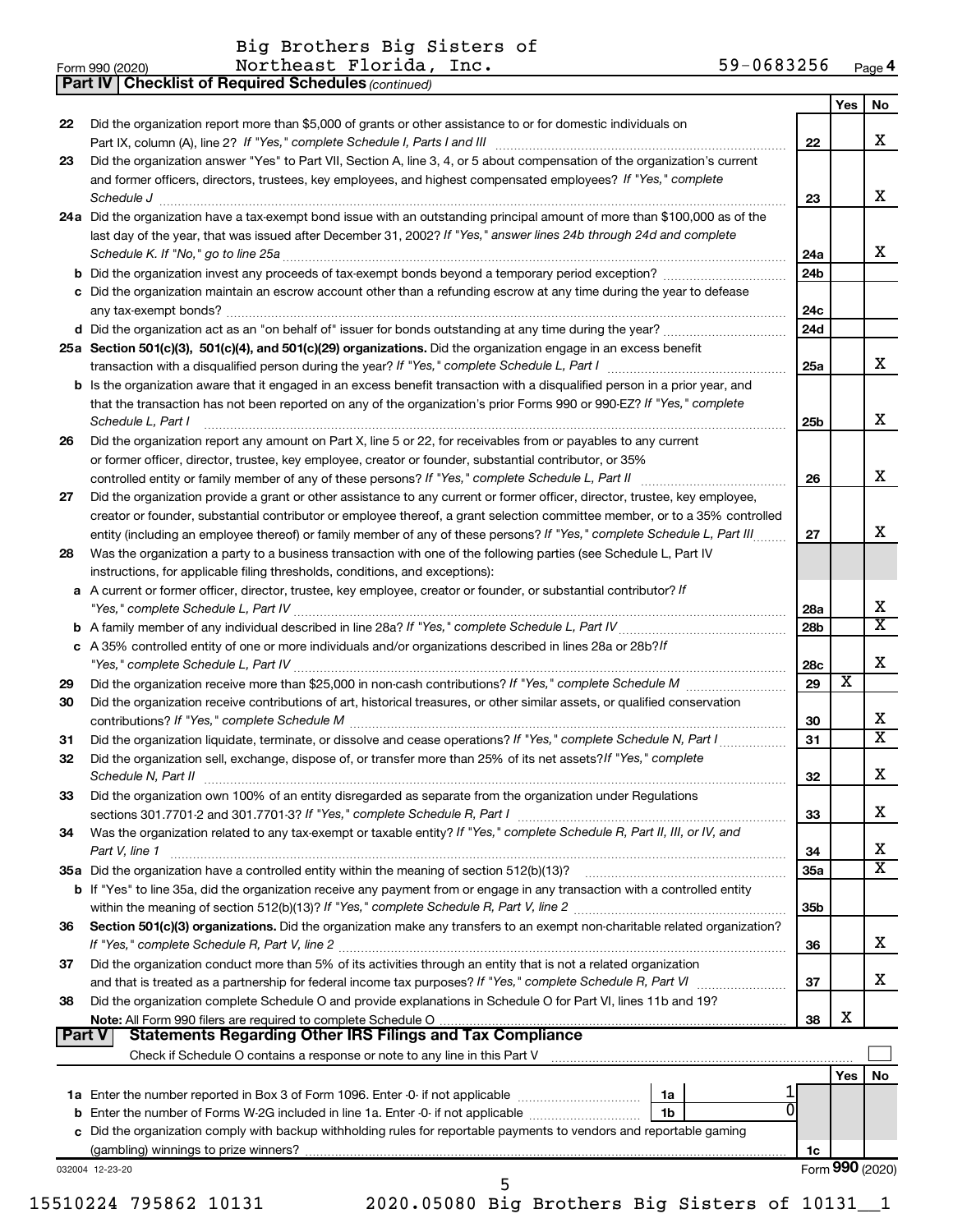| Part V | Statements Regarding Other IRS Filings and Tax Compliance (continued)                                                                                                                                                                                                            |                        |     |    |  |  |
|--------|----------------------------------------------------------------------------------------------------------------------------------------------------------------------------------------------------------------------------------------------------------------------------------|------------------------|-----|----|--|--|
|        |                                                                                                                                                                                                                                                                                  |                        | Yes | No |  |  |
|        | 2a Enter the number of employees reported on Form W-3, Transmittal of Wage and Tax Statements,                                                                                                                                                                                   |                        |     |    |  |  |
|        | 22<br>filed for the calendar year ending with or within the year covered by this return<br>2a                                                                                                                                                                                    |                        |     |    |  |  |
| b      |                                                                                                                                                                                                                                                                                  | 2 <sub>b</sub>         | X   |    |  |  |
|        | Note: If the sum of lines 1a and 2a is greater than 250, you may be required to e-file (see instructions) <i>marroummann</i>                                                                                                                                                     |                        |     |    |  |  |
|        | 3a Did the organization have unrelated business gross income of \$1,000 or more during the year?                                                                                                                                                                                 | За                     |     | x  |  |  |
| b      |                                                                                                                                                                                                                                                                                  | 3b                     |     |    |  |  |
|        | 4a At any time during the calendar year, did the organization have an interest in, or a signature or other authority over, a                                                                                                                                                     |                        |     |    |  |  |
|        | financial account in a foreign country (such as a bank account, securities account, or other financial account)?                                                                                                                                                                 | 4a                     |     | x  |  |  |
|        | <b>b</b> If "Yes," enter the name of the foreign country $\blacktriangleright$                                                                                                                                                                                                   |                        |     |    |  |  |
|        | See instructions for filing requirements for FinCEN Form 114, Report of Foreign Bank and Financial Accounts (FBAR).                                                                                                                                                              |                        |     |    |  |  |
| 5a     |                                                                                                                                                                                                                                                                                  | 5a                     |     | х  |  |  |
| b      |                                                                                                                                                                                                                                                                                  | 5 <sub>b</sub>         |     | X  |  |  |
|        |                                                                                                                                                                                                                                                                                  | 5c                     |     |    |  |  |
|        | 6a Does the organization have annual gross receipts that are normally greater than \$100,000, and did the organization solicit                                                                                                                                                   |                        |     |    |  |  |
|        |                                                                                                                                                                                                                                                                                  | 6a                     |     | x  |  |  |
|        | If "Yes," did the organization include with every solicitation an express statement that such contributions or gifts                                                                                                                                                             |                        |     |    |  |  |
|        | were not tax deductible?                                                                                                                                                                                                                                                         |                        |     |    |  |  |
| 7      | Organizations that may receive deductible contributions under section 170(c).                                                                                                                                                                                                    | 6b                     |     |    |  |  |
| a      | Did the organization receive a payment in excess of \$75 made partly as a contribution and partly for goods and services provided to the payor?                                                                                                                                  | 7a                     |     | х  |  |  |
| b      |                                                                                                                                                                                                                                                                                  | 7b                     |     |    |  |  |
|        | Did the organization sell, exchange, or otherwise dispose of tangible personal property for which it was required                                                                                                                                                                |                        |     |    |  |  |
|        | to file Form 8282?                                                                                                                                                                                                                                                               | 7c                     |     | x  |  |  |
| d      | 7d                                                                                                                                                                                                                                                                               |                        |     |    |  |  |
|        |                                                                                                                                                                                                                                                                                  | 7e                     |     |    |  |  |
|        |                                                                                                                                                                                                                                                                                  | 7f                     |     |    |  |  |
|        | f                                                                                                                                                                                                                                                                                |                        |     |    |  |  |
|        | If the organization received a contribution of qualified intellectual property, did the organization file Form 8899 as required?<br>g<br>If the organization received a contribution of cars, boats, airplanes, or other vehicles, did the organization file a Form 1098-C?<br>h |                        |     |    |  |  |
| 8      | Sponsoring organizations maintaining donor advised funds. Did a donor advised fund maintained by the                                                                                                                                                                             | 7h                     |     |    |  |  |
|        | sponsoring organization have excess business holdings at any time during the year? [11111111111111111111111111                                                                                                                                                                   | 8                      |     |    |  |  |
| 9      | Sponsoring organizations maintaining donor advised funds.                                                                                                                                                                                                                        |                        |     |    |  |  |
|        | Did the sponsoring organization make any taxable distributions under section 4966?                                                                                                                                                                                               | 9а                     |     |    |  |  |
| а<br>b |                                                                                                                                                                                                                                                                                  | 9b                     |     |    |  |  |
| 10     | Section 501(c)(7) organizations. Enter:                                                                                                                                                                                                                                          |                        |     |    |  |  |
|        | 10a                                                                                                                                                                                                                                                                              |                        |     |    |  |  |
| а      | 10 <sub>b</sub>                                                                                                                                                                                                                                                                  |                        |     |    |  |  |
|        | Gross receipts, included on Form 990, Part VIII, line 12, for public use of club facilities<br>Section 501(c)(12) organizations. Enter:                                                                                                                                          |                        |     |    |  |  |
| 11     | 11a                                                                                                                                                                                                                                                                              |                        |     |    |  |  |
| а<br>b | Gross income from other sources (Do not net amounts due or paid to other sources against                                                                                                                                                                                         |                        |     |    |  |  |
|        | 11b                                                                                                                                                                                                                                                                              |                        |     |    |  |  |
|        | 12a Section 4947(a)(1) non-exempt charitable trusts. Is the organization filing Form 990 in lieu of Form 1041?                                                                                                                                                                   | 12a                    |     |    |  |  |
|        | b If "Yes," enter the amount of tax-exempt interest received or accrued during the year<br>12b                                                                                                                                                                                   |                        |     |    |  |  |
| 13     | Section 501(c)(29) qualified nonprofit health insurance issuers.                                                                                                                                                                                                                 |                        |     |    |  |  |
|        | a Is the organization licensed to issue qualified health plans in more than one state?                                                                                                                                                                                           | 1За                    |     |    |  |  |
|        | <b>Note:</b> See the instructions for additional information the organization must report on Schedule O.                                                                                                                                                                         |                        |     |    |  |  |
|        |                                                                                                                                                                                                                                                                                  |                        |     |    |  |  |
| b      | Enter the amount of reserves the organization is required to maintain by the states in which the<br>13b                                                                                                                                                                          |                        |     |    |  |  |
|        | 13c                                                                                                                                                                                                                                                                              |                        |     |    |  |  |
| с      | 14a Did the organization receive any payments for indoor tanning services during the tax year?                                                                                                                                                                                   |                        |     | X. |  |  |
|        |                                                                                                                                                                                                                                                                                  | 14a<br>14 <sub>b</sub> |     |    |  |  |
|        | <b>b</b> If "Yes," has it filed a Form 720 to report these payments? If "No," provide an explanation on Schedule O                                                                                                                                                               |                        |     |    |  |  |
| 15     | Is the organization subject to the section 4960 tax on payment(s) of more than \$1,000,000 in remuneration or                                                                                                                                                                    |                        |     | x  |  |  |
|        |                                                                                                                                                                                                                                                                                  | 15                     |     |    |  |  |
|        | If "Yes," see instructions and file Form 4720, Schedule N.                                                                                                                                                                                                                       |                        |     | x  |  |  |
| 16     | Is the organization an educational institution subject to the section 4968 excise tax on net investment income?                                                                                                                                                                  | 16                     |     |    |  |  |
|        | If "Yes," complete Form 4720, Schedule O.                                                                                                                                                                                                                                        |                        |     |    |  |  |

Form (2020) **990**

032005 12-23-20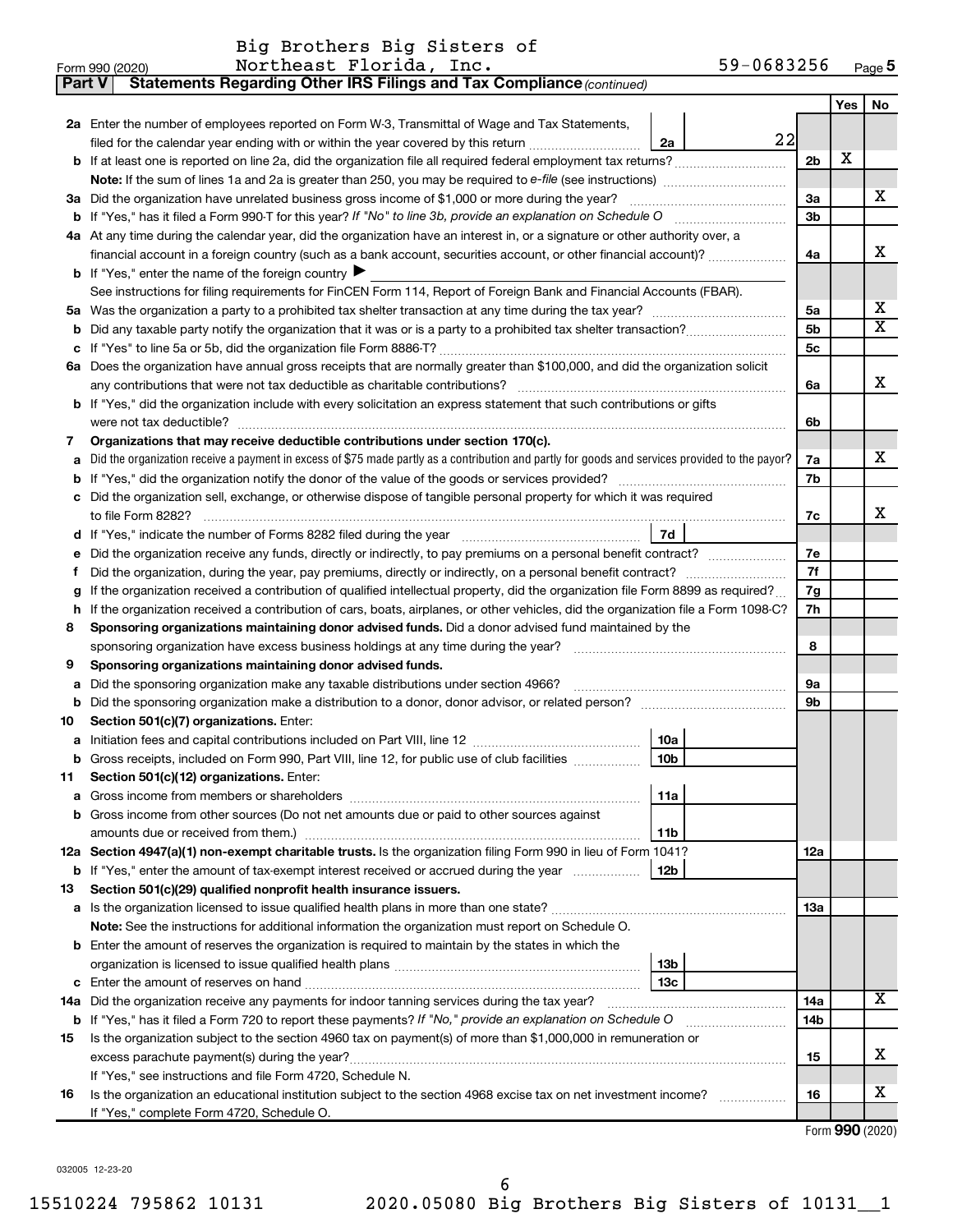|  | Form 990 (2020) |
|--|-----------------|
|  |                 |

Big Brothers Big Sisters of Northeast Florida, Inc. 59-0683256

 $\frac{1}{100}$  Form 990 (2020) NOT LIDE ASSEMBLE FLOTICIAL Research  $\frac{1}{100}$  . The set of  $\frac{1}{100}$  Page 59-0683256 Page 6

|    | Part VI Governance, Management, and Disclosure For each "Yes" response to lines 2 through 7b below, and for a "No" response                                                                                                         |    |    |                 |                         |                         |
|----|-------------------------------------------------------------------------------------------------------------------------------------------------------------------------------------------------------------------------------------|----|----|-----------------|-------------------------|-------------------------|
|    | to line 8a, 8b, or 10b below, describe the circumstances, processes, or changes on Schedule O. See instructions.                                                                                                                    |    |    |                 |                         |                         |
|    | Check if Schedule O contains a response or note to any line in this Part VI [11] [12] [12] Check if Schedule O contains a response or note to any line in this Part VI                                                              |    |    |                 |                         | $\boxed{\text{X}}$      |
|    | <b>Section A. Governing Body and Management</b>                                                                                                                                                                                     |    |    |                 |                         |                         |
|    |                                                                                                                                                                                                                                     |    | 27 |                 | <b>Yes</b>              | No                      |
|    | 1a Enter the number of voting members of the governing body at the end of the tax year<br>If there are material differences in voting rights among members of the governing body, or if the governing                               | 1a |    |                 |                         |                         |
|    | body delegated broad authority to an executive committee or similar committee, explain on Schedule O.                                                                                                                               |    |    |                 |                         |                         |
| b  | Enter the number of voting members included on line 1a, above, who are independent                                                                                                                                                  | 1b | 27 |                 |                         |                         |
| 2  | Did any officer, director, trustee, or key employee have a family relationship or a business relationship with any other                                                                                                            |    |    |                 |                         |                         |
|    |                                                                                                                                                                                                                                     |    |    | $\mathbf{2}$    |                         | x                       |
| 3  | Did the organization delegate control over management duties customarily performed by or under the direct supervision                                                                                                               |    |    |                 |                         |                         |
|    |                                                                                                                                                                                                                                     |    |    | 3               |                         | х                       |
| 4  | Did the organization make any significant changes to its governing documents since the prior Form 990 was filed?                                                                                                                    |    |    | 4               |                         | $\overline{\mathbf{x}}$ |
| 5  |                                                                                                                                                                                                                                     |    |    | 5               |                         | X                       |
| 6  |                                                                                                                                                                                                                                     |    |    | 6               |                         | X                       |
| 7a | Did the organization have members, stockholders, or other persons who had the power to elect or appoint one or                                                                                                                      |    |    |                 |                         |                         |
|    |                                                                                                                                                                                                                                     |    |    | 7a              |                         | х                       |
|    | <b>b</b> Are any governance decisions of the organization reserved to (or subject to approval by) members, stockholders, or                                                                                                         |    |    |                 |                         |                         |
|    |                                                                                                                                                                                                                                     |    |    | 7b              |                         | x                       |
| 8  | Did the organization contemporaneously document the meetings held or written actions undertaken during the year by the following:                                                                                                   |    |    |                 |                         |                         |
|    |                                                                                                                                                                                                                                     |    |    | 8а              | х                       |                         |
| b  |                                                                                                                                                                                                                                     |    |    | 8b              | X                       |                         |
| 9  | Is there any officer, director, trustee, or key employee listed in Part VII, Section A, who cannot be reached at the                                                                                                                |    |    |                 |                         |                         |
|    |                                                                                                                                                                                                                                     |    |    | 9               |                         | х                       |
|    | Section B. Policies (This Section B requests information about policies not required by the Internal Revenue Code.)                                                                                                                 |    |    |                 |                         |                         |
|    |                                                                                                                                                                                                                                     |    |    |                 | Yes                     | No                      |
|    |                                                                                                                                                                                                                                     |    |    | 10a             |                         | x                       |
|    | b If "Yes," did the organization have written policies and procedures governing the activities of such chapters, affiliates,                                                                                                        |    |    |                 |                         |                         |
|    | and branches to ensure their operations are consistent with the organization's exempt purposes? www.www.www.www.                                                                                                                    |    |    | 10 <sub>b</sub> | х                       |                         |
|    | 11a Has the organization provided a complete copy of this Form 990 to all members of its governing body before filing the form?                                                                                                     |    |    | 11a             |                         |                         |
|    | <b>b</b> Describe in Schedule O the process, if any, used by the organization to review this Form 990.                                                                                                                              |    |    | 12a             | х                       |                         |
|    | Were officers, directors, or trustees, and key employees required to disclose annually interests that could give rise to conflicts?                                                                                                 |    |    | 12 <sub>b</sub> | $\overline{\textbf{x}}$ |                         |
|    | c Did the organization regularly and consistently monitor and enforce compliance with the policy? If "Yes," describe                                                                                                                |    |    |                 |                         |                         |
|    | in Schedule O how this was done <b>construction and construction</b> of the state of the state of the state of the state of the state of the state of the state of the state of the state of the state of the state of the state of |    |    | 12c             | х                       |                         |
| 13 |                                                                                                                                                                                                                                     |    |    | 13              | $\overline{\textbf{X}}$ |                         |
| 14 | Did the organization have a written document retention and destruction policy? [111] [12] manument content and the organization have a written document retention and destruction policy?                                           |    |    | 14              | $\overline{\texttt{x}}$ |                         |
| 15 | Did the process for determining compensation of the following persons include a review and approval by independent                                                                                                                  |    |    |                 |                         |                         |
|    | persons, comparability data, and contemporaneous substantiation of the deliberation and decision?                                                                                                                                   |    |    |                 |                         |                         |
| a  |                                                                                                                                                                                                                                     |    |    | 15a             | х                       |                         |
|    |                                                                                                                                                                                                                                     |    |    | 15 <sub>b</sub> | х                       |                         |
|    | If "Yes" to line 15a or 15b, describe the process in Schedule O (see instructions).                                                                                                                                                 |    |    |                 |                         |                         |
|    | 16a Did the organization invest in, contribute assets to, or participate in a joint venture or similar arrangement with a                                                                                                           |    |    |                 |                         |                         |
|    | taxable entity during the year?                                                                                                                                                                                                     |    |    | 16a             |                         | х                       |
|    | b If "Yes," did the organization follow a written policy or procedure requiring the organization to evaluate its participation                                                                                                      |    |    |                 |                         |                         |
|    | in joint venture arrangements under applicable federal tax law, and take steps to safeguard the organization's                                                                                                                      |    |    |                 |                         |                         |
|    | exempt status with respect to such arrangements?                                                                                                                                                                                    |    |    | 16 <sub>b</sub> |                         |                         |
|    | <b>Section C. Disclosure</b>                                                                                                                                                                                                        |    |    |                 |                         |                         |
| 17 | List the states with which a copy of this Form 990 is required to be filed $\blacktriangleright$ FL                                                                                                                                 |    |    |                 |                         |                         |
| 18 | Section 6104 requires an organization to make its Forms 1023 (1024 or 1024-A, if applicable), 990, and 990-T (Section 501(c)(3)s only) available                                                                                    |    |    |                 |                         |                         |
|    | for public inspection. Indicate how you made these available. Check all that apply.                                                                                                                                                 |    |    |                 |                         |                         |
|    | $\lfloor x \rfloor$ Upon request<br>Own website<br>Another's website<br>Other (explain on Schedule O)                                                                                                                               |    |    |                 |                         |                         |
| 19 | Describe on Schedule O whether (and if so, how) the organization made its governing documents, conflict of interest policy, and financial                                                                                           |    |    |                 |                         |                         |
|    | statements available to the public during the tax year.                                                                                                                                                                             |    |    |                 |                         |                         |
| 20 | State the name, address, and telephone number of the person who possesses the organization's books and records<br>Julie Solomon - 904-727-9797                                                                                      |    |    |                 |                         |                         |
|    | 32202<br>40 East Adams Street #220, Jacksonville, FL                                                                                                                                                                                |    |    |                 |                         |                         |
|    |                                                                                                                                                                                                                                     |    |    |                 |                         |                         |

032006 12-23-20

15510224 795862 10131 2020.05080 Big Brothers Big Sisters of 10131\_\_1 7

Form (2020) **990**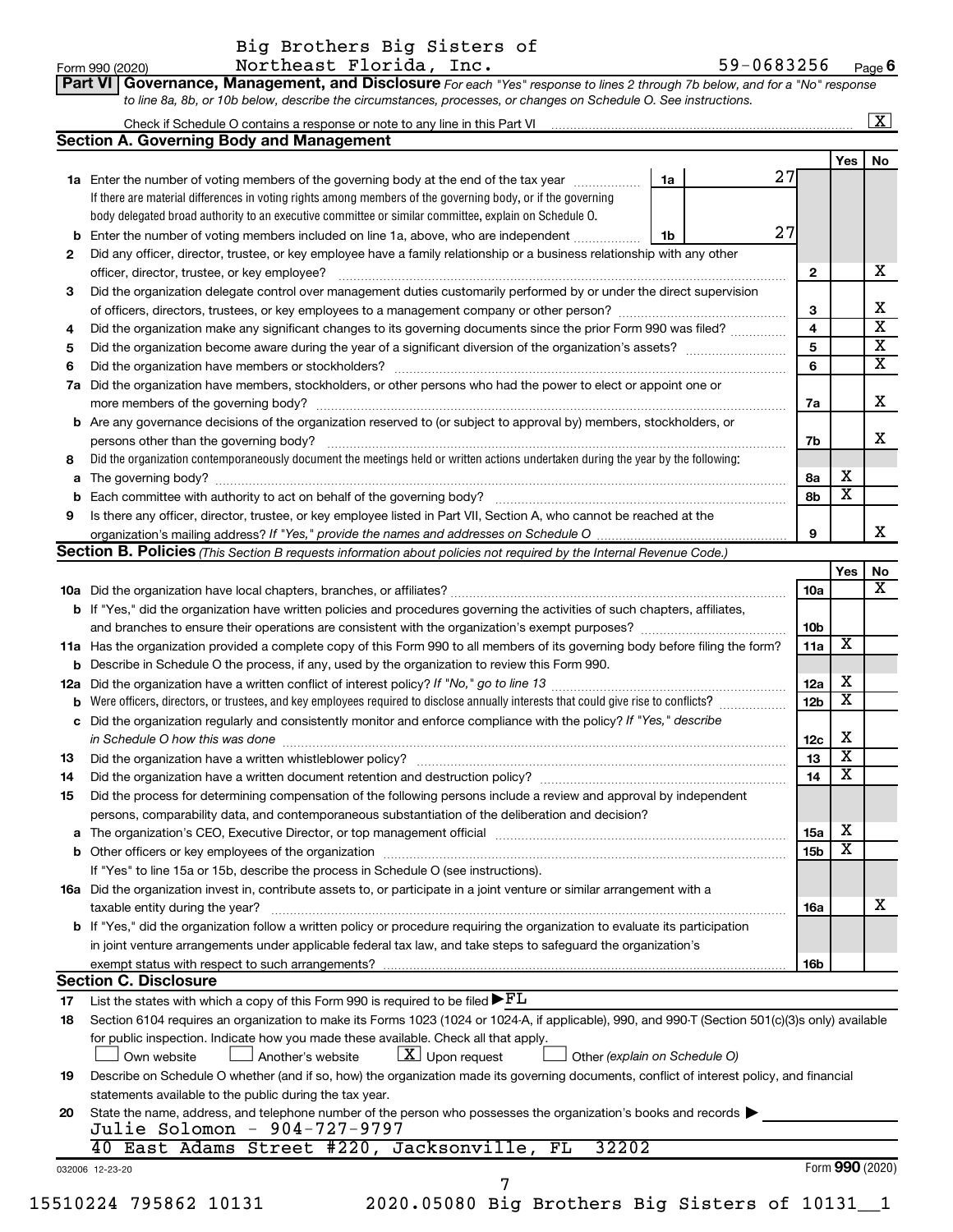$\Box$ 

| Part VII Compensation of Officers, Directors, Trustees, Key Employees, Highest Compensated |
|--------------------------------------------------------------------------------------------|
| <b>Employees, and Independent Contractors</b>                                              |

Check if Schedule O contains a response or note to any line in this Part VII

**Section A. Officers, Directors, Trustees, Key Employees, and Highest Compensated Employees**

**1a**  Complete this table for all persons required to be listed. Report compensation for the calendar year ending with or within the organization's tax year.  $\bullet$  List all of the organization's current officers, directors, trustees (whether individuals or organizations), regardless of amount of compensation.

Enter -0- in columns (D), (E), and (F) if no compensation was paid.

**•** List all of the organization's current key employees, if any. See instructions for definition of "key employee."

• List the organization's five *current* highest compensated employees (other than an officer, director, trustee, or key employee) who received reportable compensation (Box 5 of Form W-2 and/or Box 7 of Form 1099-MISC) of more than \$100,000 from the organization and any related organizations.

 $\bullet$  List all of the organization's former officers, key employees, and highest compensated employees who received more than \$100,000 of reportable compensation from the organization and any related organizations.

**•** List all of the organization's former directors or trustees that received, in the capacity as a former director or trustee of the organization, more than \$10,000 of reportable compensation from the organization and any related organizations.

See instructions for the order in which to list the persons above.

Check this box if neither the organization nor any related organization compensated any current officer, director, or trustee.  $\Box$ 

| (A)                     | (B)               |                               |                                                                  |             | (C)                                     |                                 |        | (D)             | (E)                           | (F)                   |
|-------------------------|-------------------|-------------------------------|------------------------------------------------------------------|-------------|-----------------------------------------|---------------------------------|--------|-----------------|-------------------------------|-----------------------|
| Name and title          | Average           |                               |                                                                  |             | Position<br>(do not check more than one |                                 |        | Reportable      | Reportable                    | Estimated             |
|                         | hours per         |                               | box, unless person is both an<br>officer and a director/trustee) |             |                                         |                                 |        | compensation    | compensation                  | amount of             |
|                         | week<br>(list any |                               |                                                                  |             |                                         |                                 |        | from<br>the     | from related<br>organizations | other<br>compensation |
|                         | hours for         |                               |                                                                  |             |                                         |                                 |        | organization    | (W-2/1099-MISC)               | from the              |
|                         | related           |                               |                                                                  |             |                                         |                                 |        | (W-2/1099-MISC) |                               | organization          |
|                         | organizations     |                               |                                                                  |             |                                         |                                 |        |                 |                               | and related           |
|                         | below             | ndividual trustee or director | nstitutional trustee                                             |             | Key employee                            | Highest compensated<br>employee | Former |                 |                               | organizations         |
|                         | line)             |                               |                                                                  | Officer     |                                         |                                 |        |                 |                               |                       |
| Sara Alford<br>(1)      | 37.50             |                               |                                                                  |             |                                         |                                 |        |                 |                               |                       |
| Chief Executive Officer |                   |                               |                                                                  | $\mathbf X$ |                                         |                                 |        | 103,985.        | $\mathbf 0$ .                 | 0.                    |
| Julie Solomon<br>(2)    | 37.50             |                               |                                                                  |             |                                         |                                 |        |                 |                               |                       |
| Chief Financial Officer |                   |                               |                                                                  | $\mathbf X$ |                                         |                                 |        | 79,600.         | $\mathbf 0$ .                 | $\mathbf 0$ .         |
| Derrick Lewis<br>(3)    | 5.00              |                               |                                                                  |             |                                         |                                 |        |                 |                               |                       |
| Chairman                |                   | $\mathbf X$                   |                                                                  | $\mathbf X$ |                                         |                                 |        | $\mathbf 0$     | $\mathbf 0$                   | 0.                    |
| (4)<br>Dawn Adams       | 1.00              |                               |                                                                  |             |                                         |                                 |        |                 |                               |                       |
| Director                |                   | X                             |                                                                  |             |                                         |                                 |        | $\mathbf 0$     | $\mathbf 0$ .                 | $\mathbf 0$ .         |
| (5)<br>Gina Floresca    | 1.00              |                               |                                                                  |             |                                         |                                 |        |                 |                               |                       |
| Director                |                   | X                             |                                                                  |             |                                         |                                 |        | 0               | $\mathbf 0$ .                 | $\mathbf 0$ .         |
| (6)<br>Soyna Nelson     | 1.00              |                               |                                                                  |             |                                         |                                 |        |                 |                               |                       |
| Director                |                   | X                             |                                                                  |             |                                         |                                 |        | $\mathbf 0$     | $\mathbf 0$ .                 | 0.                    |
| Blake Sherman<br>(7)    | 1.00              |                               |                                                                  |             |                                         |                                 |        |                 |                               |                       |
| Director                |                   | X                             |                                                                  |             |                                         |                                 |        | $\mathbf 0$ .   | $\mathbf 0$                   | $\mathbf 0$ .         |
| (8)<br>John Trevathan   | 1.00              |                               |                                                                  |             |                                         |                                 |        |                 |                               |                       |
| Director                |                   | X                             |                                                                  |             |                                         |                                 |        | $\mathbf 0$     | $\mathbf 0$ .                 | $\mathbf 0$ .         |
| Joel Schuchmann<br>(9)  | 5.00              |                               |                                                                  |             |                                         |                                 |        |                 |                               |                       |
| Vice Chairman           |                   | $\mathbf X$                   |                                                                  | $\mathbf X$ |                                         |                                 |        | $\mathbf 0$ .   | $\mathbf 0$ .                 | $\mathbf 0$ .         |
| (10) Obi Umunna         | 1.00              |                               |                                                                  |             |                                         |                                 |        |                 |                               |                       |
| Secretary               |                   | $\mathbf X$                   |                                                                  |             |                                         |                                 |        | $\mathbf 0$ .   | $\mathbf 0$ .                 | 0.                    |
| (11) Jaynae Johnson     | 1.00              |                               |                                                                  |             |                                         |                                 |        |                 |                               |                       |
| Director                |                   | $\mathbf X$                   |                                                                  |             |                                         |                                 |        | $\mathbf 0$     | $\mathbf 0$                   | $\mathbf 0$ .         |
| (12) Shalisa Francis    | 1.00              |                               |                                                                  |             |                                         |                                 |        |                 |                               |                       |
| Director                |                   | X                             |                                                                  |             |                                         |                                 |        | $\mathbf 0$     | $\mathbf 0$ .                 | $\mathbf 0$ .         |
| (13) Rick Dunham        | 1.00              |                               |                                                                  |             |                                         |                                 |        |                 |                               |                       |
| Director                |                   | X                             |                                                                  |             |                                         |                                 |        | $\mathbf 0$     | $\mathbf 0$ .                 | $\mathbf 0$ .         |
| (14) Jason Spencer      | 1.00              |                               |                                                                  |             |                                         |                                 |        |                 |                               |                       |
| Director                |                   | $\mathbf X$                   |                                                                  |             |                                         |                                 |        | $\mathbf 0$ .   | $\mathbf 0$ .                 | $\mathbf 0$ .         |
| (15) Lydia Le           | 1.00              |                               |                                                                  |             |                                         |                                 |        |                 |                               |                       |
| Director                |                   | X                             |                                                                  |             |                                         |                                 |        | $\mathbf 0$     | $\mathbf 0$                   | $\mathbf 0$ .         |
| (16) Wyman Winbush      | 1.00              |                               |                                                                  |             |                                         |                                 |        |                 |                               |                       |
| Director                |                   | X                             |                                                                  |             |                                         |                                 |        | $\mathbf 0$ .   | $\mathbf 0$ .                 | $\mathbf 0$ .         |
| (17) John Kublbock      | 1.00              |                               |                                                                  |             |                                         |                                 |        |                 |                               |                       |
| Treasurer               |                   | X                             |                                                                  |             |                                         |                                 |        | 0.              | $\mathbf 0$ .                 | $0$ .                 |
| 032007 12-23-20         |                   |                               |                                                                  |             |                                         |                                 |        |                 |                               | Form 990 (2020)       |

15510224 795862 10131 2020.05080 Big Brothers Big Sisters of 10131\_\_1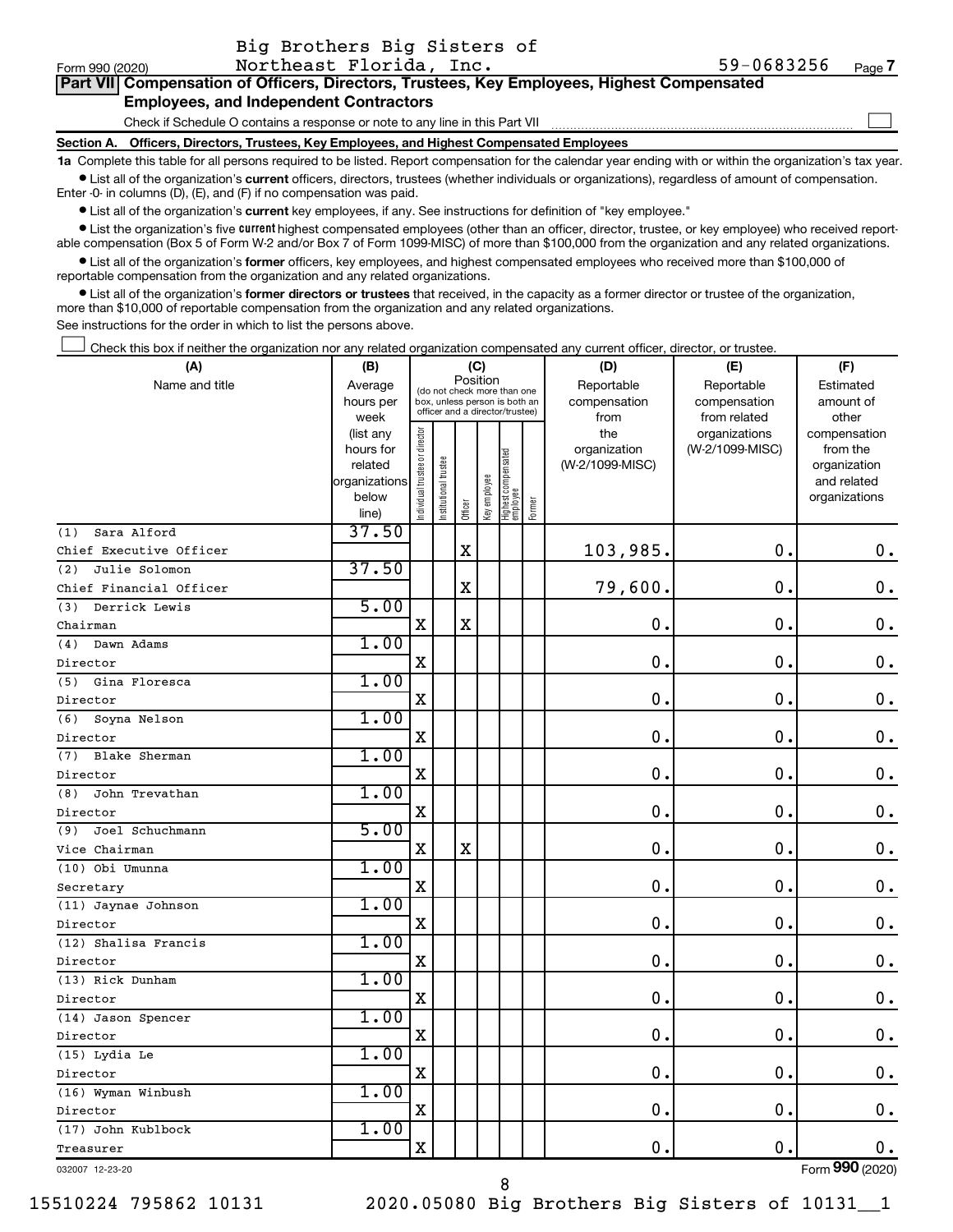|  |  | Big Brothers Big Sisters of |  |
|--|--|-----------------------------|--|
|  |  | Northeast Florida Inc.      |  |

| 59-0683256 | Page 8 |
|------------|--------|
|------------|--------|

|                 | Northeast Florida, Inc.<br>Form 990 (2020)                                                                                                                                                                                                |                                                                      |                                                                                                                    |                       |         |              |                                   |        |                                           | 59-0683256                                        |          |                     |                                                          | Page 8                               |
|-----------------|-------------------------------------------------------------------------------------------------------------------------------------------------------------------------------------------------------------------------------------------|----------------------------------------------------------------------|--------------------------------------------------------------------------------------------------------------------|-----------------------|---------|--------------|-----------------------------------|--------|-------------------------------------------|---------------------------------------------------|----------|---------------------|----------------------------------------------------------|--------------------------------------|
| <b>Part VII</b> | Section A. Officers, Directors, Trustees, Key Employees, and Highest Compensated Employees (continued)                                                                                                                                    |                                                                      |                                                                                                                    |                       |         |              |                                   |        |                                           |                                                   |          |                     |                                                          |                                      |
|                 | (A)<br>Name and title                                                                                                                                                                                                                     | (B)<br>Average<br>hours per<br>week                                  | (C)<br>Position<br>(do not check more than one<br>box, unless person is both an<br>officer and a director/trustee) |                       |         |              |                                   |        | (D)<br>Reportable<br>compensation<br>from | (E)<br>Reportable<br>compensation<br>from related |          |                     | (F)<br>Estimated<br>amount of<br>other                   |                                      |
|                 |                                                                                                                                                                                                                                           | (list any<br>hours for<br>related<br>organizations<br>below<br>line) | Individual trustee or director                                                                                     | Institutional trustee | Officer | Key employee | Highest compensated<br>  employee | Former | the<br>organization<br>(W-2/1099-MISC)    | organizations<br>(W-2/1099-MISC)                  |          | compensation        | from the<br>organization<br>and related<br>organizations |                                      |
|                 | (18) Mike Lang                                                                                                                                                                                                                            | 1.00                                                                 |                                                                                                                    |                       |         |              |                                   |        |                                           |                                                   |          |                     |                                                          |                                      |
| Director        |                                                                                                                                                                                                                                           |                                                                      | X                                                                                                                  |                       |         |              |                                   |        | 0.                                        |                                                   | 0.       |                     |                                                          | $0$ .                                |
|                 |                                                                                                                                                                                                                                           |                                                                      |                                                                                                                    |                       |         |              |                                   |        |                                           |                                                   |          |                     |                                                          |                                      |
|                 |                                                                                                                                                                                                                                           |                                                                      |                                                                                                                    |                       |         |              |                                   |        |                                           |                                                   |          |                     |                                                          |                                      |
|                 |                                                                                                                                                                                                                                           |                                                                      |                                                                                                                    |                       |         |              |                                   |        |                                           |                                                   |          |                     |                                                          |                                      |
|                 |                                                                                                                                                                                                                                           |                                                                      |                                                                                                                    |                       |         |              |                                   |        |                                           |                                                   |          |                     |                                                          |                                      |
|                 | 1b Subtotal                                                                                                                                                                                                                               |                                                                      |                                                                                                                    |                       |         |              |                                   |        | 183,585.                                  |                                                   | 0.       |                     |                                                          | $\overline{0}$ .                     |
|                 | c Total from continuation sheets to Part VII, Section A                                                                                                                                                                                   |                                                                      |                                                                                                                    |                       |         |              |                                   |        | $\overline{0}$ .<br>183,585.              |                                                   | σ.<br>σ. |                     |                                                          | $\overline{0}$ .<br>$\overline{0}$ . |
| 2               | Total number of individuals (including but not limited to those listed above) who received more than \$100,000 of reportable                                                                                                              |                                                                      |                                                                                                                    |                       |         |              |                                   |        |                                           |                                                   |          |                     |                                                          |                                      |
|                 | compensation from the organization $\blacktriangleright$                                                                                                                                                                                  |                                                                      |                                                                                                                    |                       |         |              |                                   |        |                                           |                                                   |          |                     |                                                          | 1                                    |
| 3               | Did the organization list any former officer, director, trustee, key employee, or highest compensated employee on                                                                                                                         |                                                                      |                                                                                                                    |                       |         |              |                                   |        |                                           |                                                   |          |                     | Yes                                                      | No                                   |
|                 | line 1a? If "Yes," complete Schedule J for such individual manufacture content to the content of the complete<br>For any individual listed on line 1a, is the sum of reportable compensation and other compensation from the organization |                                                                      |                                                                                                                    |                       |         |              |                                   |        |                                           |                                                   |          | 3                   |                                                          | х                                    |
|                 | and related organizations greater than \$150,000? If "Yes," complete Schedule J for such individual                                                                                                                                       |                                                                      |                                                                                                                    |                       |         |              |                                   |        |                                           |                                                   |          | 4                   |                                                          | х                                    |
| 5               | Did any person listed on line 1a receive or accrue compensation from any unrelated organization or individual for services                                                                                                                |                                                                      |                                                                                                                    |                       |         |              |                                   |        |                                           |                                                   |          |                     |                                                          | х                                    |
|                 | <b>Section B. Independent Contractors</b>                                                                                                                                                                                                 |                                                                      |                                                                                                                    |                       |         |              |                                   |        |                                           |                                                   |          | 5                   |                                                          |                                      |
| 1.              | Complete this table for your five highest compensated independent contractors that received more than \$100,000 of compensation from                                                                                                      |                                                                      |                                                                                                                    |                       |         |              |                                   |        |                                           |                                                   |          |                     |                                                          |                                      |
|                 | the organization. Report compensation for the calendar year ending with or within the organization's tax year.                                                                                                                            |                                                                      |                                                                                                                    |                       |         |              |                                   |        |                                           |                                                   |          |                     |                                                          |                                      |
|                 | (A)<br>Name and business address                                                                                                                                                                                                          |                                                                      |                                                                                                                    | <b>NONE</b>           |         |              |                                   |        | (B)<br>Description of services            |                                                   |          | (C)<br>Compensation |                                                          |                                      |
|                 |                                                                                                                                                                                                                                           |                                                                      |                                                                                                                    |                       |         |              |                                   |        |                                           |                                                   |          |                     |                                                          |                                      |
|                 |                                                                                                                                                                                                                                           |                                                                      |                                                                                                                    |                       |         |              |                                   |        |                                           |                                                   |          |                     |                                                          |                                      |
|                 |                                                                                                                                                                                                                                           |                                                                      |                                                                                                                    |                       |         |              |                                   |        |                                           |                                                   |          |                     |                                                          |                                      |
|                 |                                                                                                                                                                                                                                           |                                                                      |                                                                                                                    |                       |         |              |                                   |        |                                           |                                                   |          |                     |                                                          |                                      |
|                 |                                                                                                                                                                                                                                           |                                                                      |                                                                                                                    |                       |         |              |                                   |        |                                           |                                                   |          |                     |                                                          |                                      |
| 2               | Total number of independent contractors (including but not limited to those listed above) who received more than<br>\$100,000 of compensation from the organization                                                                       |                                                                      |                                                                                                                    |                       |         |              | 0                                 |        |                                           |                                                   |          | Form 990 (2020)     |                                                          |                                      |
|                 |                                                                                                                                                                                                                                           |                                                                      |                                                                                                                    |                       |         |              |                                   |        |                                           |                                                   |          |                     |                                                          |                                      |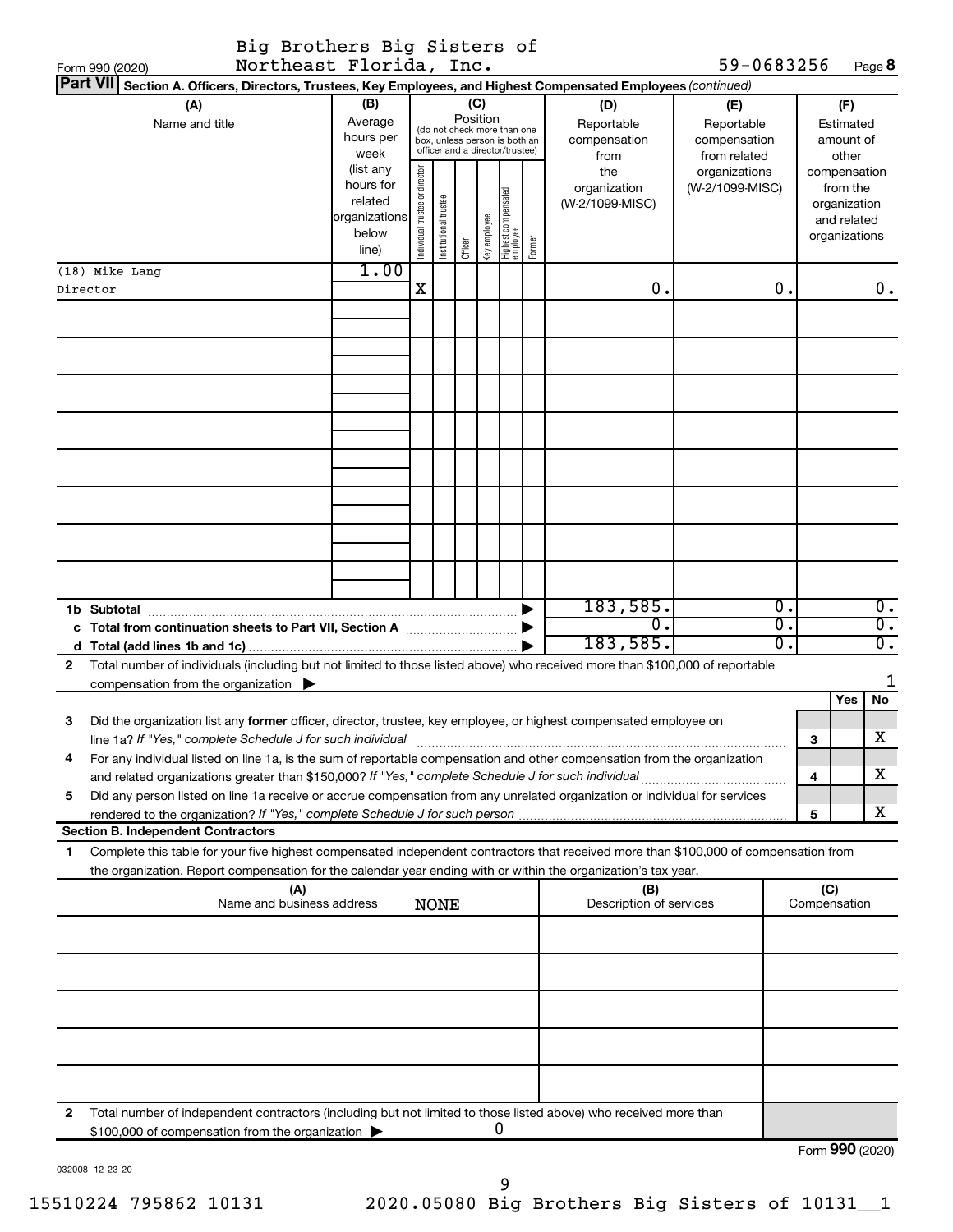**Part VIII Statement of Part VIII Statement** 

# Big Brothers Big Sisters of

|                                                           | Part VIII |    | <b>Statement or Revenue</b>                                                     |                      |               |                   |                  |                                      |
|-----------------------------------------------------------|-----------|----|---------------------------------------------------------------------------------|----------------------|---------------|-------------------|------------------|--------------------------------------|
|                                                           |           |    |                                                                                 |                      | (A)           | (B)               | (C)              | (D)                                  |
|                                                           |           |    |                                                                                 |                      | Total revenue | Related or exempt | Unrelated        | Revenue excluded                     |
|                                                           |           |    |                                                                                 |                      |               | function revenue  | business revenue | from tax under<br>sections 512 - 514 |
|                                                           |           |    | 1 a Federated campaigns<br>1a                                                   |                      |               |                   |                  |                                      |
| Contributions, Gifts, Grants<br>and Other Similar Amounts |           |    | 1 <sub>b</sub><br><b>b</b> Membership dues                                      |                      |               |                   |                  |                                      |
|                                                           |           |    | 1c<br>c Fundraising events                                                      |                      |               |                   |                  |                                      |
|                                                           |           |    | 1 <sub>d</sub><br>d Related organizations                                       |                      |               |                   |                  |                                      |
|                                                           |           |    | e Government grants (contributions)<br>1e                                       |                      |               |                   |                  |                                      |
|                                                           |           |    | f All other contributions, gifts, grants, and                                   |                      |               |                   |                  |                                      |
|                                                           |           |    | similar amounts not included above<br>1f                                        | 1,452,189.           |               |                   |                  |                                      |
|                                                           |           | g  | $1g$ \$<br>Noncash contributions included in lines 1a-1f                        | 73,340.              |               |                   |                  |                                      |
|                                                           |           |    |                                                                                 |                      | $1,452,189$ . |                   |                  |                                      |
|                                                           |           |    |                                                                                 | <b>Business Code</b> |               |                   |                  |                                      |
|                                                           |           | 2a |                                                                                 |                      |               |                   |                  |                                      |
|                                                           |           | b  | the control of the control of the control of the control of the control of      |                      |               |                   |                  |                                      |
| Program Service<br>Revenue                                |           |    | the contract of the contract of the contract of the contract of the contract of |                      |               |                   |                  |                                      |
|                                                           |           | d  | the control of the control of the control of the control of the control of      |                      |               |                   |                  |                                      |
|                                                           |           |    |                                                                                 |                      |               |                   |                  |                                      |
|                                                           |           | f  | All other program service revenue                                               |                      |               |                   |                  |                                      |
|                                                           |           | a  |                                                                                 | ▶                    |               |                   |                  |                                      |
|                                                           | 3         |    | Investment income (including dividends, interest, and                           |                      |               |                   |                  |                                      |
|                                                           |           |    |                                                                                 | ▶                    | 253.          |                   |                  | 253.                                 |
|                                                           | 4         |    | Income from investment of tax-exempt bond proceeds                              | ▶                    |               |                   |                  |                                      |
|                                                           | 5         |    |                                                                                 |                      |               |                   |                  |                                      |
|                                                           |           |    | (i) Real                                                                        | (ii) Personal        |               |                   |                  |                                      |
|                                                           |           |    | 6a<br>6 a Gross rents                                                           |                      |               |                   |                  |                                      |
|                                                           |           |    | <b>b</b> Less: rental expenses<br>6b                                            |                      |               |                   |                  |                                      |
|                                                           |           |    | c Rental income or (loss)<br>6с                                                 |                      |               |                   |                  |                                      |
|                                                           |           |    | d Net rental income or (loss)<br>(i) Securities                                 | (ii) Other           |               |                   |                  |                                      |
|                                                           |           |    | 7 a Gross amount from sales of                                                  |                      |               |                   |                  |                                      |
|                                                           |           |    | assets other than inventory<br><b>7a</b>                                        |                      |               |                   |                  |                                      |
|                                                           |           |    | <b>b</b> Less: cost or other basis                                              |                      |               |                   |                  |                                      |
| Revenue                                                   |           |    | 7b<br>and sales expenses<br> 7c                                                 |                      |               |                   |                  |                                      |
|                                                           |           |    | c Gain or (loss)                                                                | ▶                    |               |                   |                  |                                      |
| ৯                                                         |           |    | 8 a Gross income from fundraising events (not                                   |                      |               |                   |                  |                                      |
| हैं                                                       |           |    | of                                                                              |                      |               |                   |                  |                                      |
|                                                           |           |    | including \$ ______________________<br>contributions reported on line 1c). See  |                      |               |                   |                  |                                      |
|                                                           |           |    |                                                                                 | $ a_2 $ 213,021.     |               |                   |                  |                                      |
|                                                           |           |    | 8 <sub>b</sub><br><b>b</b> Less: direct expenses                                | 48,758.              |               |                   |                  |                                      |
|                                                           |           |    | c Net income or (loss) from fundraising events                                  | ▶<br>.               | 164, 263.     |                   |                  | 164, 263.                            |
|                                                           |           |    | 9 a Gross income from gaming activities. See                                    |                      |               |                   |                  |                                      |
|                                                           |           |    | 9a                                                                              |                      |               |                   |                  |                                      |
|                                                           |           |    | 9b                                                                              |                      |               |                   |                  |                                      |
|                                                           |           |    | c Net income or (loss) from gaming activities                                   |                      |               |                   |                  |                                      |
|                                                           |           |    | 10 a Gross sales of inventory, less returns                                     |                      |               |                   |                  |                                      |
|                                                           |           |    | 10a                                                                             |                      |               |                   |                  |                                      |
|                                                           |           |    | <b>b</b> Less: cost of goods sold<br>10b                                        |                      |               |                   |                  |                                      |
|                                                           |           |    | c Net income or (loss) from sales of inventory                                  |                      |               |                   |                  |                                      |
|                                                           |           |    |                                                                                 | <b>Business Code</b> |               |                   |                  |                                      |
|                                                           | 11 a      |    |                                                                                 |                      |               |                   |                  |                                      |
|                                                           |           | b  |                                                                                 |                      |               |                   |                  |                                      |
|                                                           |           | с  |                                                                                 |                      |               |                   |                  |                                      |
| Miscellaneous<br>Revenue                                  |           |    |                                                                                 |                      |               |                   |                  |                                      |
|                                                           |           |    |                                                                                 | ▶                    |               |                   |                  |                                      |
|                                                           | 12        |    |                                                                                 |                      | 1,616,705.    | 0.                | 0.1              | 164,516.                             |
| 032009 12-23-20                                           |           |    |                                                                                 |                      |               |                   |                  | Form 990 (2020)                      |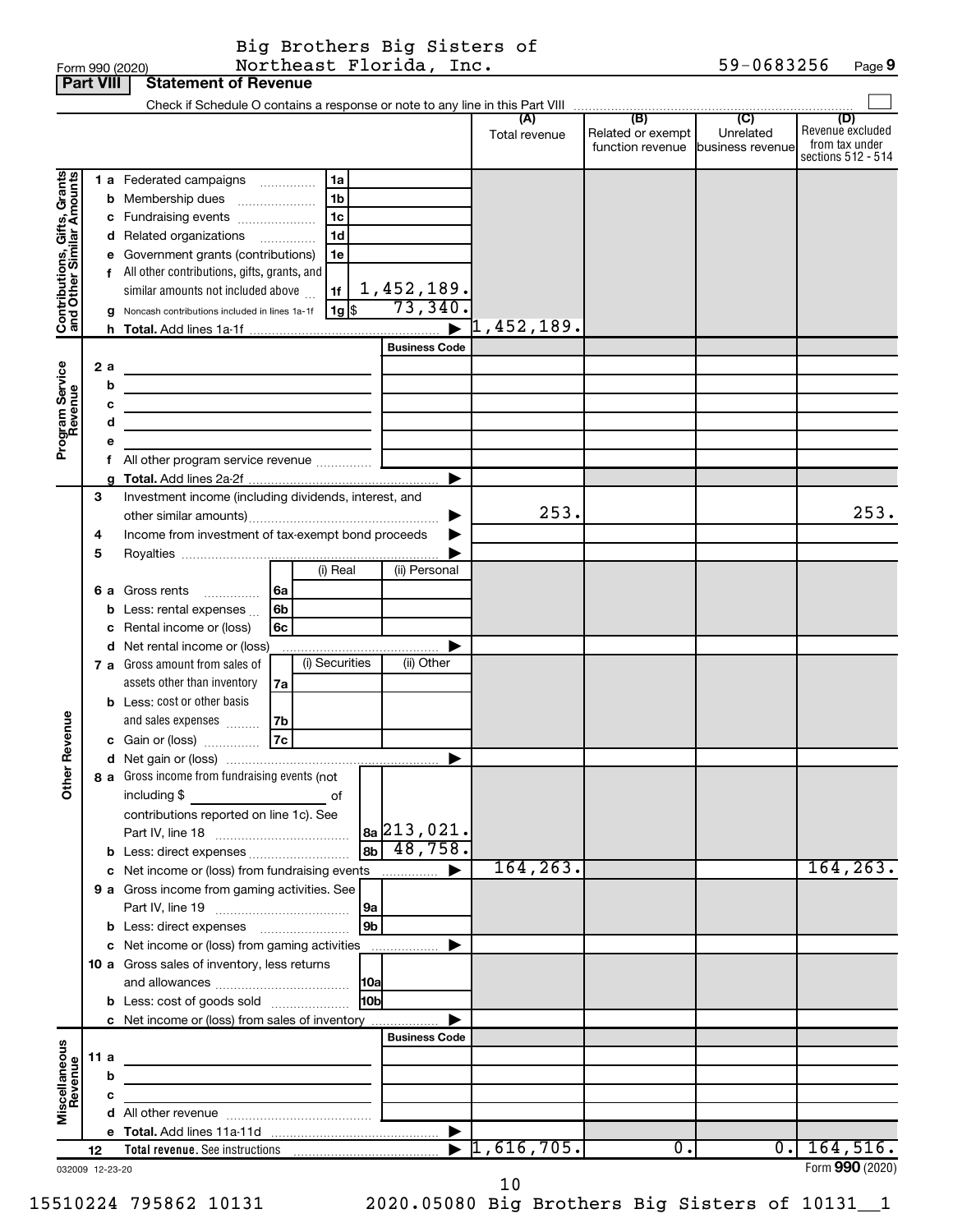|                 | Big Brothers Big Sisters of |                     |
|-----------------|-----------------------------|---------------------|
| Form 990 (2020) | Northeast Florida, Inc.     | $59 - 0683256$ Page |

59-0683256 Page 10

|          | <b>Part IX Statement of Functional Expenses</b>                                                                            |                       |                                    |                                           |                                |  |  |  |  |
|----------|----------------------------------------------------------------------------------------------------------------------------|-----------------------|------------------------------------|-------------------------------------------|--------------------------------|--|--|--|--|
|          | Section 501(c)(3) and 501(c)(4) organizations must complete all columns. All other organizations must complete column (A). |                       |                                    |                                           |                                |  |  |  |  |
|          |                                                                                                                            |                       |                                    |                                           |                                |  |  |  |  |
|          | Do not include amounts reported on lines 6b,<br>7b, 8b, 9b, and 10b of Part VIII.                                          | (A)<br>Total expenses | (B)<br>Program service<br>expenses | (C)<br>Management and<br>general expenses | (D)<br>Fundraising<br>expenses |  |  |  |  |
| 1.       | Grants and other assistance to domestic organizations                                                                      |                       |                                    |                                           |                                |  |  |  |  |
|          | and domestic governments. See Part IV, line 21                                                                             |                       |                                    |                                           |                                |  |  |  |  |
| 2        | Grants and other assistance to domestic                                                                                    |                       |                                    |                                           |                                |  |  |  |  |
|          | individuals. See Part IV, line 22<br>$\mathcal{L} = \{1, 2, \ldots, n\}$                                                   |                       |                                    |                                           |                                |  |  |  |  |
| 3        | Grants and other assistance to foreign                                                                                     |                       |                                    |                                           |                                |  |  |  |  |
|          | organizations, foreign governments, and foreign                                                                            |                       |                                    |                                           |                                |  |  |  |  |
|          | individuals. See Part IV, lines 15 and 16                                                                                  |                       |                                    |                                           |                                |  |  |  |  |
| 4        | Benefits paid to or for members                                                                                            |                       |                                    |                                           |                                |  |  |  |  |
| 5        | Compensation of current officers, directors,                                                                               |                       |                                    |                                           |                                |  |  |  |  |
|          |                                                                                                                            | 183,586.              | 117,789.                           | 47,438.                                   | 18,359.                        |  |  |  |  |
| 6        | Compensation not included above to disqualified                                                                            |                       |                                    |                                           |                                |  |  |  |  |
|          | persons (as defined under section $4958(f)(1)$ ) and                                                                       |                       |                                    |                                           |                                |  |  |  |  |
|          | persons described in section 4958(c)(3)(B)                                                                                 |                       |                                    |                                           |                                |  |  |  |  |
| 7        | Other salaries and wages                                                                                                   | 646, 745.             | 607,563.                           | 29,647.                                   | 9,535.                         |  |  |  |  |
| 8        | Pension plan accruals and contributions (include                                                                           |                       |                                    |                                           |                                |  |  |  |  |
|          | section 401(k) and 403(b) employer contributions)                                                                          |                       |                                    |                                           |                                |  |  |  |  |
| 9        |                                                                                                                            | 104, 350.             | 93, 362.                           | 6,358.                                    | 4,630.                         |  |  |  |  |
| 10       |                                                                                                                            | $\overline{59,513.}$  | 52,377.                            | 5,251.                                    | 1,885.                         |  |  |  |  |
| 11       | Fees for services (nonemployees):                                                                                          |                       |                                    |                                           |                                |  |  |  |  |
| a        |                                                                                                                            |                       |                                    |                                           |                                |  |  |  |  |
| b        |                                                                                                                            |                       |                                    |                                           |                                |  |  |  |  |
| С        |                                                                                                                            |                       |                                    |                                           |                                |  |  |  |  |
| d        | Lobbying                                                                                                                   |                       |                                    |                                           |                                |  |  |  |  |
|          | Professional fundraising services. See Part IV, line 17                                                                    |                       |                                    |                                           |                                |  |  |  |  |
| f        | Investment management fees                                                                                                 |                       |                                    |                                           |                                |  |  |  |  |
| a        | Other. (If line 11g amount exceeds 10% of line 25,                                                                         |                       |                                    |                                           |                                |  |  |  |  |
|          | column (A) amount, list line 11g expenses on Sch O.)                                                                       | 27,552.               | $\frac{19,873}{9,470}$             | 7,679.<br>$\overline{79}$                 |                                |  |  |  |  |
| 12       | Advertising and promotion <i>manually contained</i>                                                                        | 12,256.               |                                    |                                           | 2,707.                         |  |  |  |  |
| 13       |                                                                                                                            |                       |                                    |                                           |                                |  |  |  |  |
| 14       |                                                                                                                            |                       |                                    |                                           |                                |  |  |  |  |
| 15       |                                                                                                                            | 58,080.               |                                    |                                           |                                |  |  |  |  |
| 16       |                                                                                                                            | 1,021.                | 50,007.<br>778.                    | 8,073.<br>243.                            |                                |  |  |  |  |
| 17       | Travel                                                                                                                     |                       |                                    |                                           |                                |  |  |  |  |
| 18       | Payments of travel or entertainment expenses                                                                               |                       |                                    |                                           |                                |  |  |  |  |
|          | for any federal, state, or local public officials                                                                          | 366.                  |                                    | 366.                                      |                                |  |  |  |  |
| 19       | Conferences, conventions, and meetings                                                                                     | 575.                  |                                    | 575.                                      |                                |  |  |  |  |
| 20       | Interest                                                                                                                   |                       |                                    |                                           |                                |  |  |  |  |
| 21       | Depreciation, depletion, and amortization                                                                                  | 19,445.               | 15,556.                            | 972.                                      | 2,917.                         |  |  |  |  |
| 22       |                                                                                                                            | 23,856.               | 21,610.                            | 2, 246.                                   |                                |  |  |  |  |
| 23<br>24 | Insurance<br>Other expenses. Itemize expenses not covered                                                                  |                       |                                    |                                           |                                |  |  |  |  |
|          | above (List miscellaneous expenses on line 24e. If                                                                         |                       |                                    |                                           |                                |  |  |  |  |
|          | line 24e amount exceeds 10% of line 25, column (A)<br>amount, list line 24e expenses on Schedule O.)                       |                       |                                    |                                           |                                |  |  |  |  |
| a        | Special events                                                                                                             | 59,850.               | 59,850.                            |                                           |                                |  |  |  |  |
| b        | Membership Dues                                                                                                            | 42,747.               | 40,734.                            | 2,013.                                    |                                |  |  |  |  |
|          | Telephone                                                                                                                  | 15,376.               | 13,701.                            | 1,675.                                    |                                |  |  |  |  |
| d        | Screening                                                                                                                  | 15,307.               | 14,760.                            | 547.                                      |                                |  |  |  |  |
|          | e All other expenses                                                                                                       | 31,418.               | 22,847.                            | 8,489.                                    | 82.                            |  |  |  |  |
| 25       | Total functional expenses. Add lines 1 through 24e                                                                         | 1,302,043.            | 1,140,277.                         | 121,651.                                  | 40, 115.                       |  |  |  |  |
| 26       | Joint costs. Complete this line only if the organization                                                                   |                       |                                    |                                           |                                |  |  |  |  |
|          | reported in column (B) joint costs from a combined                                                                         |                       |                                    |                                           |                                |  |  |  |  |
|          | educational campaign and fundraising solicitation.                                                                         |                       |                                    |                                           |                                |  |  |  |  |
|          | Check here $\blacktriangleright$<br>if following SOP 98-2 (ASC 958-720)                                                    |                       |                                    |                                           |                                |  |  |  |  |

032010 12-23-20

15510224 795862 10131 2020.05080 Big Brothers Big Sisters of 10131\_\_1

11

Form (2020) **990**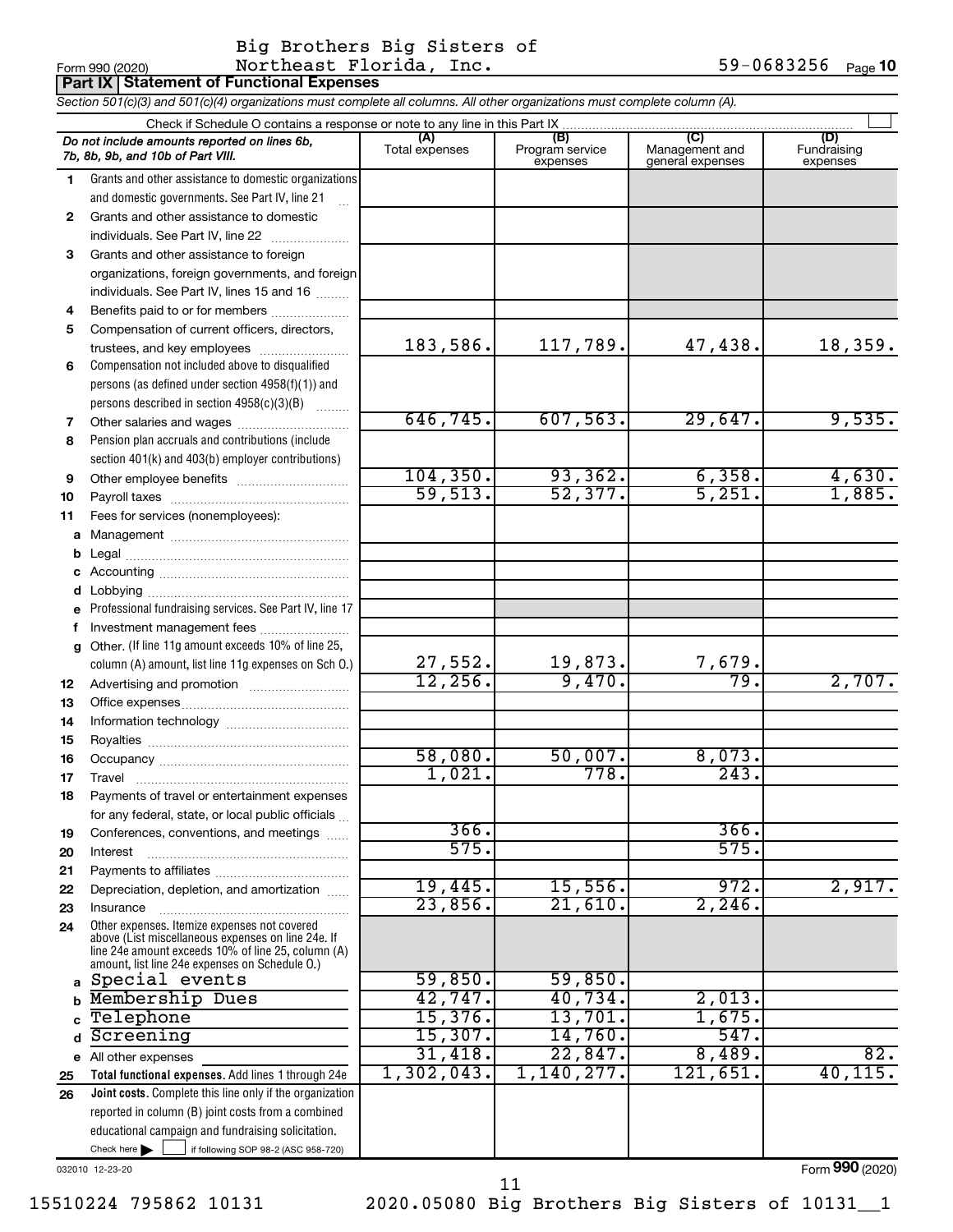Big Brothers Big Sisters of Northeast Florida, Inc. 59-0683256

 $\frac{1}{2}$ Form 990 (2020) NOTTNeast Florida, Inc.  $59-0683256$  Page 59-0683256 Page 11

|                             | Part X | <b>Balance Sheet</b>                                                                                   |           |              |                          |                 |                    |
|-----------------------------|--------|--------------------------------------------------------------------------------------------------------|-----------|--------------|--------------------------|-----------------|--------------------|
|                             |        |                                                                                                        |           |              |                          |                 |                    |
|                             |        |                                                                                                        |           |              | (A)<br>Beginning of year |                 | (B)<br>End of year |
|                             | 1      |                                                                                                        | 595, 199. | 1            | 886,998.                 |                 |                    |
|                             | 2      |                                                                                                        |           | $\mathbf{2}$ |                          |                 |                    |
|                             | 3      |                                                                                                        |           | 3            |                          |                 |                    |
|                             | 4      |                                                                                                        | 69,551.   | 4            | 100, 297.                |                 |                    |
|                             | 5      | Loans and other receivables from any current or former officer, director,                              |           |              |                          |                 |                    |
|                             |        | trustee, key employee, creator or founder, substantial contributor, or 35%                             |           |              |                          |                 |                    |
|                             |        |                                                                                                        |           | 5            |                          |                 |                    |
|                             | 6      | Loans and other receivables from other disqualified persons (as defined                                |           |              |                          |                 |                    |
|                             |        | under section 4958(f)(1)), and persons described in section 4958(c)(3)(B)                              |           |              | 6                        |                 |                    |
|                             | 7      |                                                                                                        |           |              |                          | 7               |                    |
| Assets                      | 8      |                                                                                                        |           |              |                          | 8               |                    |
|                             | 9      |                                                                                                        |           |              |                          | 9               |                    |
|                             |        | <b>10a</b> Land, buildings, and equipment: cost or other                                               |           |              |                          |                 |                    |
|                             |        | basis. Complete Part VI of Schedule D  10a                                                             |           | 244,522.     |                          |                 |                    |
|                             |        |                                                                                                        |           | 165, 750.    | 98,217.                  | 10 <sub>c</sub> | 78,772.            |
|                             | 11     |                                                                                                        |           |              |                          | 11              |                    |
|                             | 12     |                                                                                                        |           | 12           |                          |                 |                    |
|                             | 13     |                                                                                                        |           | 13           |                          |                 |                    |
|                             | 14     |                                                                                                        |           | 14           |                          |                 |                    |
|                             | 15     |                                                                                                        |           |              | 8,685.                   | 15              | 8,685.             |
|                             | 16     |                                                                                                        |           |              | 771,652.                 | 16              | 1,074,752.         |
|                             | 17     |                                                                                                        |           |              | 19,532.                  | 17              | 20, 282.           |
|                             | 18     |                                                                                                        |           | 18           |                          |                 |                    |
|                             | 19     |                                                                                                        |           |              | 11,500.                  | 19              | 23,600.            |
|                             | 20     |                                                                                                        |           |              |                          | 20              |                    |
|                             | 21     | Escrow or custodial account liability. Complete Part IV of Schedule D                                  |           |              |                          | 21              |                    |
| Liabilities                 | 22     | Loans and other payables to any current or former officer, director,                                   |           |              |                          |                 |                    |
|                             |        | trustee, key employee, creator or founder, substantial contributor, or 35%                             |           |              |                          |                 |                    |
|                             |        |                                                                                                        |           |              |                          | 22              |                    |
|                             | 23     | Secured mortgages and notes payable to unrelated third parties                                         |           |              |                          | 23              |                    |
|                             | 24     | Unsecured notes and loans payable to unrelated third parties                                           |           |              |                          | 24              |                    |
|                             | 25     | Other liabilities (including federal income tax, payables to related third                             |           |              |                          |                 |                    |
|                             |        | parties, and other liabilities not included on lines 17-24). Complete Part X<br>of Schedule D          |           |              | 288,635.                 | 25              | 264,223.           |
|                             | 26     | Total liabilities. Add lines 17 through 25                                                             |           |              | 319,667.                 | 26              | 308, 105.          |
|                             |        | Organizations that follow FASB ASC 958, check here $\blacktriangleright \lfloor \underline{X} \rfloor$ |           |              |                          |                 |                    |
|                             |        | and complete lines 27, 28, 32, and 33.                                                                 |           |              |                          |                 |                    |
|                             | 27     |                                                                                                        |           |              | 426,985.                 | 27              | 706,647.           |
|                             | 28     |                                                                                                        |           |              | 25,000.                  | 28              | 60,000.            |
|                             |        | Organizations that do not follow FASB ASC 958, check here $\blacktriangleright$                        |           |              |                          |                 |                    |
|                             |        | and complete lines 29 through 33.                                                                      |           |              |                          |                 |                    |
|                             | 29     |                                                                                                        |           |              |                          | 29              |                    |
|                             | 30     | Paid-in or capital surplus, or land, building, or equipment fund                                       |           |              |                          | 30              |                    |
|                             | 31     | Retained earnings, endowment, accumulated income, or other funds                                       |           |              |                          | 31              |                    |
| Net Assets or Fund Balances | 32     |                                                                                                        |           |              | 451,985.                 | 32              | 766, 647.          |
|                             | 33     |                                                                                                        |           |              | 771,652.                 | 33              | 1,074,752.         |
|                             |        |                                                                                                        |           |              |                          |                 | Form 990 (2020)    |

Form 990 (2020) **990**

032011 12-23-20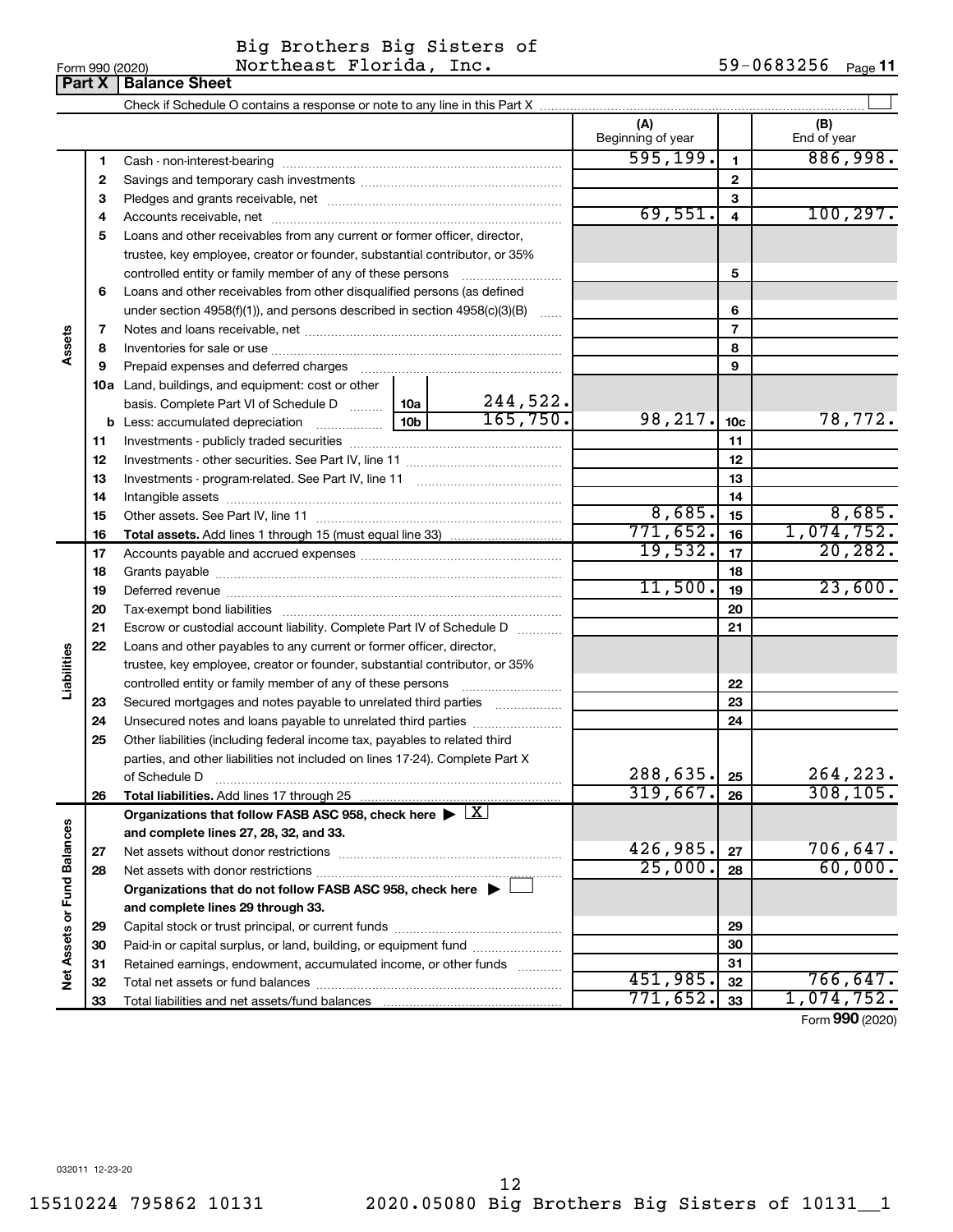|    | Big Brothers Big Sisters of<br>Northeast Florida, Inc.<br>Form 990 (2020)                                                       |                         | 59-0683256 Page 12 |     |                     |
|----|---------------------------------------------------------------------------------------------------------------------------------|-------------------------|--------------------|-----|---------------------|
|    | <b>Reconciliation of Net Assets</b><br>Part XI                                                                                  |                         |                    |     |                     |
|    |                                                                                                                                 |                         |                    |     |                     |
|    |                                                                                                                                 |                         |                    |     |                     |
| 1  |                                                                                                                                 | $\mathbf{1}$            | 1,616,705.         |     |                     |
| 2  |                                                                                                                                 | $\mathbf{2}$            | 1,302,043.         |     |                     |
| З  | Revenue less expenses. Subtract line 2 from line 1                                                                              | 3                       |                    |     | 314,662.            |
| 4  |                                                                                                                                 | $\overline{\mathbf{4}}$ |                    |     | 451,985.            |
| 5  |                                                                                                                                 | 5                       |                    |     |                     |
| 6  |                                                                                                                                 | 6                       |                    |     |                     |
| 7  | Investment expenses www.communication.com/www.communication.com/www.communication.com/www.com                                   | $\overline{7}$          |                    |     |                     |
| 8  |                                                                                                                                 | 8                       |                    |     |                     |
| 9  | Other changes in net assets or fund balances (explain on Schedule O)                                                            | 9                       |                    |     | $\overline{0}$ .    |
| 10 | Net assets or fund balances at end of year. Combine lines 3 through 9 (must equal Part X, line 32,                              |                         |                    |     | 766,647.            |
| 10 |                                                                                                                                 |                         |                    |     |                     |
|    | Part XII Financial Statements and Reporting                                                                                     |                         |                    |     |                     |
|    |                                                                                                                                 |                         |                    |     |                     |
|    |                                                                                                                                 |                         |                    | Yes | No                  |
| 1  | $\boxed{\mathbf{X}}$ Accrual<br>Accounting method used to prepare the Form 990: [1635] Cash<br>Other                            |                         |                    |     |                     |
|    | If the organization changed its method of accounting from a prior year or checked "Other," explain in Schedule O.               |                         |                    |     |                     |
|    |                                                                                                                                 |                         | 2a                 |     | х                   |
|    | If "Yes," check a box below to indicate whether the financial statements for the year were compiled or reviewed on a            |                         |                    |     |                     |
|    | separate basis, consolidated basis, or both:                                                                                    |                         |                    |     |                     |
|    | Separate basis<br><b>Consolidated basis</b><br>Both consolidated and separate basis                                             |                         |                    |     |                     |
|    | <b>b</b> Were the organization's financial statements audited by an independent accountant?                                     |                         | 2 <sub>b</sub>     |     | х                   |
|    | If "Yes," check a box below to indicate whether the financial statements for the year were audited on a separate basis,         |                         |                    |     |                     |
|    | consolidated basis, or both:                                                                                                    |                         |                    |     |                     |
|    | Separate basis<br>Consolidated basis<br>Both consolidated and separate basis                                                    |                         |                    |     |                     |
|    | c If "Yes" to line 2a or 2b, does the organization have a committee that assumes responsibility for oversight of the audit,     |                         |                    |     |                     |
|    |                                                                                                                                 |                         | 2c                 |     |                     |
|    | If the organization changed either its oversight process or selection process during the tax year, explain on Schedule O.       |                         |                    |     |                     |
|    | 3a As a result of a federal award, was the organization required to undergo an audit or audits as set forth in the Single Audit |                         |                    |     |                     |
|    |                                                                                                                                 |                         | За                 |     | x                   |
|    | b If "Yes," did the organization undergo the required audit or audits? If the organization did not undergo the required audit   |                         |                    |     |                     |
|    |                                                                                                                                 |                         | 3b                 |     | $000 \text{ hours}$ |

Form (2020) **990**

032012 12-23-20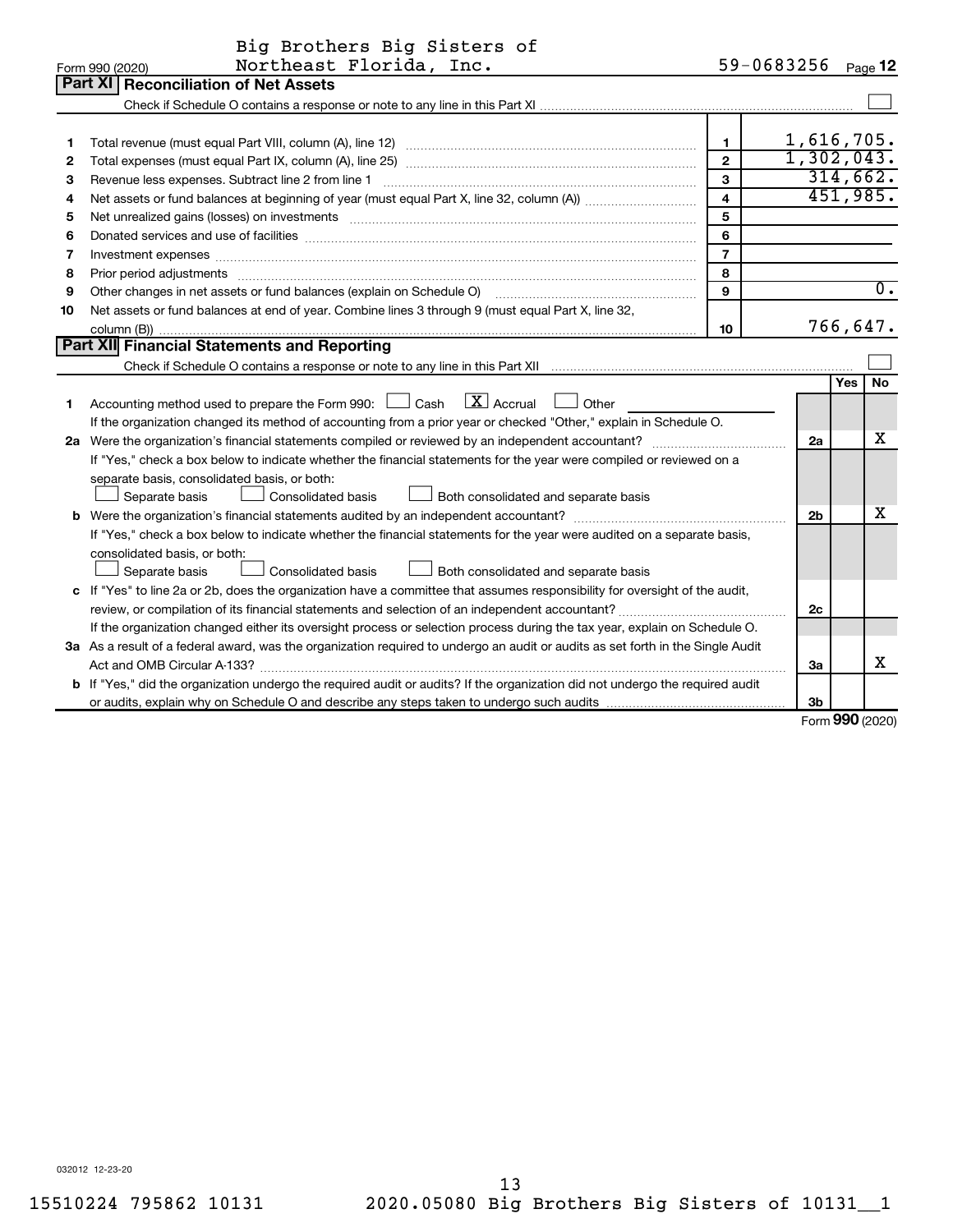| <b>SCHEDULE A</b>                                                                                         |                                                                        |                                                                                                                                                                                                                                                    |     |                                                                |                            | OMB No. 1545-0047                     |
|-----------------------------------------------------------------------------------------------------------|------------------------------------------------------------------------|----------------------------------------------------------------------------------------------------------------------------------------------------------------------------------------------------------------------------------------------------|-----|----------------------------------------------------------------|----------------------------|---------------------------------------|
| (Form 990 or 990-EZ)                                                                                      |                                                                        | <b>Public Charity Status and Public Support</b><br>Complete if the organization is a section 501(c)(3) organization or a section                                                                                                                   |     |                                                                |                            |                                       |
|                                                                                                           |                                                                        | 4947(a)(1) nonexempt charitable trust.                                                                                                                                                                                                             |     |                                                                |                            |                                       |
| Department of the Treasury                                                                                |                                                                        | Attach to Form 990 or Form 990-EZ.                                                                                                                                                                                                                 |     |                                                                |                            | <b>Open to Public</b>                 |
| Internal Revenue Service                                                                                  |                                                                        | ► Go to www.irs.gov/Form990 for instructions and the latest information.                                                                                                                                                                           |     |                                                                |                            | Inspection                            |
| Name of the organization                                                                                  |                                                                        | Big Brothers Big Sisters of                                                                                                                                                                                                                        |     |                                                                |                            | <b>Employer identification number</b> |
|                                                                                                           | Northeast Florida, Inc.                                                |                                                                                                                                                                                                                                                    |     |                                                                |                            | 59-0683256                            |
| Part I                                                                                                    |                                                                        | Reason for Public Charity Status. (All organizations must complete this part.) See instructions.                                                                                                                                                   |     |                                                                |                            |                                       |
| The organization is not a private foundation because it is: (For lines 1 through 12, check only one box.) |                                                                        |                                                                                                                                                                                                                                                    |     |                                                                |                            |                                       |
| 1                                                                                                         |                                                                        | A church, convention of churches, or association of churches described in section 170(b)(1)(A)(i).                                                                                                                                                 |     |                                                                |                            |                                       |
| 2                                                                                                         |                                                                        | A school described in section 170(b)(1)(A)(ii). (Attach Schedule E (Form 990 or 990-EZ).)                                                                                                                                                          |     |                                                                |                            |                                       |
| 3                                                                                                         |                                                                        | A hospital or a cooperative hospital service organization described in section 170(b)(1)(A)(iii).                                                                                                                                                  |     |                                                                |                            |                                       |
| 4<br>city, and state:                                                                                     |                                                                        | A medical research organization operated in conjunction with a hospital described in section 170(b)(1)(A)(iii). Enter the hospital's name,                                                                                                         |     |                                                                |                            |                                       |
| 5                                                                                                         |                                                                        | An organization operated for the benefit of a college or university owned or operated by a governmental unit described in                                                                                                                          |     |                                                                |                            |                                       |
|                                                                                                           | section 170(b)(1)(A)(iv). (Complete Part II.)                          |                                                                                                                                                                                                                                                    |     |                                                                |                            |                                       |
| 6                                                                                                         |                                                                        | A federal, state, or local government or governmental unit described in section 170(b)(1)(A)(v).                                                                                                                                                   |     |                                                                |                            |                                       |
| $\lfloor x \rfloor$<br>7                                                                                  |                                                                        | An organization that normally receives a substantial part of its support from a governmental unit or from the general public described in                                                                                                          |     |                                                                |                            |                                       |
|                                                                                                           | section 170(b)(1)(A)(vi). (Complete Part II.)                          |                                                                                                                                                                                                                                                    |     |                                                                |                            |                                       |
| 8                                                                                                         |                                                                        | A community trust described in section 170(b)(1)(A)(vi). (Complete Part II.)                                                                                                                                                                       |     |                                                                |                            |                                       |
| 9                                                                                                         |                                                                        | An agricultural research organization described in section 170(b)(1)(A)(ix) operated in conjunction with a land-grant college                                                                                                                      |     |                                                                |                            |                                       |
|                                                                                                           |                                                                        | or university or a non-land-grant college of agriculture (see instructions). Enter the name, city, and state of the college or                                                                                                                     |     |                                                                |                            |                                       |
| university:                                                                                               |                                                                        |                                                                                                                                                                                                                                                    |     |                                                                |                            |                                       |
| 10                                                                                                        |                                                                        | An organization that normally receives (1) more than 33 1/3% of its support from contributions, membership fees, and gross receipts from                                                                                                           |     |                                                                |                            |                                       |
|                                                                                                           |                                                                        | activities related to its exempt functions, subject to certain exceptions; and (2) no more than 33 1/3% of its support from gross investment                                                                                                       |     |                                                                |                            |                                       |
|                                                                                                           |                                                                        | income and unrelated business taxable income (less section 511 tax) from businesses acquired by the organization after June 30, 1975.                                                                                                              |     |                                                                |                            |                                       |
| 11                                                                                                        | See section 509(a)(2). (Complete Part III.)                            |                                                                                                                                                                                                                                                    |     |                                                                |                            |                                       |
| 12                                                                                                        |                                                                        | An organization organized and operated exclusively to test for public safety. See section 509(a)(4).<br>An organization organized and operated exclusively for the benefit of, to perform the functions of, or to carry out the purposes of one or |     |                                                                |                            |                                       |
|                                                                                                           |                                                                        | more publicly supported organizations described in section 509(a)(1) or section 509(a)(2). See section 509(a)(3). Check the box in                                                                                                                 |     |                                                                |                            |                                       |
|                                                                                                           |                                                                        | lines 12a through 12d that describes the type of supporting organization and complete lines 12e, 12f, and 12g.                                                                                                                                     |     |                                                                |                            |                                       |
| a                                                                                                         |                                                                        | Type I. A supporting organization operated, supervised, or controlled by its supported organization(s), typically by giving                                                                                                                        |     |                                                                |                            |                                       |
|                                                                                                           |                                                                        | the supported organization(s) the power to regularly appoint or elect a majority of the directors or trustees of the supporting                                                                                                                    |     |                                                                |                            |                                       |
|                                                                                                           | organization. You must complete Part IV, Sections A and B.             |                                                                                                                                                                                                                                                    |     |                                                                |                            |                                       |
| b                                                                                                         |                                                                        | Type II. A supporting organization supervised or controlled in connection with its supported organization(s), by having                                                                                                                            |     |                                                                |                            |                                       |
|                                                                                                           |                                                                        | control or management of the supporting organization vested in the same persons that control or manage the supported                                                                                                                               |     |                                                                |                            |                                       |
|                                                                                                           | organization(s). You must complete Part IV, Sections A and C.          |                                                                                                                                                                                                                                                    |     |                                                                |                            |                                       |
| с                                                                                                         |                                                                        | Type III functionally integrated. A supporting organization operated in connection with, and functionally integrated with,                                                                                                                         |     |                                                                |                            |                                       |
|                                                                                                           |                                                                        | its supported organization(s) (see instructions). You must complete Part IV, Sections A, D, and E.                                                                                                                                                 |     |                                                                |                            |                                       |
| d                                                                                                         |                                                                        | Type III non-functionally integrated. A supporting organization operated in connection with its supported organization(s)                                                                                                                          |     |                                                                |                            |                                       |
|                                                                                                           |                                                                        | that is not functionally integrated. The organization generally must satisfy a distribution requirement and an attentiveness<br>requirement (see instructions). You must complete Part IV, Sections A and D, and Part V.                           |     |                                                                |                            |                                       |
| е                                                                                                         |                                                                        | Check this box if the organization received a written determination from the IRS that it is a Type I, Type II, Type III                                                                                                                            |     |                                                                |                            |                                       |
|                                                                                                           |                                                                        | functionally integrated, or Type III non-functionally integrated supporting organization.                                                                                                                                                          |     |                                                                |                            |                                       |
| f Enter the number of supported organizations                                                             |                                                                        |                                                                                                                                                                                                                                                    |     |                                                                |                            |                                       |
|                                                                                                           | Provide the following information about the supported organization(s). |                                                                                                                                                                                                                                                    |     |                                                                |                            |                                       |
| (i) Name of supported                                                                                     | (ii) EIN                                                               | (iii) Type of organization<br>(described on lines 1-10                                                                                                                                                                                             |     | (iv) Is the organization listed<br>in your governing document? | (v) Amount of monetary     | (vi) Amount of other                  |
| organization                                                                                              |                                                                        | above (see instructions))                                                                                                                                                                                                                          | Yes | No.                                                            | support (see instructions) | support (see instructions)            |
|                                                                                                           |                                                                        |                                                                                                                                                                                                                                                    |     |                                                                |                            |                                       |
|                                                                                                           |                                                                        |                                                                                                                                                                                                                                                    |     |                                                                |                            |                                       |
|                                                                                                           |                                                                        |                                                                                                                                                                                                                                                    |     |                                                                |                            |                                       |
|                                                                                                           |                                                                        |                                                                                                                                                                                                                                                    |     |                                                                |                            |                                       |
|                                                                                                           |                                                                        |                                                                                                                                                                                                                                                    |     |                                                                |                            |                                       |
|                                                                                                           |                                                                        |                                                                                                                                                                                                                                                    |     |                                                                |                            |                                       |
|                                                                                                           |                                                                        |                                                                                                                                                                                                                                                    |     |                                                                |                            |                                       |
|                                                                                                           |                                                                        |                                                                                                                                                                                                                                                    |     |                                                                |                            |                                       |
|                                                                                                           |                                                                        |                                                                                                                                                                                                                                                    |     |                                                                |                            |                                       |
| <b>Total</b>                                                                                              |                                                                        |                                                                                                                                                                                                                                                    |     |                                                                |                            |                                       |
| LHA For Paperwork Reduction Act Notice, see the Instructions for Form 990 or 990-EZ. 032021 01-25-21      |                                                                        |                                                                                                                                                                                                                                                    |     |                                                                |                            | Schedule A (Form 990 or 990-EZ) 2020  |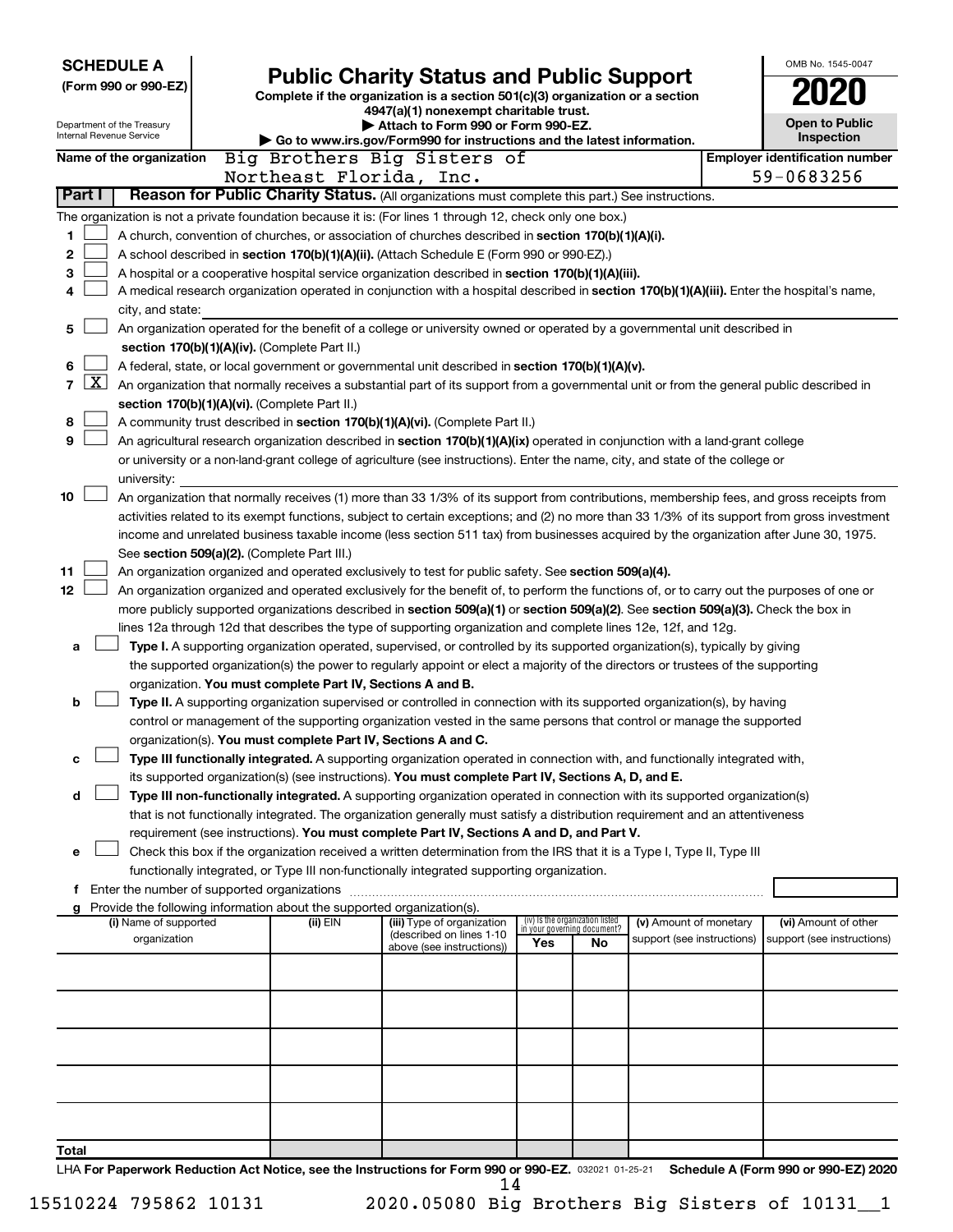# Schedule A (Form 990 or 990-EZ) 2020 Page Northeast Florida, Inc. 59-0683256

59-0683256 Page 2

(Complete only if you checked the box on line 5, 7, or 8 of Part I or if the organization failed to qualify under Part III. If the organization fails to qualify under the tests listed below, please complete Part III.) **Part II Support Schedule for Organizations Described in Sections 170(b)(1)(A)(iv) and 170(b)(1)(A)(vi)**

| <b>Section A. Public Support</b>                                                                                                                                                                                               |            |            |            |            |                                      |                                          |
|--------------------------------------------------------------------------------------------------------------------------------------------------------------------------------------------------------------------------------|------------|------------|------------|------------|--------------------------------------|------------------------------------------|
| Calendar year (or fiscal year beginning in)                                                                                                                                                                                    | (a) 2016   | (b) 2017   | $(c)$ 2018 | $(d)$ 2019 | (e) 2020                             | (f) Total                                |
| 1 Gifts, grants, contributions, and                                                                                                                                                                                            |            |            |            |            |                                      |                                          |
| membership fees received. (Do not                                                                                                                                                                                              |            |            |            |            |                                      |                                          |
| include any "unusual grants.")                                                                                                                                                                                                 | 1,686,961. | 1,467,049. | 1,419,163. | 1,208,065. | 1,452,189.                           | 7,233,427.                               |
| 2 Tax revenues levied for the organ-                                                                                                                                                                                           |            |            |            |            |                                      |                                          |
| ization's benefit and either paid to                                                                                                                                                                                           |            |            |            |            |                                      |                                          |
| or expended on its behalf                                                                                                                                                                                                      |            |            |            |            |                                      |                                          |
| 3 The value of services or facilities                                                                                                                                                                                          |            |            |            |            |                                      |                                          |
| furnished by a governmental unit to                                                                                                                                                                                            |            |            |            |            |                                      |                                          |
| the organization without charge                                                                                                                                                                                                |            |            |            |            |                                      |                                          |
| 4 Total. Add lines 1 through 3                                                                                                                                                                                                 | 1,686,961. | 1,467,049  | 1,419,163  | 1,208,065  | 1,452,189                            | 7,233,427.                               |
| 5 The portion of total contributions                                                                                                                                                                                           |            |            |            |            |                                      |                                          |
| by each person (other than a                                                                                                                                                                                                   |            |            |            |            |                                      |                                          |
| governmental unit or publicly                                                                                                                                                                                                  |            |            |            |            |                                      |                                          |
| supported organization) included                                                                                                                                                                                               |            |            |            |            |                                      |                                          |
| on line 1 that exceeds 2% of the                                                                                                                                                                                               |            |            |            |            |                                      |                                          |
| amount shown on line 11,                                                                                                                                                                                                       |            |            |            |            |                                      |                                          |
| column (f)                                                                                                                                                                                                                     |            |            |            |            |                                      |                                          |
| 6 Public support. Subtract line 5 from line 4.                                                                                                                                                                                 |            |            |            |            |                                      | 7,233,427.                               |
| <b>Section B. Total Support</b>                                                                                                                                                                                                |            |            |            |            |                                      |                                          |
| Calendar year (or fiscal year beginning in)                                                                                                                                                                                    | (a) 2016   | (b) 2017   | $(c)$ 2018 | $(d)$ 2019 | (e) 2020                             | (f) Total                                |
| <b>7</b> Amounts from line 4                                                                                                                                                                                                   | 1,686,961  | 1,467,049  | 1,419,163  | 1,208,065  | 1,452,189                            | 7,233,427.                               |
| 8 Gross income from interest,                                                                                                                                                                                                  |            |            |            |            |                                      |                                          |
| dividends, payments received on                                                                                                                                                                                                |            |            |            |            |                                      |                                          |
| securities loans, rents, royalties,                                                                                                                                                                                            |            |            |            |            |                                      |                                          |
| and income from similar sources                                                                                                                                                                                                | 293.       | 352.       | 458.       | 1,577.     | 253.                                 | 2,933.                                   |
| 9 Net income from unrelated business                                                                                                                                                                                           |            |            |            |            |                                      |                                          |
| activities, whether or not the                                                                                                                                                                                                 |            |            |            |            |                                      |                                          |
| business is regularly carried on                                                                                                                                                                                               |            |            |            |            |                                      |                                          |
| 10 Other income. Do not include gain                                                                                                                                                                                           |            |            |            |            |                                      |                                          |
| or loss from the sale of capital                                                                                                                                                                                               |            |            |            |            |                                      |                                          |
| assets (Explain in Part VI.)                                                                                                                                                                                                   | 1,600.     | 5,475.     | 7,270.     | 10,505.    |                                      | 24,850.                                  |
| 11 Total support. Add lines 7 through 10                                                                                                                                                                                       |            |            |            |            |                                      | 7,261,210.                               |
| <b>12</b> Gross receipts from related activities, etc. (see instructions)                                                                                                                                                      |            |            |            |            | 12                                   | 1,164,509.                               |
| 13 First 5 years. If the Form 990 is for the organization's first, second, third, fourth, or fifth tax year as a section 501(c)(3)                                                                                             |            |            |            |            |                                      |                                          |
|                                                                                                                                                                                                                                |            |            |            |            |                                      |                                          |
| <b>Section C. Computation of Public Support Percentage</b>                                                                                                                                                                     |            |            |            |            |                                      |                                          |
|                                                                                                                                                                                                                                |            |            |            |            | 14                                   | 99.62<br>$\%$                            |
|                                                                                                                                                                                                                                |            |            |            |            | 15                                   | 99.63<br>$\%$                            |
| 16a 33 1/3% support test - 2020. If the organization did not check the box on line 13, and line 14 is 33 1/3% or more, check this box and                                                                                      |            |            |            |            |                                      |                                          |
| stop here. The organization qualifies as a publicly supported organization manufactured content and the support of the state of the state of the state of the state of the state of the state of the state of the state of the |            |            |            |            |                                      | $\blacktriangleright$ $\boxed{\text{X}}$ |
| b 33 1/3% support test - 2019. If the organization did not check a box on line 13 or 16a, and line 15 is 33 1/3% or more, check this box                                                                                       |            |            |            |            |                                      |                                          |
|                                                                                                                                                                                                                                |            |            |            |            |                                      |                                          |
| 17a 10% -facts-and-circumstances test - 2020. If the organization did not check a box on line 13, 16a, or 16b, and line 14 is 10% or more,                                                                                     |            |            |            |            |                                      |                                          |
| and if the organization meets the facts-and-circumstances test, check this box and stop here. Explain in Part VI how the organization                                                                                          |            |            |            |            |                                      |                                          |
| meets the facts-and-circumstances test. The organization qualifies as a publicly supported organization                                                                                                                        |            |            |            |            |                                      |                                          |
| <b>b 10%</b> -facts-and-circumstances test - 2019. If the organization did not check a box on line 13, 16a, 16b, or 17a, and line 15 is 10% or                                                                                 |            |            |            |            |                                      |                                          |
| more, and if the organization meets the facts-and-circumstances test, check this box and <b>stop here.</b> Explain in Part VI how the                                                                                          |            |            |            |            |                                      |                                          |
| organization meets the facts-and-circumstances test. The organization qualifies as a publicly supported organization                                                                                                           |            |            |            |            |                                      |                                          |
| 18 Private foundation. If the organization did not check a box on line 13, 16a, 16b, 17a, or 17b, check this box and see instructions                                                                                          |            |            |            |            |                                      |                                          |
|                                                                                                                                                                                                                                |            |            |            |            | Schedule A (Form 990 or 990-F7) 2020 |                                          |

**Schedule A (Form 990 or 990-EZ) 2020**

032022 01-25-21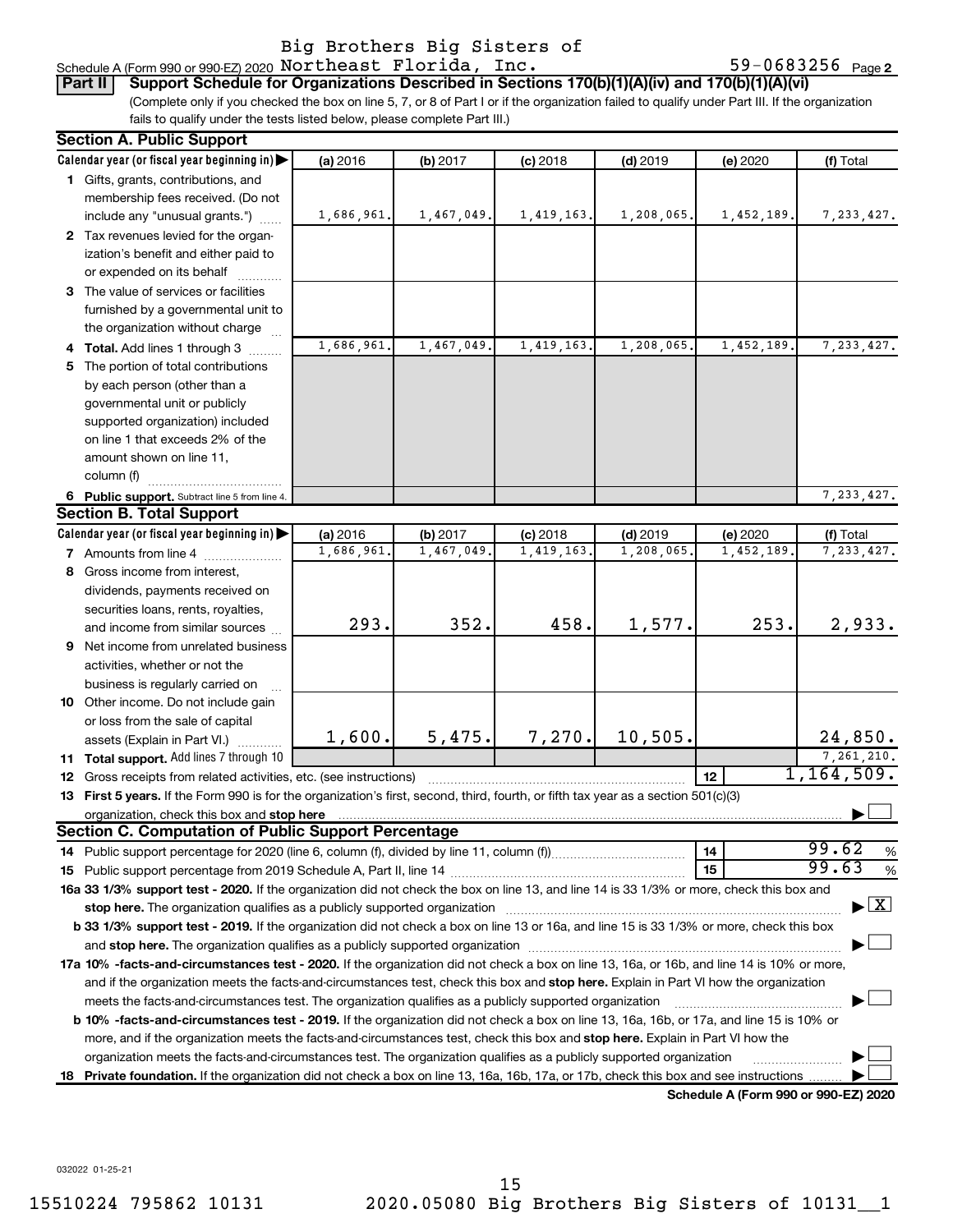|  | Big Brothers Big Sisters of |  |  |  |
|--|-----------------------------|--|--|--|
|--|-----------------------------|--|--|--|

## **Part III Support Schedule for Organizations Described in Section 509(a)(2)**

(Complete only if you checked the box on line 10 of Part I or if the organization failed to qualify under Part II. If the organization fails to qualify under the tests listed below, please complete Part II.)

|              | Calendar year (or fiscal year beginning in)                                                                                                         | (a) 2016 | (b) 2017 | $(c)$ 2018 | $(d)$ 2019 | (e) 2020 | (f) Total                                      |
|--------------|-----------------------------------------------------------------------------------------------------------------------------------------------------|----------|----------|------------|------------|----------|------------------------------------------------|
|              | 1 Gifts, grants, contributions, and                                                                                                                 |          |          |            |            |          |                                                |
|              | membership fees received. (Do not                                                                                                                   |          |          |            |            |          |                                                |
|              | include any "unusual grants.")                                                                                                                      |          |          |            |            |          |                                                |
| $\mathbf{2}$ | Gross receipts from admissions,<br>merchandise sold or services per-<br>formed, or facilities furnished in                                          |          |          |            |            |          |                                                |
|              | any activity that is related to the<br>organization's tax-exempt purpose                                                                            |          |          |            |            |          |                                                |
| 3            | Gross receipts from activities that                                                                                                                 |          |          |            |            |          |                                                |
|              | are not an unrelated trade or bus-                                                                                                                  |          |          |            |            |          |                                                |
|              | iness under section 513                                                                                                                             |          |          |            |            |          |                                                |
| 4            | Tax revenues levied for the organ-                                                                                                                  |          |          |            |            |          |                                                |
|              | ization's benefit and either paid to                                                                                                                |          |          |            |            |          |                                                |
|              | or expended on its behalf<br>.                                                                                                                      |          |          |            |            |          |                                                |
| 5            | The value of services or facilities                                                                                                                 |          |          |            |            |          |                                                |
|              | furnished by a governmental unit to                                                                                                                 |          |          |            |            |          |                                                |
|              | the organization without charge                                                                                                                     |          |          |            |            |          |                                                |
| 6            | Total. Add lines 1 through 5                                                                                                                        |          |          |            |            |          |                                                |
|              | 7a Amounts included on lines 1, 2, and                                                                                                              |          |          |            |            |          |                                                |
|              | 3 received from disqualified persons                                                                                                                |          |          |            |            |          |                                                |
|              | <b>b</b> Amounts included on lines 2 and 3 received<br>from other than disqualified persons that                                                    |          |          |            |            |          |                                                |
|              | exceed the greater of \$5,000 or 1% of the<br>amount on line 13 for the year                                                                        |          |          |            |            |          |                                                |
|              | c Add lines 7a and 7b                                                                                                                               |          |          |            |            |          |                                                |
|              | 8 Public support. (Subtract line 7c from line 6.)                                                                                                   |          |          |            |            |          |                                                |
|              | <b>Section B. Total Support</b>                                                                                                                     |          |          |            |            |          |                                                |
|              | Calendar year (or fiscal year beginning in)                                                                                                         | (a) 2016 | (b) 2017 | $(c)$ 2018 | $(d)$ 2019 | (e) 2020 | (f) Total                                      |
|              | 9 Amounts from line 6                                                                                                                               |          |          |            |            |          |                                                |
|              | <b>10a</b> Gross income from interest,<br>dividends, payments received on<br>securities loans, rents, royalties,<br>and income from similar sources |          |          |            |            |          |                                                |
|              | <b>b</b> Unrelated business taxable income                                                                                                          |          |          |            |            |          |                                                |
|              | (less section 511 taxes) from businesses<br>acquired after June 30, 1975                                                                            |          |          |            |            |          |                                                |
|              |                                                                                                                                                     |          |          |            |            |          |                                                |
| 11           | c Add lines 10a and 10b<br>Net income from unrelated business<br>activities not included in line 10b.<br>whether or not the business is             |          |          |            |            |          |                                                |
|              | regularly carried on<br><b>12</b> Other income. Do not include gain                                                                                 |          |          |            |            |          |                                                |
|              | or loss from the sale of capital<br>assets (Explain in Part VI.)                                                                                    |          |          |            |            |          |                                                |
|              | <b>13</b> Total support. (Add lines 9, 10c, 11, and 12.)                                                                                            |          |          |            |            |          |                                                |
|              | 14 First 5 years. If the Form 990 is for the organization's first, second, third, fourth, or fifth tax year as a section 501(c)(3) organization,    |          |          |            |            |          |                                                |
|              |                                                                                                                                                     |          |          |            |            |          |                                                |
|              | <b>Section C. Computation of Public Support Percentage</b>                                                                                          |          |          |            |            |          |                                                |
|              |                                                                                                                                                     |          |          |            |            | 15       | %                                              |
|              |                                                                                                                                                     |          |          |            |            | 16       | %                                              |
|              | Section D. Computation of Investment Income Percentage                                                                                              |          |          |            |            |          |                                                |
|              |                                                                                                                                                     |          |          |            |            | 17       | %                                              |
|              |                                                                                                                                                     |          |          |            |            | 18       | %                                              |
|              | 19a 33 1/3% support tests - 2020. If the organization did not check the box on line 14, and line 15 is more than 33 1/3%, and line 17 is not        |          |          |            |            |          |                                                |
|              | more than 33 1/3%, check this box and stop here. The organization qualifies as a publicly supported organization                                    |          |          |            |            |          |                                                |
|              | <b>b 33 1/3% support tests - 2019.</b> If the organization did not check a box on line 14 or line 19a, and line 16 is more than 33 1/3%, and        |          |          |            |            |          |                                                |
|              | line 18 is not more than 33 1/3%, check this box and stop here. The organization qualifies as a publicly supported organization                     |          |          |            |            |          |                                                |
|              |                                                                                                                                                     |          |          |            |            |          |                                                |
|              | 032023 01-25-21                                                                                                                                     |          |          |            |            |          | Schedule A (Form 990 or 990-EZ) 2020           |
|              |                                                                                                                                                     |          |          | 16         |            |          |                                                |
|              | 15510224 795862 10131                                                                                                                               |          |          |            |            |          | 2020.05080 Big Brothers Big Sisters of 10131_1 |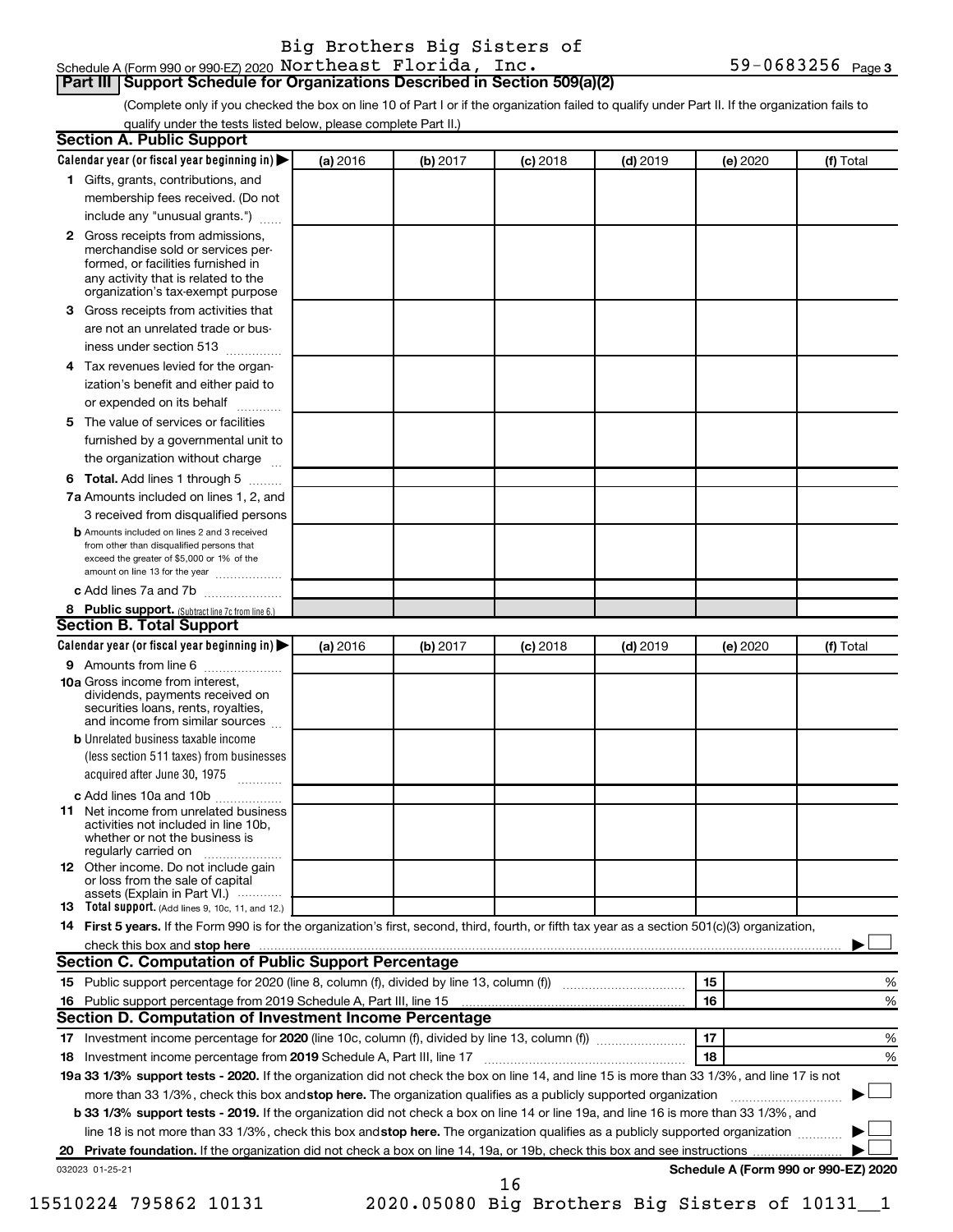### Schedule A (Form 990 or 990-EZ) 2020 Page Northeast Florida, Inc. 59-0683256

**1**

**2**

**3a**

**3b**

**3c**

**4a**

**4b**

**4c**

**5a**

**5b 5c**

**6**

**7**

**8**

**9a**

**9b**

**9c**

**10a**

**10b**

**Yes No**

#### **Part IV Supporting Organizations**

(Complete only if you checked a box in line 12 on Part I. If you checked box 12a, Part I, complete Sections A and B. If you checked box 12b, Part I, complete Sections A and C. If you checked box 12c, Part I, complete Sections A, D, and E. If you checked box 12d, Part I, complete Sections A and D, and complete Part V.)

### **Section A. All Supporting Organizations**

- **1** Are all of the organization's supported organizations listed by name in the organization's governing documents? If "No," describe in Part VI how the supported organizations are designated. If designated by *class or purpose, describe the designation. If historic and continuing relationship, explain.*
- **2** Did the organization have any supported organization that does not have an IRS determination of status under section 509(a)(1) or (2)? If "Yes," explain in Part **VI** how the organization determined that the supported *organization was described in section 509(a)(1) or (2).*
- **3a** Did the organization have a supported organization described in section 501(c)(4), (5), or (6)? If "Yes," answer *lines 3b and 3c below.*
- **b** Did the organization confirm that each supported organization qualified under section 501(c)(4), (5), or (6) and satisfied the public support tests under section 509(a)(2)? If "Yes," describe in Part VI when and how the *organization made the determination.*
- **c** Did the organization ensure that all support to such organizations was used exclusively for section 170(c)(2)(B) purposes? If "Yes," explain in Part VI what controls the organization put in place to ensure such use.
- **4 a** *If* Was any supported organization not organized in the United States ("foreign supported organization")? *"Yes," and if you checked box 12a or 12b in Part I, answer lines 4b and 4c below.*
- **b** Did the organization have ultimate control and discretion in deciding whether to make grants to the foreign supported organization? If "Yes," describe in Part VI how the organization had such control and discretion *despite being controlled or supervised by or in connection with its supported organizations.*
- **c** Did the organization support any foreign supported organization that does not have an IRS determination under sections 501(c)(3) and 509(a)(1) or (2)? If "Yes," explain in Part VI what controls the organization used *to ensure that all support to the foreign supported organization was used exclusively for section 170(c)(2)(B) purposes.*
- **5a** Did the organization add, substitute, or remove any supported organizations during the tax year? If "Yes," answer lines 5b and 5c below (if applicable). Also, provide detail in **Part VI,** including (i) the names and EIN *numbers of the supported organizations added, substituted, or removed; (ii) the reasons for each such action; (iii) the authority under the organization's organizing document authorizing such action; and (iv) how the action was accomplished (such as by amendment to the organizing document).*
- **b Type I or Type II only.** Was any added or substituted supported organization part of a class already designated in the organization's organizing document?
- **c Substitutions only.**  Was the substitution the result of an event beyond the organization's control?
- **6** Did the organization provide support (whether in the form of grants or the provision of services or facilities) to **Part VI.** support or benefit one or more of the filing organization's supported organizations? If "Yes," provide detail in anyone other than (i) its supported organizations, (ii) individuals that are part of the charitable class benefited by one or more of its supported organizations, or (iii) other supporting organizations that also
- **7** Did the organization provide a grant, loan, compensation, or other similar payment to a substantial contributor regard to a substantial contributor? If "Yes," complete Part I of Schedule L (Form 990 or 990-EZ). (as defined in section 4958(c)(3)(C)), a family member of a substantial contributor, or a 35% controlled entity with
- **8** Did the organization make a loan to a disqualified person (as defined in section 4958) not described in line 7? *If "Yes," complete Part I of Schedule L (Form 990 or 990-EZ).*
- **9 a** Was the organization controlled directly or indirectly at any time during the tax year by one or more in section 509(a)(1) or (2))? If "Yes," provide detail in **Part VI.** disqualified persons, as defined in section 4946 (other than foundation managers and organizations described
- **b** Did one or more disqualified persons (as defined in line 9a) hold a controlling interest in any entity in which the supporting organization had an interest? If "Yes," provide detail in Part VI.
- **c** Did a disqualified person (as defined in line 9a) have an ownership interest in, or derive any personal benefit from, assets in which the supporting organization also had an interest? If "Yes," provide detail in Part VI.
- **10 a** Was the organization subject to the excess business holdings rules of section 4943 because of section supporting organizations)? If "Yes," answer line 10b below. 4943(f) (regarding certain Type II supporting organizations, and all Type III non-functionally integrated
	- **b** Did the organization have any excess business holdings in the tax year? (Use Schedule C, Form 4720, to *determine whether the organization had excess business holdings.)*

032024 01-25-21

**Schedule A (Form 990 or 990-EZ) 2020**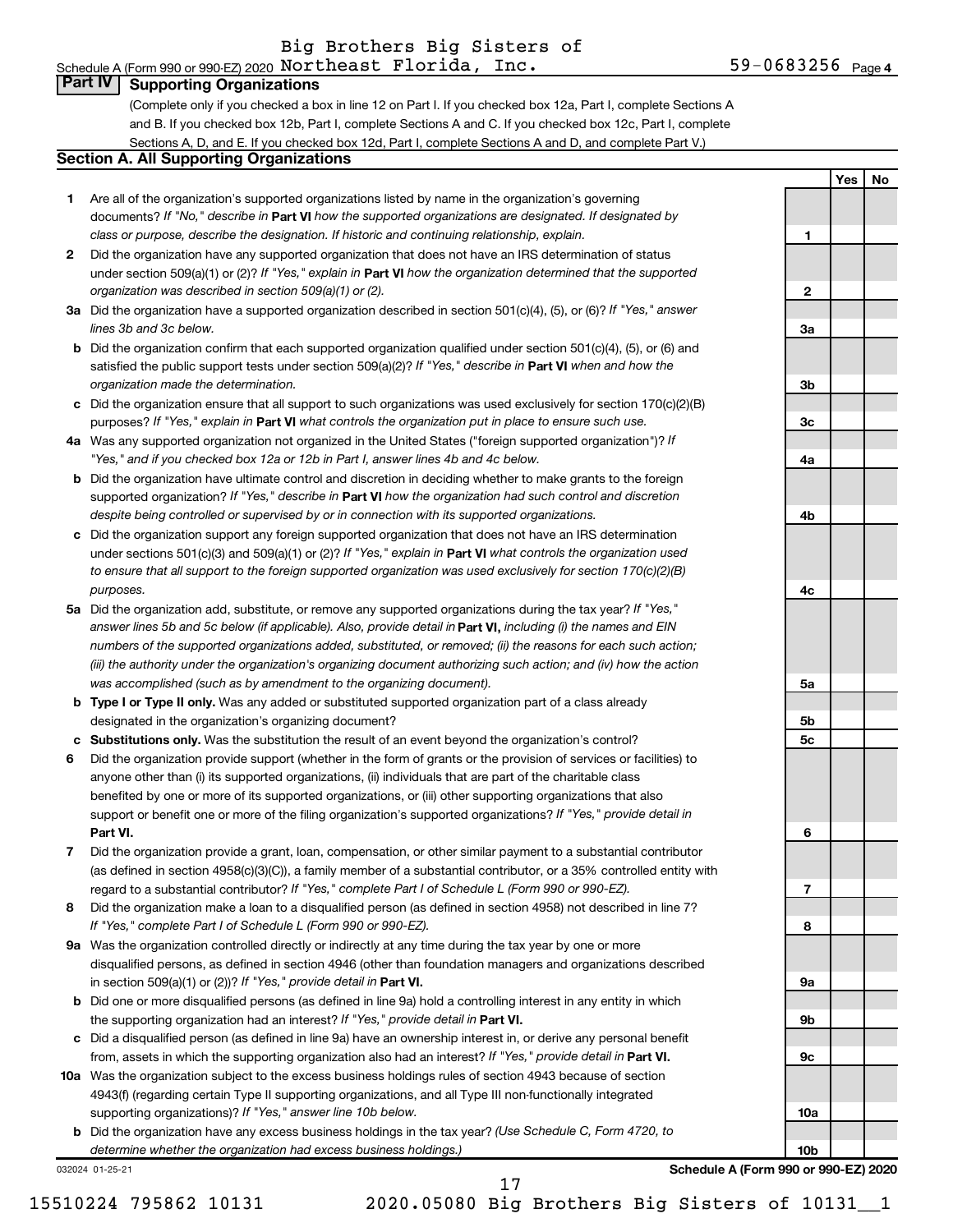### Schedule A (Form 990 or 990-EZ) 2020 Page Northeast Florida, Inc. 59-0683256 **Part IV Supporting Organizations** *(continued)*

|              |                                                                                                                                                                                                                                                           |     | Yes | No |
|--------------|-----------------------------------------------------------------------------------------------------------------------------------------------------------------------------------------------------------------------------------------------------------|-----|-----|----|
| 11           | Has the organization accepted a gift or contribution from any of the following persons?                                                                                                                                                                   |     |     |    |
|              | a A person who directly or indirectly controls, either alone or together with persons described in lines 11b and                                                                                                                                          |     |     |    |
|              | 11c below, the governing body of a supported organization?                                                                                                                                                                                                | 11a |     |    |
|              | <b>b</b> A family member of a person described in line 11a above?                                                                                                                                                                                         | 11b |     |    |
|              | c A 35% controlled entity of a person described in line 11a or 11b above?If "Yes" to line 11a, 11b, or 11c, provide                                                                                                                                       |     |     |    |
|              | detail in Part VI.                                                                                                                                                                                                                                        | 11c |     |    |
|              | <b>Section B. Type I Supporting Organizations</b>                                                                                                                                                                                                         |     |     |    |
|              |                                                                                                                                                                                                                                                           |     | Yes | No |
| 1.           | Did the governing body, members of the governing body, officers acting in their official capacity, or membership of one or                                                                                                                                |     |     |    |
|              | more supported organizations have the power to regularly appoint or elect at least a majority of the organization's officers,                                                                                                                             |     |     |    |
|              | directors, or trustees at all times during the tax year? If "No," describe in Part VI how the supported organization(s)<br>effectively operated, supervised, or controlled the organization's activities. If the organization had more than one supported |     |     |    |
|              | organization, describe how the powers to appoint and/or remove officers, directors, or trustees were allocated among the                                                                                                                                  |     |     |    |
|              | supported organizations and what conditions or restrictions, if any, applied to such powers during the tax year.                                                                                                                                          | 1   |     |    |
| $\mathbf{2}$ | Did the organization operate for the benefit of any supported organization other than the supported                                                                                                                                                       |     |     |    |
|              | organization(s) that operated, supervised, or controlled the supporting organization? If "Yes," explain in                                                                                                                                                |     |     |    |
|              | Part VI how providing such benefit carried out the purposes of the supported organization(s) that operated,                                                                                                                                               |     |     |    |
|              | supervised, or controlled the supporting organization.                                                                                                                                                                                                    | 2   |     |    |
|              | <b>Section C. Type II Supporting Organizations</b>                                                                                                                                                                                                        |     |     |    |
|              |                                                                                                                                                                                                                                                           |     | Yes | No |
| 1.           | Were a majority of the organization's directors or trustees during the tax year also a majority of the directors                                                                                                                                          |     |     |    |
|              | or trustees of each of the organization's supported organization(s)? If "No," describe in Part VI how control                                                                                                                                             |     |     |    |
|              | or management of the supporting organization was vested in the same persons that controlled or managed                                                                                                                                                    |     |     |    |
|              | the supported organization(s).                                                                                                                                                                                                                            | 1   |     |    |
|              | Section D. All Type III Supporting Organizations                                                                                                                                                                                                          |     |     |    |
|              |                                                                                                                                                                                                                                                           |     | Yes | No |
| 1.           | Did the organization provide to each of its supported organizations, by the last day of the fifth month of the                                                                                                                                            |     |     |    |
|              | organization's tax year, (i) a written notice describing the type and amount of support provided during the prior tax                                                                                                                                     |     |     |    |
|              | year, (ii) a copy of the Form 990 that was most recently filed as of the date of notification, and (iii) copies of the                                                                                                                                    |     |     |    |
|              | organization's governing documents in effect on the date of notification, to the extent not previously provided?                                                                                                                                          | 1   |     |    |
| 2            | Were any of the organization's officers, directors, or trustees either (i) appointed or elected by the supported                                                                                                                                          |     |     |    |
|              | organization(s) or (ii) serving on the governing body of a supported organization? If "No," explain in Part VI how                                                                                                                                        |     |     |    |
|              | the organization maintained a close and continuous working relationship with the supported organization(s).                                                                                                                                               | 2   |     |    |
| 3            | By reason of the relationship described in line 2, above, did the organization's supported organizations have a                                                                                                                                           |     |     |    |
|              | significant voice in the organization's investment policies and in directing the use of the organization's                                                                                                                                                |     |     |    |
|              | income or assets at all times during the tax year? If "Yes," describe in Part VI the role the organization's                                                                                                                                              |     |     |    |
|              | supported organizations played in this regard.                                                                                                                                                                                                            | З   |     |    |
|              | Section E. Type III Functionally Integrated Supporting Organizations                                                                                                                                                                                      |     |     |    |
| 1            | Check the box next to the method that the organization used to satisfy the Integral Part Test during the yealsee instructions).                                                                                                                           |     |     |    |
| a            | The organization satisfied the Activities Test. Complete line 2 below.                                                                                                                                                                                    |     |     |    |
| b            | The organization is the parent of each of its supported organizations. Complete line 3 below.                                                                                                                                                             |     |     |    |
| c            | The organization supported a governmental entity. Describe in Part VI how you supported a governmental entity (see instructions).                                                                                                                         |     |     |    |
| 2            | Activities Test. Answer lines 2a and 2b below.                                                                                                                                                                                                            |     | Yes | No |
| a            | Did substantially all of the organization's activities during the tax year directly further the exempt purposes of                                                                                                                                        |     |     |    |
|              | the supported organization(s) to which the organization was responsive? If "Yes," then in Part VI identify                                                                                                                                                |     |     |    |
|              | those supported organizations and explain how these activities directly furthered their exempt purposes,                                                                                                                                                  |     |     |    |
|              | how the organization was responsive to those supported organizations, and how the organization determined                                                                                                                                                 |     |     |    |
|              | that these activities constituted substantially all of its activities.                                                                                                                                                                                    | 2a  |     |    |
| b            | Did the activities described in line 2a, above, constitute activities that, but for the organization's involvement,                                                                                                                                       |     |     |    |
|              | one or more of the organization's supported organization(s) would have been engaged in? If "Yes," explain in                                                                                                                                              |     |     |    |
|              | <b>Part VI</b> the reasons for the organization's position that its supported organization(s) would have engaged in                                                                                                                                       |     |     |    |
|              | these activities but for the organization's involvement.                                                                                                                                                                                                  | 2b  |     |    |
| 3            | Parent of Supported Organizations. Answer lines 3a and 3b below.                                                                                                                                                                                          |     |     |    |
| а            | Did the organization have the power to regularly appoint or elect a majority of the officers, directors, or                                                                                                                                               |     |     |    |
|              | trustees of each of the supported organizations? If "Yes" or "No" provide details in Part VI.                                                                                                                                                             | За  |     |    |
| b            | Did the organization exercise a substantial degree of direction over the policies, programs, and activities of each                                                                                                                                       |     |     |    |
|              | of its supported organizations? If "Yes," describe in Part VI the role played by the organization in this regard.                                                                                                                                         | Зb  |     |    |
|              | Schedule A (Form 990 or 990-EZ) 2020<br>032025 01-25-21                                                                                                                                                                                                   |     |     |    |

15510224 795862 10131 2020.05080 Big Brothers Big Sisters of 10131\_\_1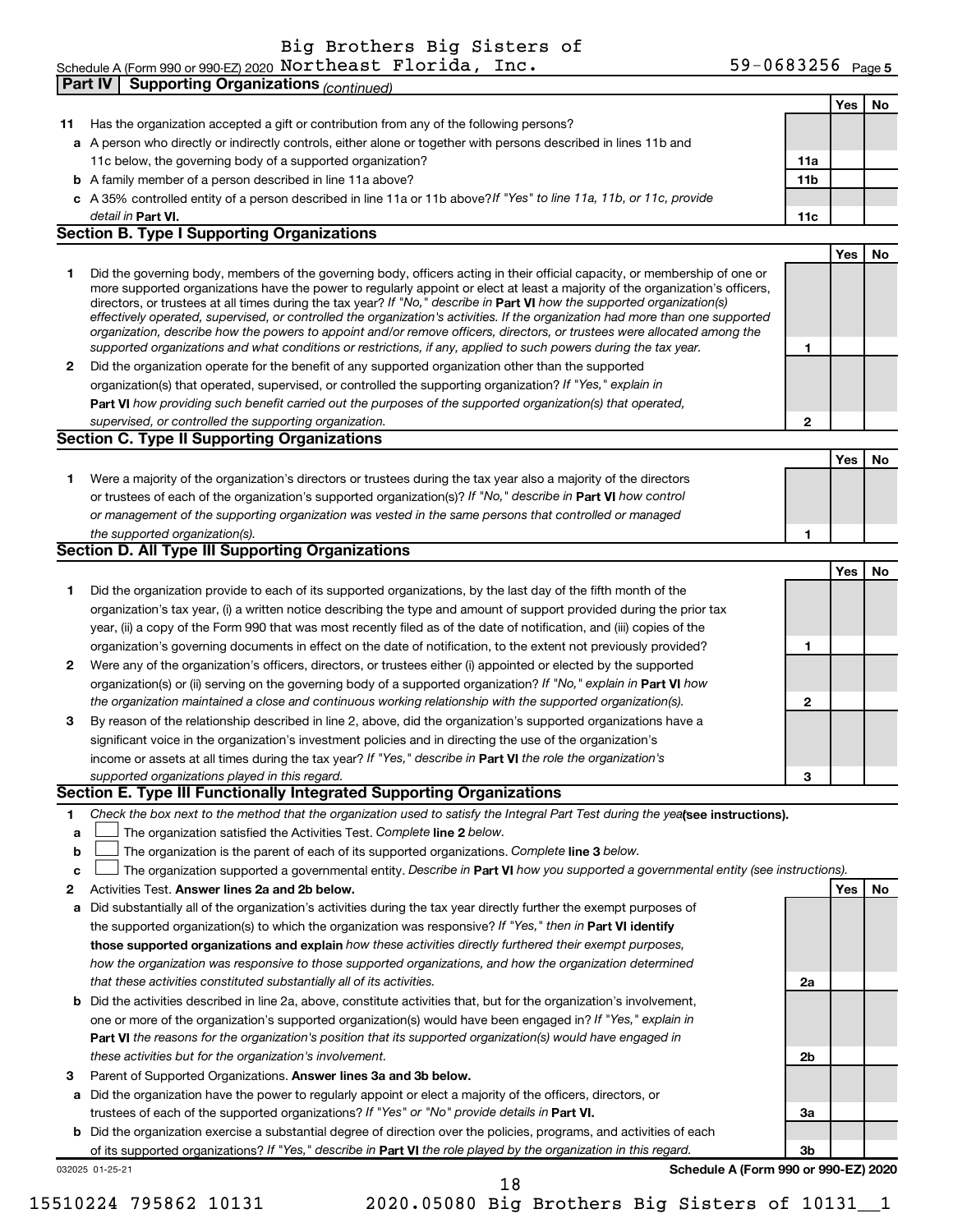59-0683256 Page 6 Schedule A (Form 990 or 990-EZ) 2020 Page Northeast Florida, Inc. 59-0683256

#### **Part V Type III Non-Functionally Integrated 509(a)(3) Supporting Organizations**

1 **Letter See instructions.** Check here if the organization satisfied the Integral Part Test as a qualifying trust on Nov. 20, 1970 (*explain in* Part **VI**). See instructions. All other Type III non-functionally integrated supporting organizations must complete Sections A through E.

|   | Section A - Adjusted Net Income                                             |                | (A) Prior Year | (B) Current Year<br>(optional) |
|---|-----------------------------------------------------------------------------|----------------|----------------|--------------------------------|
| 1 | Net short-term capital gain                                                 | 1              |                |                                |
| 2 | Recoveries of prior-year distributions                                      | $\overline{2}$ |                |                                |
| 3 | Other gross income (see instructions)                                       | 3              |                |                                |
| 4 | Add lines 1 through 3.                                                      | 4              |                |                                |
| 5 | Depreciation and depletion                                                  | 5              |                |                                |
| 6 | Portion of operating expenses paid or incurred for production or            |                |                |                                |
|   | collection of gross income or for management, conservation, or              |                |                |                                |
|   | maintenance of property held for production of income (see instructions)    | 6              |                |                                |
| 7 | Other expenses (see instructions)                                           | $\overline{7}$ |                |                                |
| 8 | Adjusted Net Income (subtract lines 5, 6, and 7 from line 4)                | 8              |                |                                |
|   | <b>Section B - Minimum Asset Amount</b>                                     |                | (A) Prior Year | (B) Current Year<br>(optional) |
| 1 | Aggregate fair market value of all non-exempt-use assets (see               |                |                |                                |
|   | instructions for short tax year or assets held for part of year):           |                |                |                                |
|   | a Average monthly value of securities                                       | 1a             |                |                                |
|   | <b>b</b> Average monthly cash balances                                      | 1 <sub>b</sub> |                |                                |
|   | c Fair market value of other non-exempt-use assets                          | 1c             |                |                                |
|   | <b>d</b> Total (add lines 1a, 1b, and 1c)                                   | 1d             |                |                                |
|   | e Discount claimed for blockage or other factors                            |                |                |                                |
|   | (explain in detail in <b>Part VI</b> ):                                     |                |                |                                |
| 2 | Acquisition indebtedness applicable to non-exempt-use assets                | $\mathbf{2}$   |                |                                |
| З | Subtract line 2 from line 1d.                                               | 3              |                |                                |
| 4 | Cash deemed held for exempt use. Enter 0.015 of line 3 (for greater amount, |                |                |                                |
|   | see instructions)                                                           | 4              |                |                                |
| 5 | Net value of non-exempt-use assets (subtract line 4 from line 3)            | 5              |                |                                |
| 6 | Multiply line 5 by 0.035.                                                   | 6              |                |                                |
| 7 | Recoveries of prior-year distributions                                      | $\overline{7}$ |                |                                |
| 8 | Minimum Asset Amount (add line 7 to line 6)                                 | 8              |                |                                |
|   | <b>Section C - Distributable Amount</b>                                     |                |                | <b>Current Year</b>            |
| 1 | Adjusted net income for prior year (from Section A, line 8, column A)       | 1              |                |                                |
| 2 | Enter 0.85 of line 1.                                                       | $\overline{2}$ |                |                                |
| З | Minimum asset amount for prior year (from Section B, line 8, column A)      | 3              |                |                                |
| 4 | Enter greater of line 2 or line 3.                                          | 4              |                |                                |
| 5 | Income tax imposed in prior year                                            | 5              |                |                                |
| 6 | Distributable Amount. Subtract line 5 from line 4, unless subject to        |                |                |                                |
|   | emergency temporary reduction (see instructions).                           | 6              |                |                                |
|   |                                                                             |                |                |                                |

**7** Check here if the current year is the organization's first as a non-functionally integrated Type III supporting organization (see † instructions).

**Schedule A (Form 990 or 990-EZ) 2020**

032026 01-25-21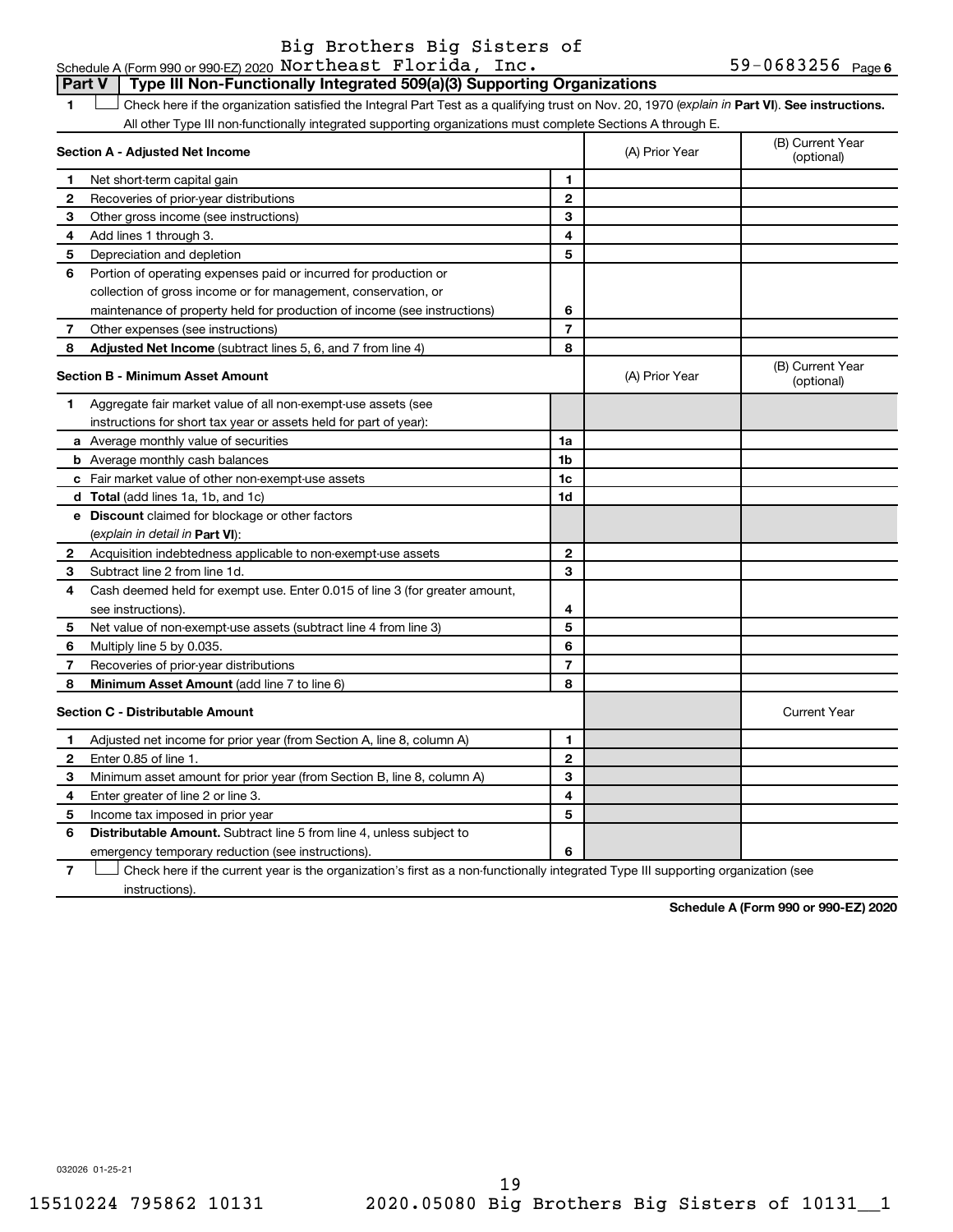|    | Type III Non-Functionally Integrated 509(a)(3) Supporting Organizations (continued)<br>Part V                             |                                    |                                                |                                                  |  |  |  |
|----|---------------------------------------------------------------------------------------------------------------------------|------------------------------------|------------------------------------------------|--------------------------------------------------|--|--|--|
|    | <b>Section D - Distributions</b>                                                                                          |                                    |                                                | <b>Current Year</b>                              |  |  |  |
| 1  | Amounts paid to supported organizations to accomplish exempt purposes                                                     |                                    | 1                                              |                                                  |  |  |  |
| 2  | Amounts paid to perform activity that directly furthers exempt purposes of supported                                      |                                    |                                                |                                                  |  |  |  |
|    | organizations, in excess of income from activity                                                                          |                                    | 2                                              |                                                  |  |  |  |
| 3  | Administrative expenses paid to accomplish exempt purposes of supported organizations                                     |                                    | 3                                              |                                                  |  |  |  |
| 4  | Amounts paid to acquire exempt-use assets                                                                                 |                                    | 4                                              |                                                  |  |  |  |
| 5  | Qualified set-aside amounts (prior IRS approval required - provide details in Part VI)                                    |                                    | 5                                              |                                                  |  |  |  |
| 6  | Other distributions (describe in Part VI). See instructions.                                                              |                                    | 6                                              |                                                  |  |  |  |
| 7  | Total annual distributions. Add lines 1 through 6.                                                                        |                                    | 7                                              |                                                  |  |  |  |
| 8  | Distributions to attentive supported organizations to which the organization is responsive                                |                                    |                                                |                                                  |  |  |  |
|    | (provide details in Part VI). See instructions.                                                                           |                                    | 8                                              |                                                  |  |  |  |
| 9  | Distributable amount for 2020 from Section C, line 6                                                                      |                                    | 9                                              |                                                  |  |  |  |
| 10 | Line 8 amount divided by line 9 amount                                                                                    |                                    | 10                                             |                                                  |  |  |  |
|    | <b>Section E - Distribution Allocations (see instructions)</b>                                                            | (i)<br><b>Excess Distributions</b> | (iii)<br><b>Underdistributions</b><br>Pre-2020 | (iii)<br><b>Distributable</b><br>Amount for 2020 |  |  |  |
| 1  | Distributable amount for 2020 from Section C, line 6                                                                      |                                    |                                                |                                                  |  |  |  |
| 2  | Underdistributions, if any, for years prior to 2020 (reason-                                                              |                                    |                                                |                                                  |  |  |  |
|    | able cause required - explain in Part VI). See instructions.                                                              |                                    |                                                |                                                  |  |  |  |
| 3  | Excess distributions carryover, if any, to 2020                                                                           |                                    |                                                |                                                  |  |  |  |
|    | a From 2015                                                                                                               |                                    |                                                |                                                  |  |  |  |
|    | <b>b</b> From 2016                                                                                                        |                                    |                                                |                                                  |  |  |  |
|    | c From 2017                                                                                                               |                                    |                                                |                                                  |  |  |  |
|    | d From 2018                                                                                                               |                                    |                                                |                                                  |  |  |  |
|    | e From 2019                                                                                                               |                                    |                                                |                                                  |  |  |  |
|    | f Total of lines 3a through 3e                                                                                            |                                    |                                                |                                                  |  |  |  |
|    | g Applied to underdistributions of prior years                                                                            |                                    |                                                |                                                  |  |  |  |
|    | <b>h</b> Applied to 2020 distributable amount                                                                             |                                    |                                                |                                                  |  |  |  |
|    | <i>i</i> Carryover from 2015 not applied (see instructions)                                                               |                                    |                                                |                                                  |  |  |  |
|    | Remainder. Subtract lines 3g, 3h, and 3i from line 3f.                                                                    |                                    |                                                |                                                  |  |  |  |
| 4  | Distributions for 2020 from Section D,                                                                                    |                                    |                                                |                                                  |  |  |  |
|    | \$<br>line $7:$                                                                                                           |                                    |                                                |                                                  |  |  |  |
|    | a Applied to underdistributions of prior years                                                                            |                                    |                                                |                                                  |  |  |  |
|    | <b>b</b> Applied to 2020 distributable amount                                                                             |                                    |                                                |                                                  |  |  |  |
|    | c Remainder. Subtract lines 4a and 4b from line 4.                                                                        |                                    |                                                |                                                  |  |  |  |
| 5  | Remaining underdistributions for years prior to 2020, if<br>any. Subtract lines 3g and 4a from line 2. For result greater |                                    |                                                |                                                  |  |  |  |
|    | than zero, explain in Part VI. See instructions.                                                                          |                                    |                                                |                                                  |  |  |  |
| 6  | Remaining underdistributions for 2020. Subtract lines 3h                                                                  |                                    |                                                |                                                  |  |  |  |
|    | and 4b from line 1. For result greater than zero, explain in                                                              |                                    |                                                |                                                  |  |  |  |
|    | <b>Part VI.</b> See instructions.                                                                                         |                                    |                                                |                                                  |  |  |  |
| 7  | Excess distributions carryover to 2021. Add lines 3j                                                                      |                                    |                                                |                                                  |  |  |  |
|    | and 4c.                                                                                                                   |                                    |                                                |                                                  |  |  |  |
| 8  | Breakdown of line 7:                                                                                                      |                                    |                                                |                                                  |  |  |  |
|    | a Excess from 2016                                                                                                        |                                    |                                                |                                                  |  |  |  |
|    | <b>b</b> Excess from 2017                                                                                                 |                                    |                                                |                                                  |  |  |  |
|    | c Excess from 2018                                                                                                        |                                    |                                                |                                                  |  |  |  |
|    | d Excess from 2019                                                                                                        |                                    |                                                |                                                  |  |  |  |
|    | e Excess from 2020                                                                                                        |                                    |                                                |                                                  |  |  |  |
|    |                                                                                                                           |                                    |                                                |                                                  |  |  |  |

**Schedule A (Form 990 or 990-EZ) 2020**

032027 01-25-21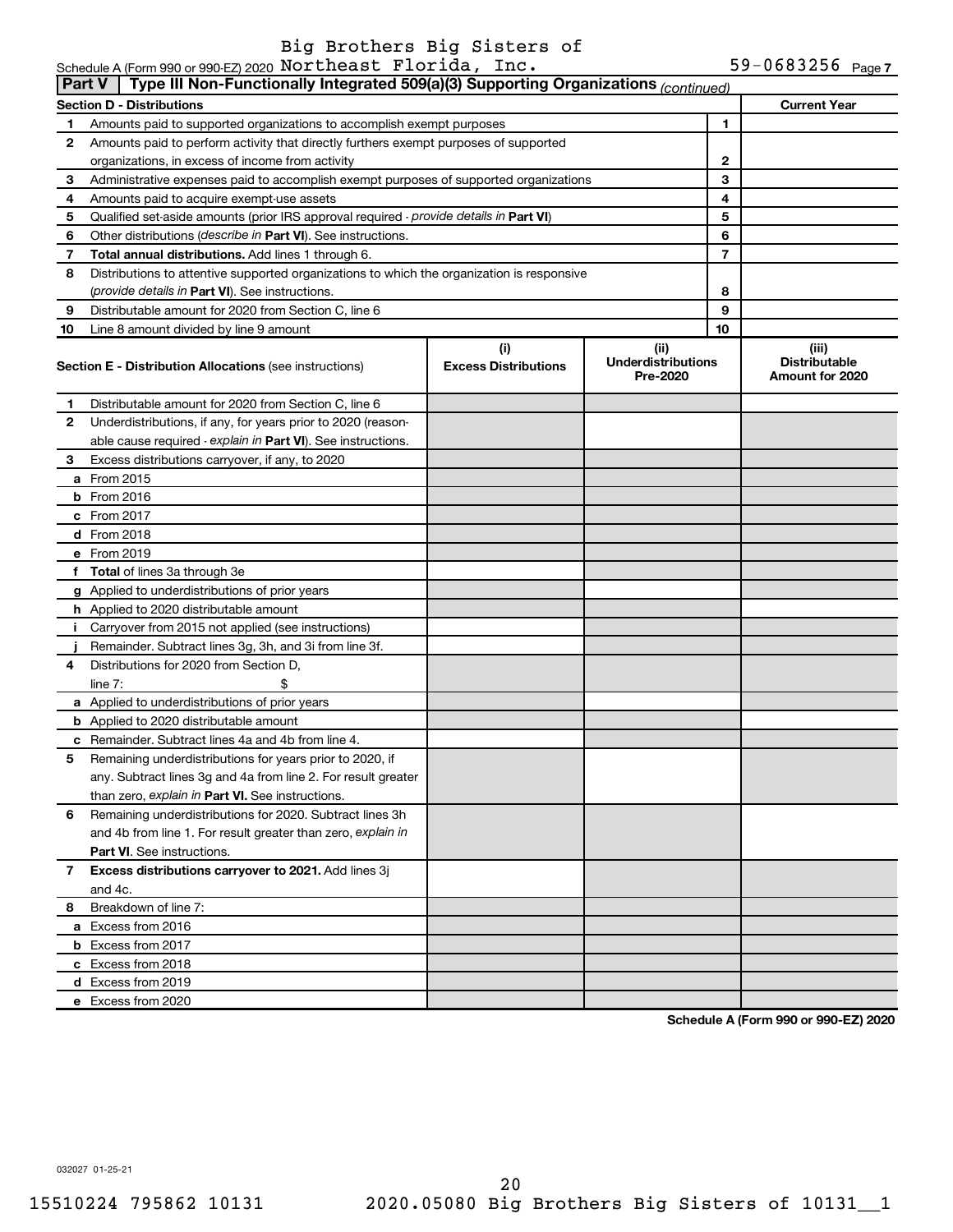| Schedule A (Form 990 or 990-EZ) 2020 Northeast Florida, Inc. |    | 59-0683256 Page 8                                                                                                                                                                                                                                                                                                                                                                                                                                                                                                                                                                                            |
|--------------------------------------------------------------|----|--------------------------------------------------------------------------------------------------------------------------------------------------------------------------------------------------------------------------------------------------------------------------------------------------------------------------------------------------------------------------------------------------------------------------------------------------------------------------------------------------------------------------------------------------------------------------------------------------------------|
|                                                              |    |                                                                                                                                                                                                                                                                                                                                                                                                                                                                                                                                                                                                              |
|                                                              |    |                                                                                                                                                                                                                                                                                                                                                                                                                                                                                                                                                                                                              |
|                                                              |    |                                                                                                                                                                                                                                                                                                                                                                                                                                                                                                                                                                                                              |
|                                                              |    |                                                                                                                                                                                                                                                                                                                                                                                                                                                                                                                                                                                                              |
|                                                              |    |                                                                                                                                                                                                                                                                                                                                                                                                                                                                                                                                                                                                              |
|                                                              |    |                                                                                                                                                                                                                                                                                                                                                                                                                                                                                                                                                                                                              |
|                                                              |    |                                                                                                                                                                                                                                                                                                                                                                                                                                                                                                                                                                                                              |
|                                                              |    |                                                                                                                                                                                                                                                                                                                                                                                                                                                                                                                                                                                                              |
|                                                              |    |                                                                                                                                                                                                                                                                                                                                                                                                                                                                                                                                                                                                              |
|                                                              |    |                                                                                                                                                                                                                                                                                                                                                                                                                                                                                                                                                                                                              |
|                                                              |    |                                                                                                                                                                                                                                                                                                                                                                                                                                                                                                                                                                                                              |
|                                                              |    |                                                                                                                                                                                                                                                                                                                                                                                                                                                                                                                                                                                                              |
|                                                              |    |                                                                                                                                                                                                                                                                                                                                                                                                                                                                                                                                                                                                              |
|                                                              |    |                                                                                                                                                                                                                                                                                                                                                                                                                                                                                                                                                                                                              |
|                                                              |    |                                                                                                                                                                                                                                                                                                                                                                                                                                                                                                                                                                                                              |
|                                                              |    |                                                                                                                                                                                                                                                                                                                                                                                                                                                                                                                                                                                                              |
|                                                              |    |                                                                                                                                                                                                                                                                                                                                                                                                                                                                                                                                                                                                              |
|                                                              |    |                                                                                                                                                                                                                                                                                                                                                                                                                                                                                                                                                                                                              |
|                                                              |    |                                                                                                                                                                                                                                                                                                                                                                                                                                                                                                                                                                                                              |
|                                                              |    |                                                                                                                                                                                                                                                                                                                                                                                                                                                                                                                                                                                                              |
|                                                              |    |                                                                                                                                                                                                                                                                                                                                                                                                                                                                                                                                                                                                              |
|                                                              |    |                                                                                                                                                                                                                                                                                                                                                                                                                                                                                                                                                                                                              |
|                                                              |    |                                                                                                                                                                                                                                                                                                                                                                                                                                                                                                                                                                                                              |
|                                                              |    |                                                                                                                                                                                                                                                                                                                                                                                                                                                                                                                                                                                                              |
|                                                              |    |                                                                                                                                                                                                                                                                                                                                                                                                                                                                                                                                                                                                              |
|                                                              |    |                                                                                                                                                                                                                                                                                                                                                                                                                                                                                                                                                                                                              |
|                                                              |    |                                                                                                                                                                                                                                                                                                                                                                                                                                                                                                                                                                                                              |
|                                                              |    |                                                                                                                                                                                                                                                                                                                                                                                                                                                                                                                                                                                                              |
|                                                              |    |                                                                                                                                                                                                                                                                                                                                                                                                                                                                                                                                                                                                              |
|                                                              |    |                                                                                                                                                                                                                                                                                                                                                                                                                                                                                                                                                                                                              |
|                                                              |    |                                                                                                                                                                                                                                                                                                                                                                                                                                                                                                                                                                                                              |
|                                                              |    |                                                                                                                                                                                                                                                                                                                                                                                                                                                                                                                                                                                                              |
|                                                              |    |                                                                                                                                                                                                                                                                                                                                                                                                                                                                                                                                                                                                              |
|                                                              |    |                                                                                                                                                                                                                                                                                                                                                                                                                                                                                                                                                                                                              |
|                                                              |    |                                                                                                                                                                                                                                                                                                                                                                                                                                                                                                                                                                                                              |
|                                                              | 21 |                                                                                                                                                                                                                                                                                                                                                                                                                                                                                                                                                                                                              |
|                                                              |    | Supplemental Information. Provide the explanations required by Part II, line 10; Part II, line 17a or 17b; Part III, line 12;<br>Part IV, Section A, lines 1, 2, 3b, 3c, 4b, 4c, 5a, 6, 9a, 9b, 9c, 11a, 11b, and 11c; Part IV, Section B, lines 1 and 2; Part IV, Section C,<br>line 1; Part IV, Section D, lines 2 and 3; Part IV, Section E, lines 1c, 2a, 2b, 3a, and 3b; Part V, line 1; Part V, Section B, line 1e; Part V,<br>Section D, lines 5, 6, and 8; and Part V, Section E, lines 2, 5, and 6. Also complete this part for any additional information.<br>Schedule A (Form 990 or 990-EZ) 2020 |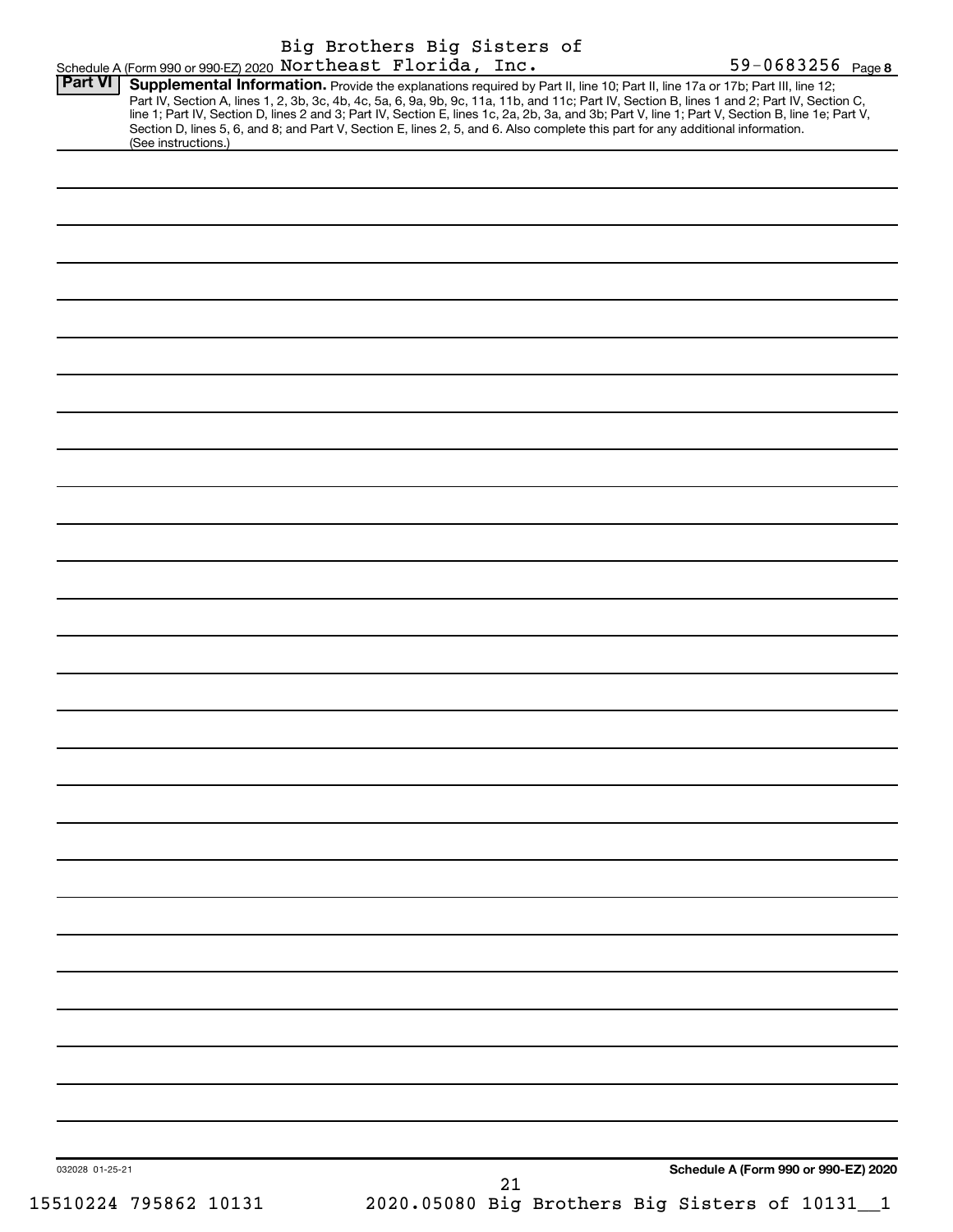| <b>Schedule B</b>                                                |  |
|------------------------------------------------------------------|--|
| $I_{\rm Form}$ QQ $\Omega_{\rm Q}$ QQ $\Omega_{\rm L}$ $\square$ |  |

#### Department of the Treasury Internal Revenue Service **(Form 990, 990-EZ,**

## Name of the organization

**Organization type** (check one):

# **Schedule of Contributors**

**or 990-PF) | Attach to Form 990, Form 990-EZ, or Form 990-PF. | Go to www.irs.gov/Form990 for the latest information.** OMB No. 1545-0047

**2020**

**Employer identification number**

| Big Brothers Big Sisters of |                 |
|-----------------------------|-----------------|
| Northeast Florida, Inc.     | $159 - 0683256$ |

| Filers of:         | Section:                                                                  |
|--------------------|---------------------------------------------------------------------------|
| Form 990 or 990-FZ | $\lfloor x \rfloor$ 501(c)( 3) (enter number) organization                |
|                    | 4947(a)(1) nonexempt charitable trust not treated as a private foundation |
|                    | 527 political organization                                                |
| Form 990-PF        | 501(c)(3) exempt private foundation                                       |
|                    | 4947(a)(1) nonexempt charitable trust treated as a private foundation     |
|                    | 501(c)(3) taxable private foundation                                      |

Check if your organization is covered by the General Rule or a Special Rule.

**Note:**  Only a section 501(c)(7), (8), or (10) organization can check boxes for both the General Rule and a Special Rule. See instructions.

#### **General Rule**

 $\Box$ 

 $\Box$ 

For an organization filing Form 990, 990-EZ, or 990-PF that received, during the year, contributions totaling \$5,000 or more (in money or property) from any one contributor. Complete Parts I and II. See instructions for determining a contributor's total contributions.

#### **Special Rules**

any one contributor, during the year, total contributions of the greater of (1) \$5,000; or (2) 2% of the amount on (i) Form 990, Part VIII, line 1h;  $\boxed{\text{X}}$  For an organization described in section 501(c)(3) filing Form 990 or 990-EZ that met the 33 1/3% support test of the regulations under sections 509(a)(1) and 170(b)(1)(A)(vi), that checked Schedule A (Form 990 or 990-EZ), Part II, line 13, 16a, or 16b, and that received from or (ii) Form 990-EZ, line 1. Complete Parts I and II.

For an organization described in section 501(c)(7), (8), or (10) filing Form 990 or 990-EZ that received from any one contributor, during the year, total contributions of more than \$1,000 exclusively for religious, charitable, scientific, literary, or educational purposes, or for the prevention of cruelty to children or animals. Complete Parts I (entering "N/A" in column (b) instead of the contributor name and address), II, and III.  $\Box$ 

purpose. Don't complete any of the parts unless the General Rule applies to this organization because it received nonexclusively year, contributions exclusively for religious, charitable, etc., purposes, but no such contributions totaled more than \$1,000. If this box is checked, enter here the total contributions that were received during the year for an exclusively religious, charitable, etc., For an organization described in section 501(c)(7), (8), or (10) filing Form 990 or 990-EZ that received from any one contributor, during the religious, charitable, etc., contributions totaling \$5,000 or more during the year  $~\ldots\ldots\ldots\ldots\ldots\ldots\ldots\ldots\blacktriangleright~$ \$

**Caution:**  An organization that isn't covered by the General Rule and/or the Special Rules doesn't file Schedule B (Form 990, 990-EZ, or 990-PF),  **must** but it answer "No" on Part IV, line 2, of its Form 990; or check the box on line H of its Form 990-EZ or on its Form 990-PF, Part I, line 2, to certify that it doesn't meet the filing requirements of Schedule B (Form 990, 990-EZ, or 990-PF).

**For Paperwork Reduction Act Notice, see the instructions for Form 990, 990-EZ, or 990-PF. Schedule B (Form 990, 990-EZ, or 990-PF) (2020)** LHA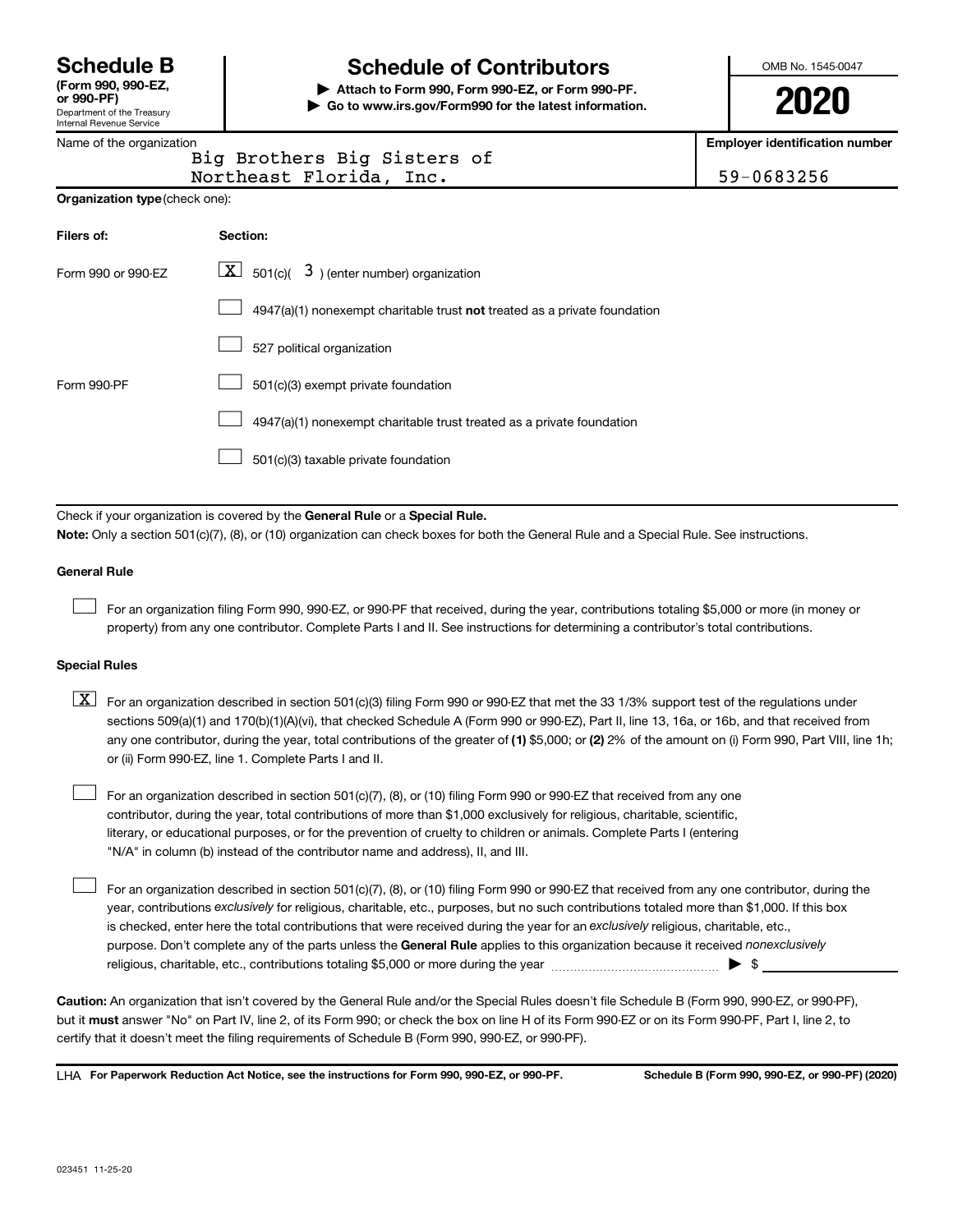#### Schedule B (Form 990, 990-EZ, or 990-PF) (2020)

Name of organization

Big Brothers Big Sisters of Northeast Florida, Inc. 59-0683256

| Part I          | <b>Contributors</b> (see instructions). Use duplicate copies of Part I if additional space is needed. |                                   |                                                                                                                           |
|-----------------|-------------------------------------------------------------------------------------------------------|-----------------------------------|---------------------------------------------------------------------------------------------------------------------------|
| (a)<br>No.      | (b)<br>Name, address, and ZIP + 4                                                                     | (c)<br><b>Total contributions</b> | (d)<br>Type of contribution                                                                                               |
| 1               | Big Brothers Big Sisters Assoc. of FL<br>123 W Bloomingdale Avenue #440<br>Brandon, FL 33511          | 528,449.<br>\$                    | $\mathbf{X}$<br>Person<br>Payroll<br><b>Noncash</b><br>(Complete Part II for<br>noncash contributions.)                   |
| (a)<br>No.      | (b)<br>Name, address, and ZIP + 4                                                                     | (c)<br><b>Total contributions</b> | (d)<br>Type of contribution                                                                                               |
| 2               | Big Brothers Big Sisters of America<br>230 North 13th Street<br>Philadelphia, PA 19107                | 83,322.<br>\$                     | $\boxed{\textbf{X}}$<br>Person<br>Payroll<br><b>Noncash</b><br>(Complete Part II for<br>noncash contributions.)           |
| (a)<br>No.      | (b)<br>Name, address, and ZIP + 4                                                                     | (c)<br><b>Total contributions</b> | (d)<br>Type of contribution                                                                                               |
| 3               | City of Jacksonville<br>1095 A Philip Randolph Blvd<br>Jacksonville, FL 32206                         | 62,854.<br>\$                     | $\boxed{\textbf{X}}$<br>Person<br>Payroll<br><b>Noncash</b><br>(Complete Part II for<br>noncash contributions.)           |
| (a)<br>No.      | (b)<br>Name, address, and ZIP + 4                                                                     | (c)<br><b>Total contributions</b> | (d)<br>Type of contribution                                                                                               |
| 4               | Jesse Ball Dupont<br>40 East Adams St., Suite 300<br>Jacksonville, FL 32202                           | 50,663.<br>\$                     | $\boxed{\mathbf{X}}$<br>Person<br>Pavroll<br><b>Noncash</b><br>(Complete Part II for<br>noncash contributions.)           |
| (a)<br>No.      | (b)<br>Name, address, and ZIP + 4                                                                     | (c)<br><b>Total contributions</b> | (d)<br>Type of contribution                                                                                               |
| 5               | The Community Foundation<br>245 Riverside Ave # 310<br>Jacksonville, FL 32202                         | 71,500.<br>\$                     | $\mathbf{X}$<br>Person<br>Payroll<br><b>Noncash</b><br>(Complete Part II for<br>noncash contributions.)                   |
| (a)<br>No.      | (b)<br>Name, address, and ZIP + 4                                                                     | (c)<br><b>Total contributions</b> | (d)<br>Type of contribution                                                                                               |
| 6               | United Way of Northeast Florida<br>PO Box 41428<br>Jacksonville, FL 32203                             | 152,184.<br>\$                    | $\overline{\mathbf{X}}$<br>Person<br><b>Payroll</b><br><b>Noncash</b><br>(Complete Part II for<br>noncash contributions.) |
| 023452 11-25-20 |                                                                                                       |                                   | Schedule B (Form 990, 990-EZ, or 990-PF) (2020)                                                                           |

15510224 795862 10131 2020.05080 Big Brothers Big Sisters of 10131\_\_1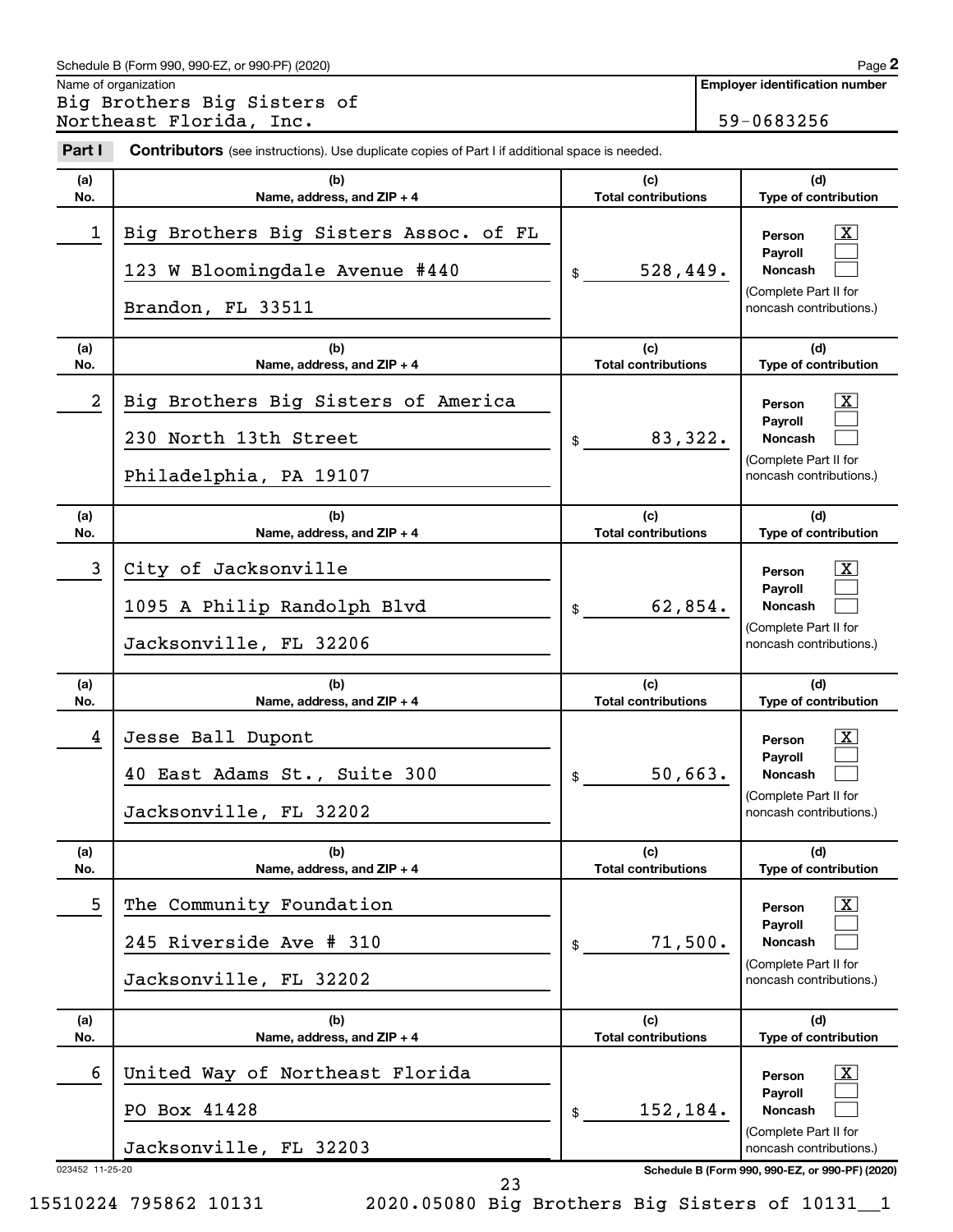#### Schedule B (Form 990, 990-EZ, or 990-PF) (2020)

Name of organization

Big Brothers Big Sisters of Northeast Florida, Inc. 59-0683256

| Part I          | <b>Contributors</b> (see instructions). Use duplicate copies of Part I if additional space is needed.                 |                                             |                                                                                                                                 |
|-----------------|-----------------------------------------------------------------------------------------------------------------------|---------------------------------------------|---------------------------------------------------------------------------------------------------------------------------------|
| (a)             | (b)                                                                                                                   | (c)                                         | (d)                                                                                                                             |
| No.<br>7        | Name, address, and ZIP + 4<br>Jim Moran Foundation<br>100 Jim Moran Blvd<br>Deerfield Beach, FL 33442                 | <b>Total contributions</b><br>75,000.<br>\$ | Type of contribution<br>$\mathbf{X}$<br>Person<br>Payroll<br><b>Noncash</b><br>(Complete Part II for<br>noncash contributions.) |
| (a)             | (b)                                                                                                                   | (c)                                         | (d)                                                                                                                             |
| No.<br>8        | Name, address, and ZIP + 4<br>Lucy Gooding Charitable Foundation<br>Trust<br>P.O. Box 37349<br>Jacksonville, FL 32236 | <b>Total contributions</b><br>60,000.<br>\$ | Type of contribution<br>$\mathbf{X}$<br>Person<br>Payroll<br><b>Noncash</b><br>(Complete Part II for<br>noncash contributions.) |
| (a)<br>No.      | (b)<br>Name, address, and ZIP + 4                                                                                     | (c)<br><b>Total contributions</b>           | (d)<br>Type of contribution                                                                                                     |
| 9               | Florida Blue<br>532 Riverside Ave<br>Jacksonville, FL 32202                                                           | 35,000.<br>\$                               | $\mathbf{X}$<br>Person<br><b>Payroll</b><br><b>Noncash</b><br>(Complete Part II for<br>noncash contributions.)                  |
| (a)<br>No.      | (b)<br>Name, address, and ZIP + 4                                                                                     | (c)<br><b>Total contributions</b>           | (d)<br>Type of contribution                                                                                                     |
| 10              | Asbury Automotive Group<br>2905 Premiere Parkway Suite 300<br>Duluth, GA 30097                                        | 43,025.<br>\$                               | $\mathbf{X}$<br>Person<br>Payroll<br><b>Noncash</b><br>(Complete Part II for<br>noncash contributions.)                         |
| (a)<br>No.      | (b)<br>Name, address, and ZIP + 4                                                                                     | (c)<br><b>Total contributions</b>           | (d)<br>Type of contribution                                                                                                     |
| 11              | Availity, LLC<br>5555 Gate Parkway Suite 110<br>Jacksonville, FL 32256                                                | 65,000.<br>\$                               | $\mathbf{X}$<br>Person<br>Payroll<br><b>Noncash</b><br>(Complete Part II for<br>noncash contributions.)                         |
| (a)<br>No.      | (b)<br>Name, address, and ZIP + 4                                                                                     | (c)<br><b>Total contributions</b>           | (d)<br>Type of contribution                                                                                                     |
| 12              | Gary Chartrand<br>139 Ponte Vedra Blvd<br>Ponte Vedra Beach, FL 32082                                                 | 100,000.<br>\$                              | $\mathbf{X}$<br>Person<br>Payroll<br><b>Noncash</b><br>(Complete Part II for<br>noncash contributions.)                         |
| 023452 11-25-20 |                                                                                                                       |                                             | Schedule B (Form 990, 990-EZ, or 990-PF) (2020)                                                                                 |

15510224 795862 10131 2020.05080 Big Brothers Big Sisters of 10131\_\_1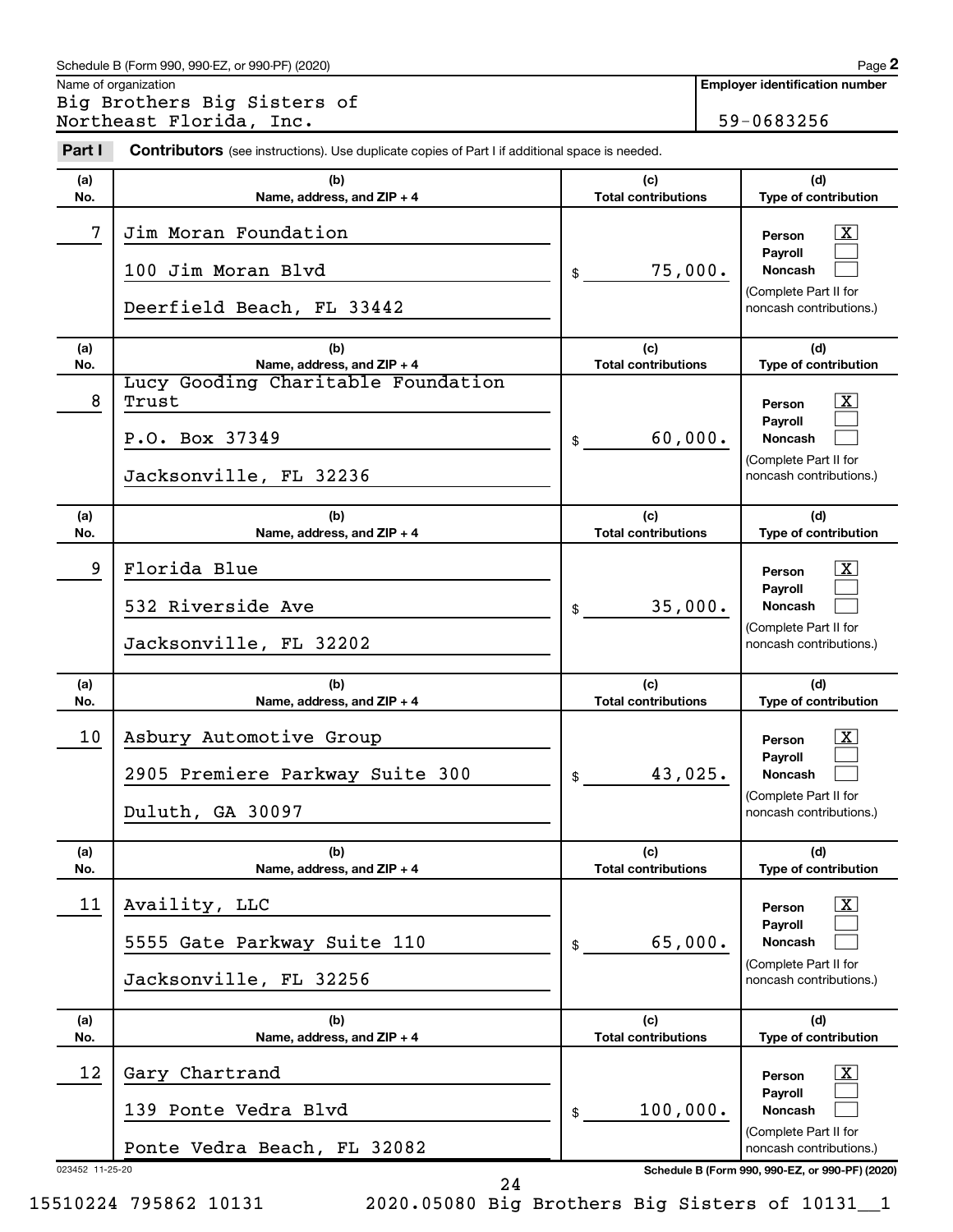| Noncash Property (see instructions). Use duplicate copies of Part II if additional space is needed. |                                                 |                                          |
|-----------------------------------------------------------------------------------------------------|-------------------------------------------------|------------------------------------------|
| (b)<br>Description of noncash property given                                                        | (c)<br>FMV (or estimate)<br>(See instructions.) | (d)<br>Date received                     |
|                                                                                                     | \$                                              |                                          |
| (b)<br>Description of noncash property given                                                        | (c)<br>FMV (or estimate)<br>(See instructions.) | (d)<br>Date received                     |
|                                                                                                     | \$                                              |                                          |
| (b)<br>Description of noncash property given                                                        | (c)<br>FMV (or estimate)<br>(See instructions.) | (d)<br>Date received                     |
|                                                                                                     | \$                                              |                                          |
| (b)<br>Description of noncash property given                                                        | (c)<br>FMV (or estimate)<br>(See instructions.) | (d)<br>Date received                     |
|                                                                                                     | \$                                              |                                          |
| (b)<br>Description of noncash property given                                                        | (c)<br>FMV (or estimate)<br>(See instructions.) | (d)<br>Date received                     |
|                                                                                                     | \$                                              |                                          |
| (b)<br>Description of noncash property given                                                        | (c)<br>FMV (or estimate)<br>(See instructions.) | (d)<br>Date received                     |
|                                                                                                     | \$                                              |                                          |
|                                                                                                     | 023453 11-25-20                                 | Schedule B (Form 990, 990-EZ, or 990-PF) |

Schedule B (Form 990, 990-EZ, or 990-PF) (2020)

Name of organization

Big Brothers Big Sisters of Northeast Florida, Inc. 59-0683256

**Employer identification number**

**3**

023453 11-25-20 **Schedule B (Form 990, 990-EZ, or 990-PF) (2020)**

<sup>15510224 795862 10131 2020.05080</sup> Big Brothers Big Sisters of 10131\_\_1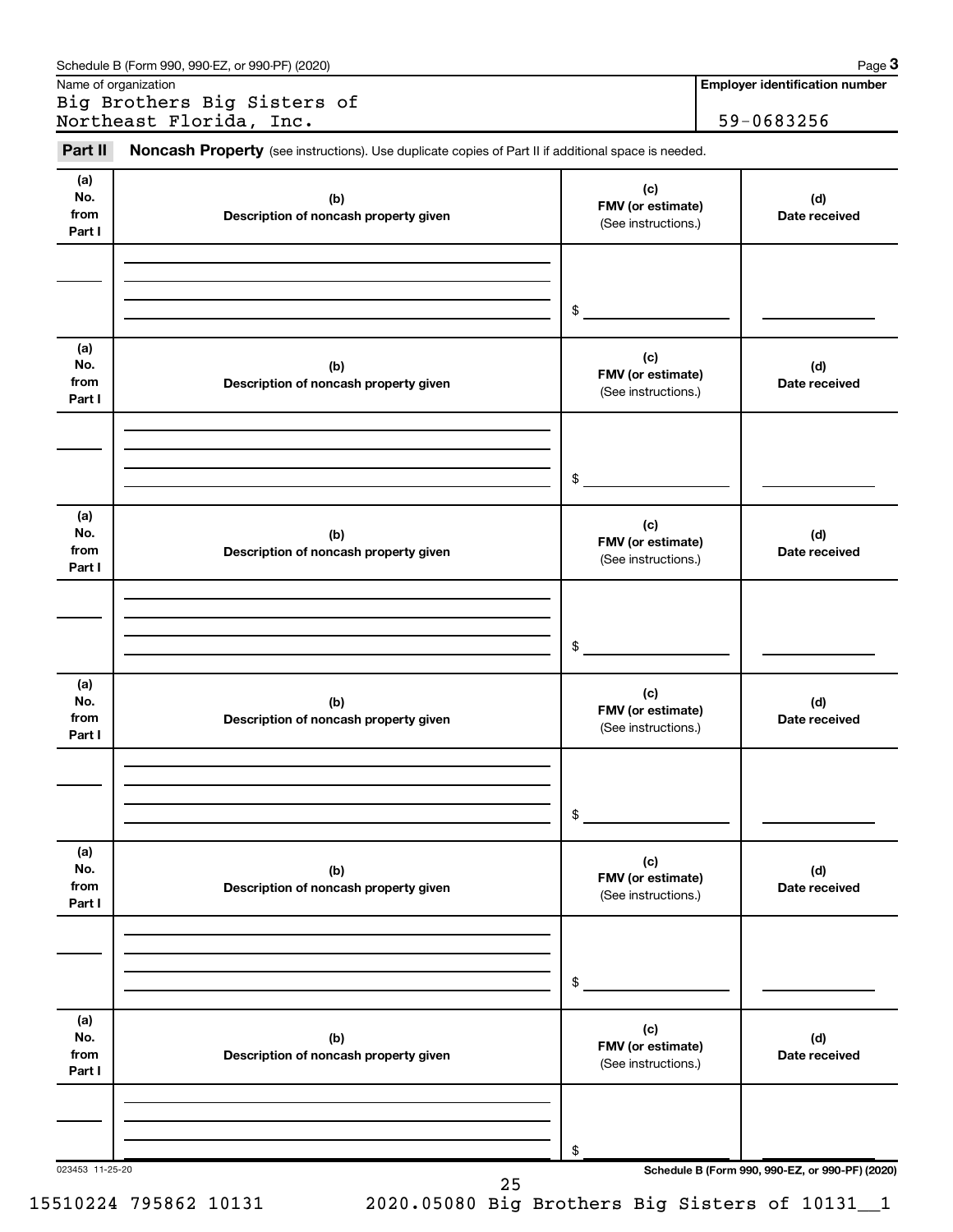| F) (2020)<br>Schedule B (Form 990,<br>or 990-PF <sup>\</sup><br>.990-EZ<br>Paɑe |
|---------------------------------------------------------------------------------|
|---------------------------------------------------------------------------------|

**4**

|                           | Name of organization                                                                                                                                                          |                      | <b>Employer identification number</b>                                                                                                                                                                                                                                                                                                               |
|---------------------------|-------------------------------------------------------------------------------------------------------------------------------------------------------------------------------|----------------------|-----------------------------------------------------------------------------------------------------------------------------------------------------------------------------------------------------------------------------------------------------------------------------------------------------------------------------------------------------|
|                           | Big Brothers Big Sisters of<br>Northeast Florida, Inc.                                                                                                                        |                      | 59-0683256                                                                                                                                                                                                                                                                                                                                          |
| Part III                  | from any one contributor. Complete columns (a) through (e) and the following line entry. For organizations<br>Use duplicate copies of Part III if additional space is needed. |                      | Exclusively religious, charitable, etc., contributions to organizations described in section 501(c)(7), (8), or (10) that total more than \$1,000 for the year<br>completing Part III, enter the total of exclusively religious, charitable, etc., contributions of \$1,000 or less for the year. (Enter this info. once.) $\blacktriangleright$ \$ |
| (a) No.<br>from<br>Part I | (b) Purpose of gift                                                                                                                                                           | (c) Use of gift      | (d) Description of how gift is held                                                                                                                                                                                                                                                                                                                 |
|                           |                                                                                                                                                                               |                      |                                                                                                                                                                                                                                                                                                                                                     |
|                           |                                                                                                                                                                               | (e) Transfer of gift |                                                                                                                                                                                                                                                                                                                                                     |
|                           | Transferee's name, address, and $ZIP + 4$                                                                                                                                     |                      | Relationship of transferor to transferee                                                                                                                                                                                                                                                                                                            |
|                           |                                                                                                                                                                               |                      |                                                                                                                                                                                                                                                                                                                                                     |
| (a) No.<br>from<br>Part I | (b) Purpose of gift                                                                                                                                                           | (c) Use of gift      | (d) Description of how gift is held                                                                                                                                                                                                                                                                                                                 |
|                           |                                                                                                                                                                               |                      |                                                                                                                                                                                                                                                                                                                                                     |
|                           |                                                                                                                                                                               | (e) Transfer of gift |                                                                                                                                                                                                                                                                                                                                                     |
|                           | Transferee's name, address, and ZIP + 4                                                                                                                                       |                      | Relationship of transferor to transferee                                                                                                                                                                                                                                                                                                            |
|                           |                                                                                                                                                                               |                      |                                                                                                                                                                                                                                                                                                                                                     |
| (a) No.<br>from<br>Part I | (b) Purpose of gift                                                                                                                                                           | (c) Use of gift      | (d) Description of how gift is held                                                                                                                                                                                                                                                                                                                 |
|                           |                                                                                                                                                                               |                      |                                                                                                                                                                                                                                                                                                                                                     |
|                           |                                                                                                                                                                               | (e) Transfer of gift |                                                                                                                                                                                                                                                                                                                                                     |
|                           | Transferee's name, address, and ZIP + 4                                                                                                                                       |                      | Relationship of transferor to transferee                                                                                                                                                                                                                                                                                                            |
|                           |                                                                                                                                                                               |                      |                                                                                                                                                                                                                                                                                                                                                     |
| (a) No.<br>from<br>Part I | (b) Purpose of gift                                                                                                                                                           | (c) Use of gift      | (d) Description of how gift is held                                                                                                                                                                                                                                                                                                                 |
|                           |                                                                                                                                                                               |                      |                                                                                                                                                                                                                                                                                                                                                     |
|                           |                                                                                                                                                                               | (e) Transfer of gift |                                                                                                                                                                                                                                                                                                                                                     |
|                           | Transferee's name, address, and ZIP + 4                                                                                                                                       |                      | Relationship of transferor to transferee                                                                                                                                                                                                                                                                                                            |
|                           |                                                                                                                                                                               |                      |                                                                                                                                                                                                                                                                                                                                                     |
| 023454 11-25-20           |                                                                                                                                                                               | 26                   | Schedule B (Form 990, 990-EZ, or 990-PF) (2020)                                                                                                                                                                                                                                                                                                     |

15510224 795862 10131 2020.05080 Big Brothers Big Sisters of 10131\_\_1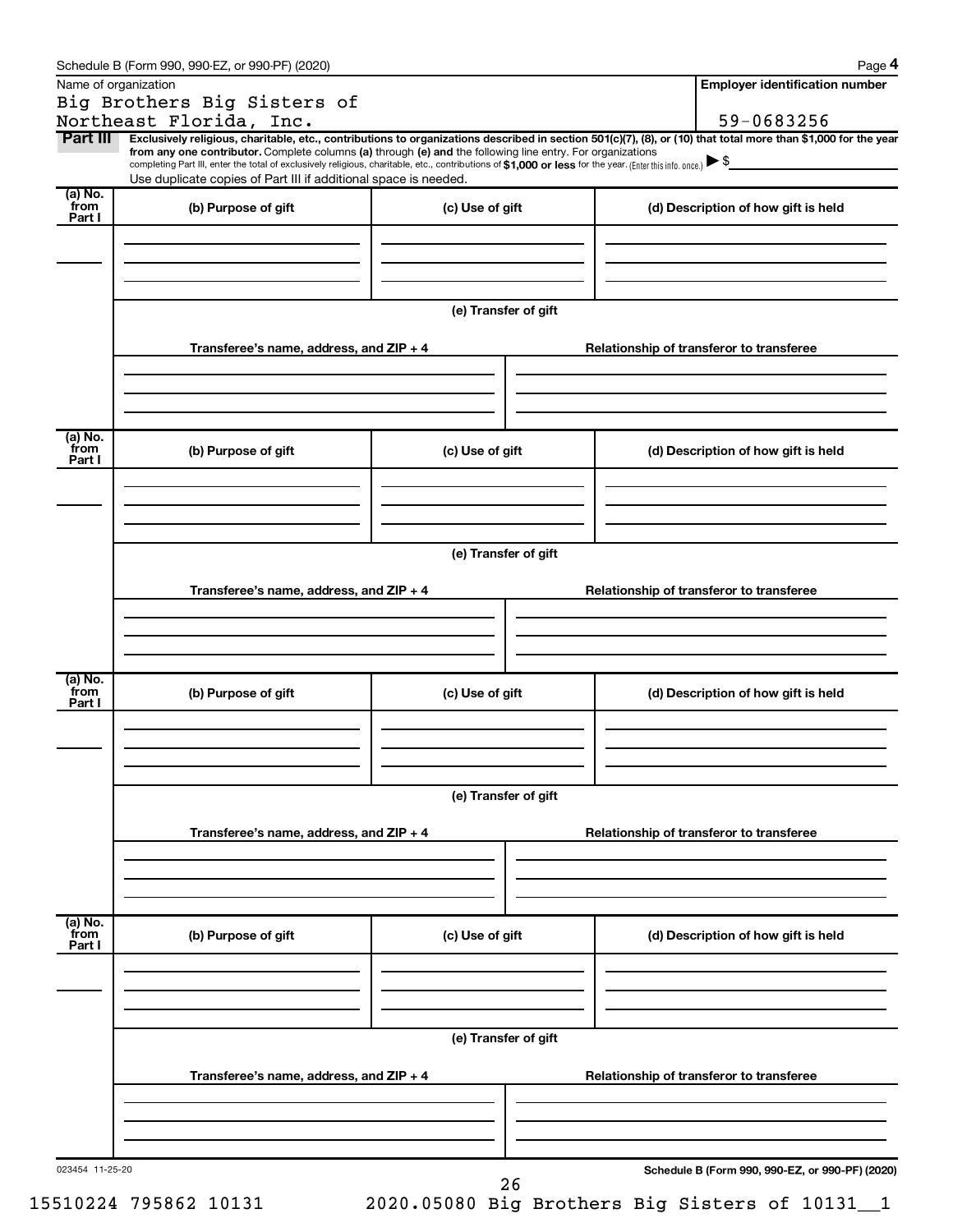|         | <b>Supplemental Financial Statements</b><br><b>SCHEDULE D</b><br>Complete if the organization answered "Yes" on Form 990,<br>(Form 990)<br>Part IV, line 6, 7, 8, 9, 10, 11a, 11b, 11c, 11d, 11e, 11f, 12a, or 12b.<br>Attach to Form 990.<br>Department of the Treasury<br>Go to www.irs.gov/Form990 for instructions and the latest information.<br>Internal Revenue Service |                                                        |                                                                                                        |                         |                                                                                                                                                                                                                                         | <b>Open to Public</b><br>Inspection |                                       |           |
|---------|--------------------------------------------------------------------------------------------------------------------------------------------------------------------------------------------------------------------------------------------------------------------------------------------------------------------------------------------------------------------------------|--------------------------------------------------------|--------------------------------------------------------------------------------------------------------|-------------------------|-----------------------------------------------------------------------------------------------------------------------------------------------------------------------------------------------------------------------------------------|-------------------------------------|---------------------------------------|-----------|
|         | Name of the organization                                                                                                                                                                                                                                                                                                                                                       |                                                        | Big Brothers Big Sisters of                                                                            |                         |                                                                                                                                                                                                                                         |                                     | <b>Employer identification number</b> |           |
|         |                                                                                                                                                                                                                                                                                                                                                                                |                                                        | Northeast Florida, Inc.                                                                                |                         |                                                                                                                                                                                                                                         |                                     | 59-0683256                            |           |
| Part I  |                                                                                                                                                                                                                                                                                                                                                                                |                                                        |                                                                                                        |                         | Organizations Maintaining Donor Advised Funds or Other Similar Funds or Accounts. Complete if the                                                                                                                                       |                                     |                                       |           |
|         |                                                                                                                                                                                                                                                                                                                                                                                |                                                        | organization answered "Yes" on Form 990, Part IV, line 6.                                              |                         |                                                                                                                                                                                                                                         |                                     |                                       |           |
|         |                                                                                                                                                                                                                                                                                                                                                                                |                                                        |                                                                                                        | (a) Donor advised funds |                                                                                                                                                                                                                                         |                                     | (b) Funds and other accounts          |           |
| 1       |                                                                                                                                                                                                                                                                                                                                                                                |                                                        |                                                                                                        |                         |                                                                                                                                                                                                                                         |                                     |                                       |           |
| 2       |                                                                                                                                                                                                                                                                                                                                                                                |                                                        | Aggregate value of contributions to (during year)                                                      |                         |                                                                                                                                                                                                                                         |                                     |                                       |           |
| з       |                                                                                                                                                                                                                                                                                                                                                                                |                                                        | Aggregate value of grants from (during year)                                                           |                         |                                                                                                                                                                                                                                         |                                     |                                       |           |
| 4       |                                                                                                                                                                                                                                                                                                                                                                                |                                                        |                                                                                                        |                         |                                                                                                                                                                                                                                         |                                     |                                       |           |
| 5       |                                                                                                                                                                                                                                                                                                                                                                                |                                                        |                                                                                                        |                         | Did the organization inform all donors and donor advisors in writing that the assets held in donor advised funds                                                                                                                        |                                     |                                       |           |
| 6       | impermissible private benefit?                                                                                                                                                                                                                                                                                                                                                 |                                                        |                                                                                                        |                         | Did the organization inform all grantees, donors, and donor advisors in writing that grant funds can be used only<br>for charitable purposes and not for the benefit of the donor or donor advisor, or for any other purpose conferring |                                     | Yes<br>Yes                            | No<br>No  |
| Part II |                                                                                                                                                                                                                                                                                                                                                                                |                                                        |                                                                                                        |                         | Conservation Easements. Complete if the organization answered "Yes" on Form 990, Part IV, line 7.                                                                                                                                       |                                     |                                       |           |
| 1.      |                                                                                                                                                                                                                                                                                                                                                                                |                                                        | Purpose(s) of conservation easements held by the organization (check all that apply).                  |                         |                                                                                                                                                                                                                                         |                                     |                                       |           |
|         |                                                                                                                                                                                                                                                                                                                                                                                |                                                        | Preservation of land for public use (for example, recreation or education)                             |                         | Preservation of a historically important land area                                                                                                                                                                                      |                                     |                                       |           |
|         |                                                                                                                                                                                                                                                                                                                                                                                | Protection of natural habitat                          |                                                                                                        |                         | Preservation of a certified historic structure                                                                                                                                                                                          |                                     |                                       |           |
|         |                                                                                                                                                                                                                                                                                                                                                                                | Preservation of open space                             |                                                                                                        |                         |                                                                                                                                                                                                                                         |                                     |                                       |           |
| 2       |                                                                                                                                                                                                                                                                                                                                                                                |                                                        |                                                                                                        |                         | Complete lines 2a through 2d if the organization held a qualified conservation contribution in the form of a conservation easement on the last                                                                                          |                                     |                                       |           |
|         | day of the tax year.                                                                                                                                                                                                                                                                                                                                                           |                                                        |                                                                                                        |                         |                                                                                                                                                                                                                                         |                                     | Held at the End of the Tax Year       |           |
| а       |                                                                                                                                                                                                                                                                                                                                                                                |                                                        |                                                                                                        |                         |                                                                                                                                                                                                                                         | 2a                                  |                                       |           |
| b       |                                                                                                                                                                                                                                                                                                                                                                                |                                                        |                                                                                                        |                         |                                                                                                                                                                                                                                         | 2 <sub>b</sub>                      |                                       |           |
| с       |                                                                                                                                                                                                                                                                                                                                                                                |                                                        |                                                                                                        |                         |                                                                                                                                                                                                                                         | 2c                                  |                                       |           |
| d       |                                                                                                                                                                                                                                                                                                                                                                                |                                                        |                                                                                                        |                         | Number of conservation easements included in (c) acquired after 7/25/06, and not on a historic structure                                                                                                                                |                                     |                                       |           |
|         |                                                                                                                                                                                                                                                                                                                                                                                |                                                        |                                                                                                        |                         |                                                                                                                                                                                                                                         | 2d                                  |                                       |           |
| 3       |                                                                                                                                                                                                                                                                                                                                                                                |                                                        |                                                                                                        |                         | Number of conservation easements modified, transferred, released, extinguished, or terminated by the organization during the tax                                                                                                        |                                     |                                       |           |
|         | $\vee$ ear $\blacktriangleright$                                                                                                                                                                                                                                                                                                                                               |                                                        |                                                                                                        |                         |                                                                                                                                                                                                                                         |                                     |                                       |           |
| 4       |                                                                                                                                                                                                                                                                                                                                                                                |                                                        | Number of states where property subject to conservation easement is located $\blacktriangleright$      |                         |                                                                                                                                                                                                                                         |                                     |                                       |           |
| 5       |                                                                                                                                                                                                                                                                                                                                                                                |                                                        | Does the organization have a written policy regarding the periodic monitoring, inspection, handling of |                         |                                                                                                                                                                                                                                         |                                     |                                       |           |
|         |                                                                                                                                                                                                                                                                                                                                                                                |                                                        |                                                                                                        |                         |                                                                                                                                                                                                                                         |                                     | Yes                                   | <b>No</b> |
| 6       |                                                                                                                                                                                                                                                                                                                                                                                |                                                        |                                                                                                        |                         | Staff and volunteer hours devoted to monitoring, inspecting, handling of violations, and enforcing conservation easements during the year                                                                                               |                                     |                                       |           |
|         |                                                                                                                                                                                                                                                                                                                                                                                |                                                        |                                                                                                        |                         |                                                                                                                                                                                                                                         |                                     |                                       |           |
| 7       |                                                                                                                                                                                                                                                                                                                                                                                |                                                        |                                                                                                        |                         | Amount of expenses incurred in monitoring, inspecting, handling of violations, and enforcing conservation easements during the year                                                                                                     |                                     |                                       |           |
|         | $\blacktriangleright$ \$                                                                                                                                                                                                                                                                                                                                                       |                                                        |                                                                                                        |                         |                                                                                                                                                                                                                                         |                                     |                                       |           |
| 8       |                                                                                                                                                                                                                                                                                                                                                                                |                                                        |                                                                                                        |                         | Does each conservation easement reported on line 2(d) above satisfy the requirements of section 170(h)(4)(B)(i)                                                                                                                         |                                     |                                       |           |
|         |                                                                                                                                                                                                                                                                                                                                                                                |                                                        |                                                                                                        |                         |                                                                                                                                                                                                                                         |                                     | Yes                                   | <b>No</b> |
| 9       |                                                                                                                                                                                                                                                                                                                                                                                |                                                        |                                                                                                        |                         | In Part XIII, describe how the organization reports conservation easements in its revenue and expense statement and                                                                                                                     |                                     |                                       |           |
|         |                                                                                                                                                                                                                                                                                                                                                                                |                                                        |                                                                                                        |                         | balance sheet, and include, if applicable, the text of the footnote to the organization's financial statements that describes the                                                                                                       |                                     |                                       |           |
|         | Part III                                                                                                                                                                                                                                                                                                                                                                       | organization's accounting for conservation easements.  |                                                                                                        |                         | Organizations Maintaining Collections of Art, Historical Treasures, or Other Similar Assets.                                                                                                                                            |                                     |                                       |           |
|         |                                                                                                                                                                                                                                                                                                                                                                                |                                                        | Complete if the organization answered "Yes" on Form 990, Part IV, line 8.                              |                         |                                                                                                                                                                                                                                         |                                     |                                       |           |
|         |                                                                                                                                                                                                                                                                                                                                                                                |                                                        |                                                                                                        |                         |                                                                                                                                                                                                                                         |                                     |                                       |           |
|         |                                                                                                                                                                                                                                                                                                                                                                                |                                                        |                                                                                                        |                         | 1a If the organization elected, as permitted under FASB ASC 958, not to report in its revenue statement and balance sheet works                                                                                                         |                                     |                                       |           |
|         |                                                                                                                                                                                                                                                                                                                                                                                |                                                        |                                                                                                        |                         | of art, historical treasures, or other similar assets held for public exhibition, education, or research in furtherance of public                                                                                                       |                                     |                                       |           |
|         |                                                                                                                                                                                                                                                                                                                                                                                |                                                        |                                                                                                        |                         | service, provide in Part XIII the text of the footnote to its financial statements that describes these items.                                                                                                                          |                                     |                                       |           |
|         |                                                                                                                                                                                                                                                                                                                                                                                |                                                        |                                                                                                        |                         | <b>b</b> If the organization elected, as permitted under FASB ASC 958, to report in its revenue statement and balance sheet works of                                                                                                    |                                     |                                       |           |
|         |                                                                                                                                                                                                                                                                                                                                                                                | provide the following amounts relating to these items: |                                                                                                        |                         | art, historical treasures, or other similar assets held for public exhibition, education, or research in furtherance of public service,                                                                                                 |                                     |                                       |           |
|         |                                                                                                                                                                                                                                                                                                                                                                                |                                                        |                                                                                                        |                         |                                                                                                                                                                                                                                         |                                     |                                       |           |
|         |                                                                                                                                                                                                                                                                                                                                                                                |                                                        |                                                                                                        |                         | (i) Revenue included on Form 990, Part VIII, line 1 $\ldots$ $\ldots$ $\ldots$ $\ldots$ $\ldots$ $\ldots$ $\ldots$ $\ldots$ $\ldots$ $\ldots$ $\ldots$ $\ldots$ $\ldots$                                                                |                                     |                                       |           |
| 2       |                                                                                                                                                                                                                                                                                                                                                                                |                                                        |                                                                                                        |                         | If the organization received or held works of art, historical treasures, or other similar assets for financial gain, provide                                                                                                            |                                     |                                       |           |
|         |                                                                                                                                                                                                                                                                                                                                                                                |                                                        | the following amounts required to be reported under FASB ASC 958 relating to these items:              |                         |                                                                                                                                                                                                                                         |                                     |                                       |           |
|         |                                                                                                                                                                                                                                                                                                                                                                                |                                                        |                                                                                                        |                         |                                                                                                                                                                                                                                         | $\blacktriangleright$               | - \$                                  |           |
|         |                                                                                                                                                                                                                                                                                                                                                                                |                                                        |                                                                                                        |                         |                                                                                                                                                                                                                                         | $\blacktriangleright$ \$            |                                       |           |
|         |                                                                                                                                                                                                                                                                                                                                                                                |                                                        | LHA For Paperwork Reduction Act Notice, see the Instructions for Form 990.                             |                         |                                                                                                                                                                                                                                         |                                     | Schedule D (Form 990) 2020            |           |
|         | 032051 12-01-20                                                                                                                                                                                                                                                                                                                                                                |                                                        |                                                                                                        |                         |                                                                                                                                                                                                                                         |                                     |                                       |           |
|         |                                                                                                                                                                                                                                                                                                                                                                                |                                                        |                                                                                                        | 27                      |                                                                                                                                                                                                                                         |                                     |                                       |           |
|         | 15510224 795862 10131                                                                                                                                                                                                                                                                                                                                                          |                                                        |                                                                                                        |                         | 2020.05080 Big Brothers Big Sisters of 10131_1                                                                                                                                                                                          |                                     |                                       |           |
|         |                                                                                                                                                                                                                                                                                                                                                                                |                                                        |                                                                                                        |                         |                                                                                                                                                                                                                                         |                                     |                                       |           |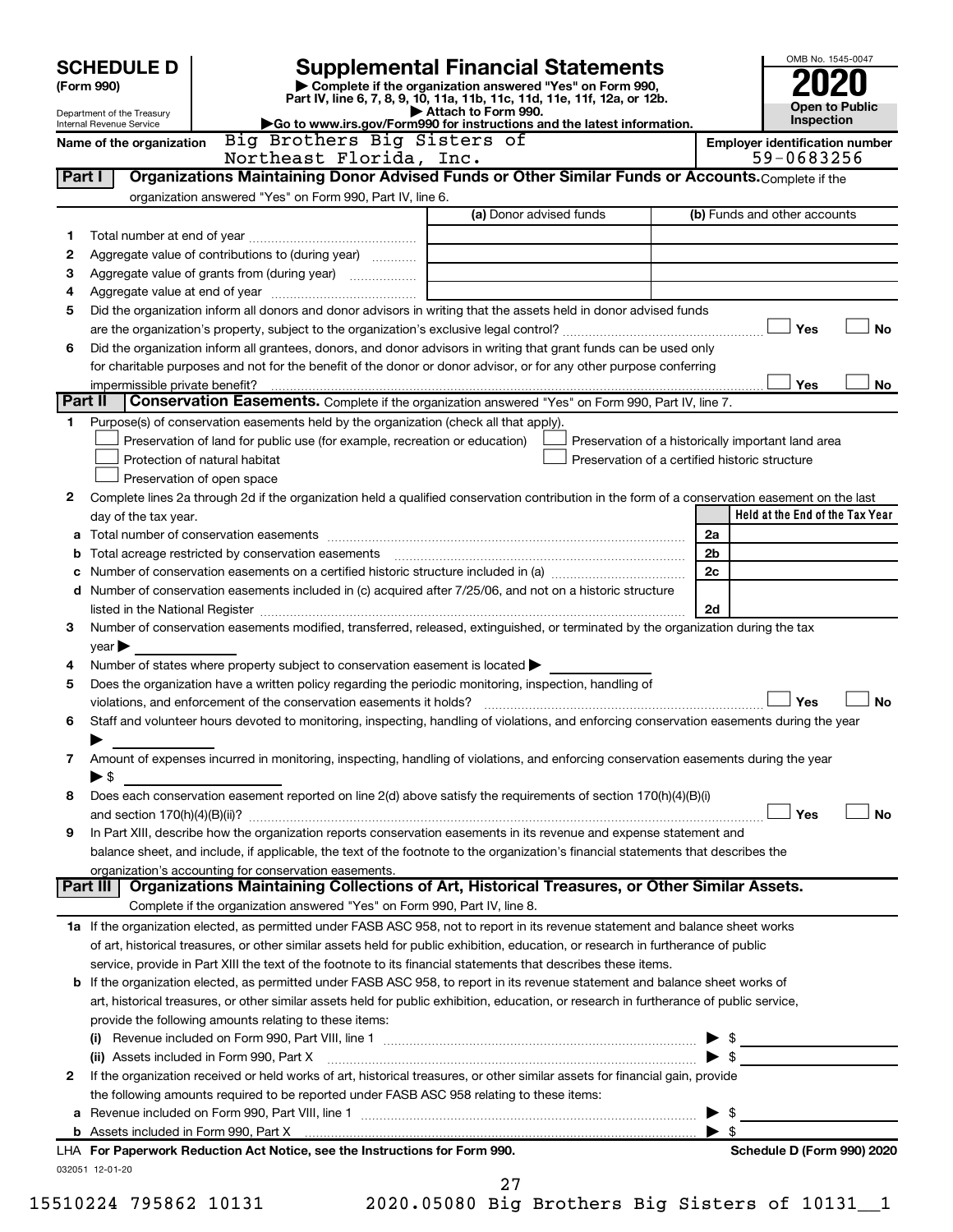|        |                                                                                                                                                                                                                                | Big Brothers Big Sisters of |   |                |                                                                                                                                                                                                                                |                                                                             |                          |                   |
|--------|--------------------------------------------------------------------------------------------------------------------------------------------------------------------------------------------------------------------------------|-----------------------------|---|----------------|--------------------------------------------------------------------------------------------------------------------------------------------------------------------------------------------------------------------------------|-----------------------------------------------------------------------------|--------------------------|-------------------|
|        | Schedule D (Form 990) 2020                                                                                                                                                                                                     | Northeast Florida, Inc.     |   |                |                                                                                                                                                                                                                                |                                                                             |                          | 59-0683256 Page 2 |
|        | Part III<br>Organizations Maintaining Collections of Art, Historical Treasures, or Other Similar Assets (continued)                                                                                                            |                             |   |                |                                                                                                                                                                                                                                |                                                                             |                          |                   |
| 3      | Using the organization's acquisition, accession, and other records, check any of the following that make significant use of its                                                                                                |                             |   |                |                                                                                                                                                                                                                                |                                                                             |                          |                   |
|        | collection items (check all that apply):                                                                                                                                                                                       |                             |   |                |                                                                                                                                                                                                                                |                                                                             |                          |                   |
| a      | Public exhibition                                                                                                                                                                                                              | d                           |   |                | Loan or exchange program                                                                                                                                                                                                       |                                                                             |                          |                   |
| b      | Scholarly research                                                                                                                                                                                                             | е                           |   |                | Other and the control of the control of the control of the control of the control of the control of the control of the control of the control of the control of the control of the control of the control of the control of th |                                                                             |                          |                   |
| c      | Preservation for future generations                                                                                                                                                                                            |                             |   |                |                                                                                                                                                                                                                                |                                                                             |                          |                   |
| 4      | Provide a description of the organization's collections and explain how they further the organization's exempt purpose in Part XIII.                                                                                           |                             |   |                |                                                                                                                                                                                                                                |                                                                             |                          |                   |
| 5      | During the year, did the organization solicit or receive donations of art, historical treasures, or other similar assets                                                                                                       |                             |   |                |                                                                                                                                                                                                                                |                                                                             |                          |                   |
|        |                                                                                                                                                                                                                                |                             |   |                |                                                                                                                                                                                                                                |                                                                             | Yes                      | No.               |
|        | Part IV<br>Escrow and Custodial Arrangements. Complete if the organization answered "Yes" on Form 990, Part IV, line 9, or                                                                                                     |                             |   |                |                                                                                                                                                                                                                                |                                                                             |                          |                   |
|        | reported an amount on Form 990, Part X, line 21.                                                                                                                                                                               |                             |   |                |                                                                                                                                                                                                                                |                                                                             |                          |                   |
|        | 1a Is the organization an agent, trustee, custodian or other intermediary for contributions or other assets not included                                                                                                       |                             |   |                |                                                                                                                                                                                                                                |                                                                             |                          |                   |
|        | on Form 990, Part X? [11] matter and matter and matter and matter and matter and matter and matter and matter                                                                                                                  |                             |   |                |                                                                                                                                                                                                                                |                                                                             | Yes                      | <b>No</b>         |
|        | b If "Yes," explain the arrangement in Part XIII and complete the following table:                                                                                                                                             |                             |   |                |                                                                                                                                                                                                                                |                                                                             |                          |                   |
|        |                                                                                                                                                                                                                                |                             |   |                |                                                                                                                                                                                                                                |                                                                             | Amount                   |                   |
|        | c Beginning balance measurements and the contract of the contract of the contract of the contract of the contract of the contract of the contract of the contract of the contract of the contract of the contract of the contr |                             |   |                |                                                                                                                                                                                                                                | 1c                                                                          |                          |                   |
|        |                                                                                                                                                                                                                                |                             |   |                |                                                                                                                                                                                                                                | 1d                                                                          |                          |                   |
|        | e Distributions during the year manufactured and contain an account of the year manufactured and the year manufactured and the year manufactured and the year manufactured and the year manufactured and the year manufactured |                             |   |                |                                                                                                                                                                                                                                | 1e                                                                          |                          |                   |
|        |                                                                                                                                                                                                                                |                             |   |                |                                                                                                                                                                                                                                | 1f                                                                          |                          |                   |
|        | 2a Did the organization include an amount on Form 990, Part X, line 21, for escrow or custodial account liability?                                                                                                             |                             |   |                |                                                                                                                                                                                                                                |                                                                             | Yes                      | No                |
| Part V | b If "Yes," explain the arrangement in Part XIII. Check here if the explanation has been provided on Part XIII<br><b>Endowment Funds.</b> Complete if the organization answered "Yes" on Form 990, Part IV, line 10.           |                             |   |                |                                                                                                                                                                                                                                |                                                                             |                          |                   |
|        |                                                                                                                                                                                                                                |                             |   |                |                                                                                                                                                                                                                                |                                                                             |                          |                   |
|        |                                                                                                                                                                                                                                | (a) Current year            |   | (b) Prior year |                                                                                                                                                                                                                                | (c) Two years back $\vert$ (d) Three years back $\vert$ (e) Four years back |                          |                   |
|        | 1a Beginning of year balance                                                                                                                                                                                                   |                             |   |                |                                                                                                                                                                                                                                |                                                                             |                          |                   |
| b      |                                                                                                                                                                                                                                |                             |   |                |                                                                                                                                                                                                                                |                                                                             |                          |                   |
|        | Net investment earnings, gains, and losses                                                                                                                                                                                     |                             |   |                |                                                                                                                                                                                                                                |                                                                             |                          |                   |
|        |                                                                                                                                                                                                                                |                             |   |                |                                                                                                                                                                                                                                |                                                                             |                          |                   |
|        | e Other expenditures for facilities                                                                                                                                                                                            |                             |   |                |                                                                                                                                                                                                                                |                                                                             |                          |                   |
|        | and programs                                                                                                                                                                                                                   |                             |   |                |                                                                                                                                                                                                                                |                                                                             |                          |                   |
| Ť.     |                                                                                                                                                                                                                                |                             |   |                |                                                                                                                                                                                                                                |                                                                             |                          |                   |
| g      | End of year balance                                                                                                                                                                                                            |                             |   |                |                                                                                                                                                                                                                                |                                                                             |                          |                   |
| 2      | Provide the estimated percentage of the current year end balance (line 1g, column (a)) held as:                                                                                                                                |                             |   |                |                                                                                                                                                                                                                                |                                                                             |                          |                   |
| а      | Board designated or quasi-endowment                                                                                                                                                                                            |                             | ℅ |                |                                                                                                                                                                                                                                |                                                                             |                          |                   |
| b      | Permanent endowment                                                                                                                                                                                                            | %                           |   |                |                                                                                                                                                                                                                                |                                                                             |                          |                   |
|        | Term endowment $\blacktriangleright$<br>The percentages on lines 2a, 2b, and 2c should equal 100%.                                                                                                                             | %                           |   |                |                                                                                                                                                                                                                                |                                                                             |                          |                   |
|        |                                                                                                                                                                                                                                |                             |   |                |                                                                                                                                                                                                                                |                                                                             |                          |                   |
|        | 3a Are there endowment funds not in the possession of the organization that are held and administered for the organization                                                                                                     |                             |   |                |                                                                                                                                                                                                                                |                                                                             |                          | Yes               |
|        | by:                                                                                                                                                                                                                            |                             |   |                |                                                                                                                                                                                                                                |                                                                             |                          | No                |
|        | (i)                                                                                                                                                                                                                            |                             |   |                |                                                                                                                                                                                                                                |                                                                             | 3a(i)                    |                   |
|        |                                                                                                                                                                                                                                |                             |   |                |                                                                                                                                                                                                                                |                                                                             | 3a(ii)<br>3 <sub>b</sub> |                   |
| 4      | Describe in Part XIII the intended uses of the organization's endowment funds.                                                                                                                                                 |                             |   |                |                                                                                                                                                                                                                                |                                                                             |                          |                   |
|        | Part VI<br>Land, Buildings, and Equipment.                                                                                                                                                                                     |                             |   |                |                                                                                                                                                                                                                                |                                                                             |                          |                   |
|        | Complete if the organization answered "Yes" on Form 990, Part IV, line 11a. See Form 990, Part X, line 10.                                                                                                                     |                             |   |                |                                                                                                                                                                                                                                |                                                                             |                          |                   |
|        | Description of property                                                                                                                                                                                                        | (a) Cost or other           |   |                | (b) Cost or other                                                                                                                                                                                                              | (c) Accumulated                                                             | (d) Book value           |                   |
|        |                                                                                                                                                                                                                                | basis (investment)          |   |                | basis (other)                                                                                                                                                                                                                  | depreciation                                                                |                          |                   |
|        |                                                                                                                                                                                                                                |                             |   |                |                                                                                                                                                                                                                                |                                                                             |                          |                   |
|        |                                                                                                                                                                                                                                |                             |   |                |                                                                                                                                                                                                                                |                                                                             |                          |                   |
|        |                                                                                                                                                                                                                                | 115,762.                    |   |                |                                                                                                                                                                                                                                | 40,428.                                                                     |                          | 75,334.           |
|        |                                                                                                                                                                                                                                | 128,760.                    |   |                |                                                                                                                                                                                                                                | 125,322.                                                                    |                          | 3,438.            |
|        |                                                                                                                                                                                                                                |                             |   |                |                                                                                                                                                                                                                                |                                                                             |                          |                   |
|        |                                                                                                                                                                                                                                |                             |   |                |                                                                                                                                                                                                                                | ▶                                                                           |                          | 78,772.           |
|        |                                                                                                                                                                                                                                |                             |   |                |                                                                                                                                                                                                                                |                                                                             |                          |                   |

**Schedule D (Form 990) 2020**

032052 12-01-20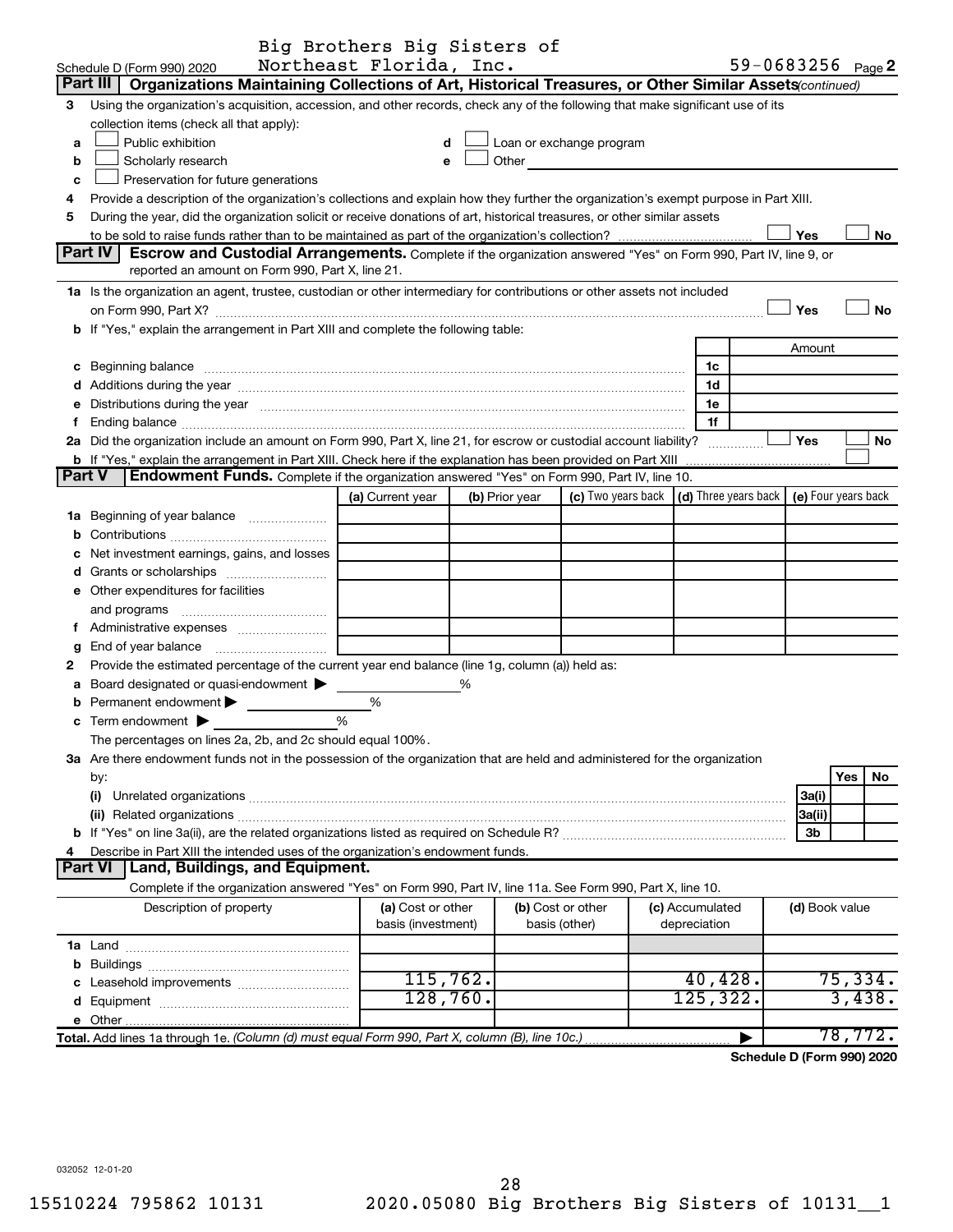|                            | Big Brothers Big Sisters of |                               |  |
|----------------------------|-----------------------------|-------------------------------|--|
| Schedule D (Form 990) 2020 | Northeast Florida, Inc.     | 59-0683256 $_{\text{Page}}$ 3 |  |

| Part VII Investments - Other Securities.                                                                                                                                           |                 |                                                           |                |
|------------------------------------------------------------------------------------------------------------------------------------------------------------------------------------|-----------------|-----------------------------------------------------------|----------------|
| Complete if the organization answered "Yes" on Form 990, Part IV, line 11b. See Form 990, Part X, line 12.<br>(a) Description of security or category (including name of security) | (b) Book value  | (c) Method of valuation: Cost or end-of-year market value |                |
| (1) Financial derivatives                                                                                                                                                          |                 |                                                           |                |
|                                                                                                                                                                                    |                 |                                                           |                |
| $(3)$ Other                                                                                                                                                                        |                 |                                                           |                |
| (A)                                                                                                                                                                                |                 |                                                           |                |
| (B)                                                                                                                                                                                |                 |                                                           |                |
| (C)                                                                                                                                                                                |                 |                                                           |                |
| (D)                                                                                                                                                                                |                 |                                                           |                |
| (E)                                                                                                                                                                                |                 |                                                           |                |
| (F)                                                                                                                                                                                |                 |                                                           |                |
| (G)                                                                                                                                                                                |                 |                                                           |                |
| (H)                                                                                                                                                                                |                 |                                                           |                |
| Total. (Col. (b) must equal Form 990, Part X, col. (B) line 12.) $\blacktriangleright$                                                                                             |                 |                                                           |                |
| Part VIII Investments - Program Related.                                                                                                                                           |                 |                                                           |                |
| Complete if the organization answered "Yes" on Form 990, Part IV, line 11c. See Form 990, Part X, line 13.                                                                         |                 |                                                           |                |
| (a) Description of investment                                                                                                                                                      | (b) Book value  | (c) Method of valuation: Cost or end-of-year market value |                |
| (1)                                                                                                                                                                                |                 |                                                           |                |
| (2)                                                                                                                                                                                |                 |                                                           |                |
| (3)                                                                                                                                                                                |                 |                                                           |                |
| (4)                                                                                                                                                                                |                 |                                                           |                |
| (5)                                                                                                                                                                                |                 |                                                           |                |
| (6)                                                                                                                                                                                |                 |                                                           |                |
| (7)                                                                                                                                                                                |                 |                                                           |                |
| (8)                                                                                                                                                                                |                 |                                                           |                |
| (9)                                                                                                                                                                                |                 |                                                           |                |
| Total. (Col. (b) must equal Form 990, Part X, col. (B) line 13.) $\blacktriangleright$<br>Part IX<br><b>Other Assets.</b>                                                          |                 |                                                           |                |
| Complete if the organization answered "Yes" on Form 990, Part IV, line 11d. See Form 990, Part X, line 15.                                                                         |                 |                                                           |                |
|                                                                                                                                                                                    | (a) Description |                                                           | (b) Book value |
| (1)                                                                                                                                                                                |                 |                                                           |                |
| (2)                                                                                                                                                                                |                 |                                                           |                |
| (3)                                                                                                                                                                                |                 |                                                           |                |
| (4)                                                                                                                                                                                |                 |                                                           |                |
| (5)                                                                                                                                                                                |                 |                                                           |                |
| (6)                                                                                                                                                                                |                 |                                                           |                |
| (7)                                                                                                                                                                                |                 |                                                           |                |
| (8)                                                                                                                                                                                |                 |                                                           |                |
| (9)                                                                                                                                                                                |                 |                                                           |                |
| Total. (Column (b) must equal Form 990, Part X, col. (B) line 15.)                                                                                                                 |                 |                                                           |                |
| <b>Other Liabilities.</b><br>Part X                                                                                                                                                |                 |                                                           |                |
| Complete if the organization answered "Yes" on Form 990, Part IV, line 11e or 11f. See Form 990, Part X, line 25.                                                                  |                 |                                                           |                |
| (a) Description of liability<br>1.                                                                                                                                                 |                 |                                                           | (b) Book value |
| Federal income taxes<br>(1)                                                                                                                                                        |                 |                                                           |                |
| Paycheck protection program<br>(2)                                                                                                                                                 |                 |                                                           | 240,000.       |
| Long-term debt current portion<br>(3)                                                                                                                                              |                 |                                                           | 24, 223.       |
| (4)                                                                                                                                                                                |                 |                                                           |                |
| (5)                                                                                                                                                                                |                 |                                                           |                |
| (6)                                                                                                                                                                                |                 |                                                           |                |
| (7)                                                                                                                                                                                |                 |                                                           |                |
| (8)                                                                                                                                                                                |                 |                                                           |                |
| (9)                                                                                                                                                                                |                 |                                                           |                |
| Total. (Column (b) must equal Form 990, Part X, col. (B) line 25.)                                                                                                                 |                 |                                                           | 264, 223.      |
| 2. Liability for uncertain tax positions. In Part XIII, provide the text of the footnote to the organization's financial statements that reports the                               |                 |                                                           |                |

organization's liability for uncertain tax positions under FASB ASC 740. Check here if the text of the footnote has been provided in Part XIII ...  $\fbox{\bf X}$ 

**Schedule D (Form 990) 2020**

032053 12-01-20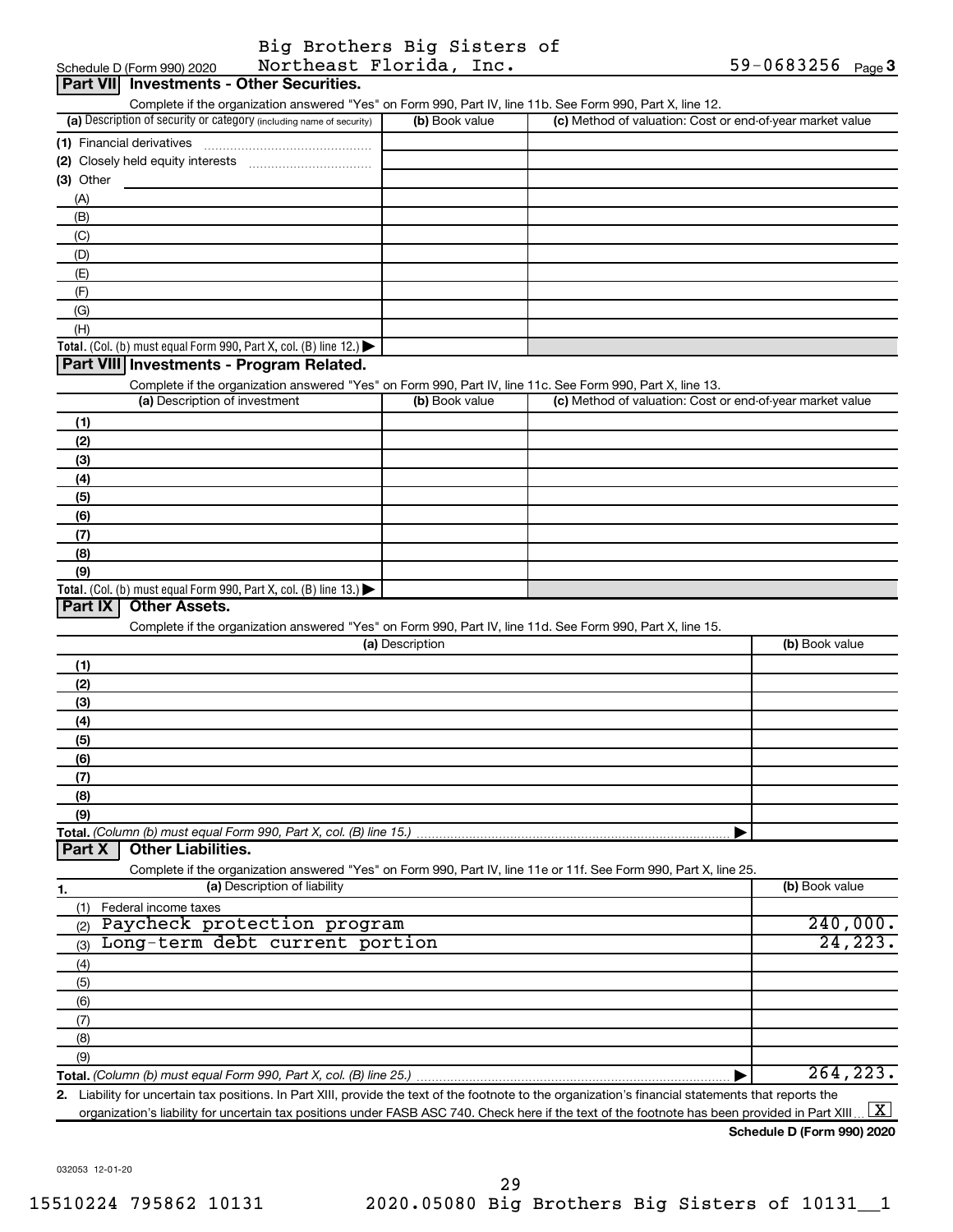|   | Big Brothers Big Sisters of                                                                                                                                                                                                                                                                                                                               |                |                   |                |            |
|---|-----------------------------------------------------------------------------------------------------------------------------------------------------------------------------------------------------------------------------------------------------------------------------------------------------------------------------------------------------------|----------------|-------------------|----------------|------------|
|   | Northeast Florida, Inc.<br>Schedule D (Form 990) 2020                                                                                                                                                                                                                                                                                                     |                | 59-0683256 Page 4 |                |            |
|   | Reconciliation of Revenue per Audited Financial Statements With Revenue per Return.<br><b>Part XI</b>                                                                                                                                                                                                                                                     |                |                   |                |            |
|   | Complete if the organization answered "Yes" on Form 990, Part IV, line 12a.                                                                                                                                                                                                                                                                               |                |                   |                |            |
| 1 | Total revenue, gains, and other support per audited financial statements                                                                                                                                                                                                                                                                                  |                |                   | $\overline{1}$ | 1,665,463. |
| 2 | Amounts included on line 1 but not on Form 990, Part VIII, line 12:                                                                                                                                                                                                                                                                                       |                |                   |                |            |
| a |                                                                                                                                                                                                                                                                                                                                                           | 2a             |                   |                |            |
| b |                                                                                                                                                                                                                                                                                                                                                           | 2 <sub>b</sub> |                   |                |            |
| c |                                                                                                                                                                                                                                                                                                                                                           | 2c             |                   |                |            |
| d |                                                                                                                                                                                                                                                                                                                                                           | 2d             | 48,758.           |                |            |
| е | Add lines 2a through 2d                                                                                                                                                                                                                                                                                                                                   |                |                   | 2e             | 48,758.    |
| З | Subtract line 2e from line 1                                                                                                                                                                                                                                                                                                                              |                |                   | 3              | 1,616,705. |
| 4 | Amounts included on Form 990, Part VIII, line 12, but not on line 1:                                                                                                                                                                                                                                                                                      |                |                   |                |            |
| a |                                                                                                                                                                                                                                                                                                                                                           | 4a             |                   |                |            |
| b |                                                                                                                                                                                                                                                                                                                                                           | 4 <sub>h</sub> |                   |                |            |
|   | c Add lines 4a and 4b                                                                                                                                                                                                                                                                                                                                     |                |                   | 4с             | 0.         |
| 5 |                                                                                                                                                                                                                                                                                                                                                           |                |                   |                | 1,616,705. |
|   | Part XII   Reconciliation of Expenses per Audited Financial Statements With Expenses per Return.                                                                                                                                                                                                                                                          |                |                   |                |            |
|   | Complete if the organization answered "Yes" on Form 990, Part IV, line 12a.                                                                                                                                                                                                                                                                               |                |                   |                |            |
| 1 |                                                                                                                                                                                                                                                                                                                                                           |                |                   | $\blacksquare$ | 1,350,801. |
| 2 | Amounts included on line 1 but not on Form 990, Part IX, line 25:                                                                                                                                                                                                                                                                                         |                |                   |                |            |
| a |                                                                                                                                                                                                                                                                                                                                                           | 2a             |                   |                |            |
| b |                                                                                                                                                                                                                                                                                                                                                           | 2 <sub>b</sub> |                   |                |            |
|   |                                                                                                                                                                                                                                                                                                                                                           | 2 <sub>c</sub> |                   |                |            |
| d |                                                                                                                                                                                                                                                                                                                                                           | 2d             | 48,758.           |                |            |
| e | Add lines 2a through 2d <b>continuum continuum contract and all the contract of the contract of the contract of the contract of the contract of the contract of the contract of the contract of the contract of the contract of </b>                                                                                                                      |                |                   | 2e             | 48,758.    |
| з |                                                                                                                                                                                                                                                                                                                                                           |                |                   | $\mathbf{a}$   | 1,302,043. |
| 4 | Amounts included on Form 990, Part IX, line 25, but not on line 1:                                                                                                                                                                                                                                                                                        |                |                   |                |            |
| a |                                                                                                                                                                                                                                                                                                                                                           | 4a             |                   |                |            |
| b |                                                                                                                                                                                                                                                                                                                                                           | 4h             |                   |                |            |
|   | Add lines 4a and 4b<br>$\mathcal{L} = \left\{ \begin{bmatrix} 1 & 0 & 0 & 0 \\ 0 & 0 & 0 & 0 \\ 0 & 0 & 0 & 0 \\ 0 & 0 & 0 & 0 \\ 0 & 0 & 0 & 0 \\ 0 & 0 & 0 & 0 & 0 \\ 0 & 0 & 0 & 0 & 0 \\ 0 & 0 & 0 & 0 & 0 \\ 0 & 0 & 0 & 0 & 0 \\ 0 & 0 & 0 & 0 & 0 \\ 0 & 0 & 0 & 0 & 0 & 0 \\ 0 & 0 & 0 & 0 & 0 & 0 \\ 0 & 0 & 0 & 0 & 0 & 0 & 0 \\ 0 & 0 & 0 & 0$ |                |                   | 4c             |            |
|   |                                                                                                                                                                                                                                                                                                                                                           |                |                   | 5              | 1,302,043. |
|   | Part XIII Supplemental Information.                                                                                                                                                                                                                                                                                                                       |                |                   |                |            |

Provide the descriptions required for Part II, lines 3, 5, and 9; Part III, lines 1a and 4; Part IV, lines 1b and 2b; Part V, line 4; Part X, line 2; Part XI, lines 2d and 4b; and Part XII, lines 2d and 4b. Also complete this part to provide any additional information.

#### Part X, Line 2:

| The Organization takes tax positions which it feels are adhering to the    |         |
|----------------------------------------------------------------------------|---------|
| laws established by the taxing authorities. The Organization doesn't       |         |
| believe it has taken any uncertain tax positions which could subject it to |         |
| penalties and interest; therefore, none have been accrued in the           |         |
| accompanying financial statements. The taxing authorities have the right   |         |
| to audit the Organization's books for the current year and the last three  |         |
| open tax years which are 2019, 2018 and 2017.                              |         |
|                                                                            |         |
| Part XI, Line 2d - Other Adjustments:                                      |         |
| Expenses directly related to fundraising events                            | 48,758. |

032054 12-01-20

**Schedule D (Form 990) 2020**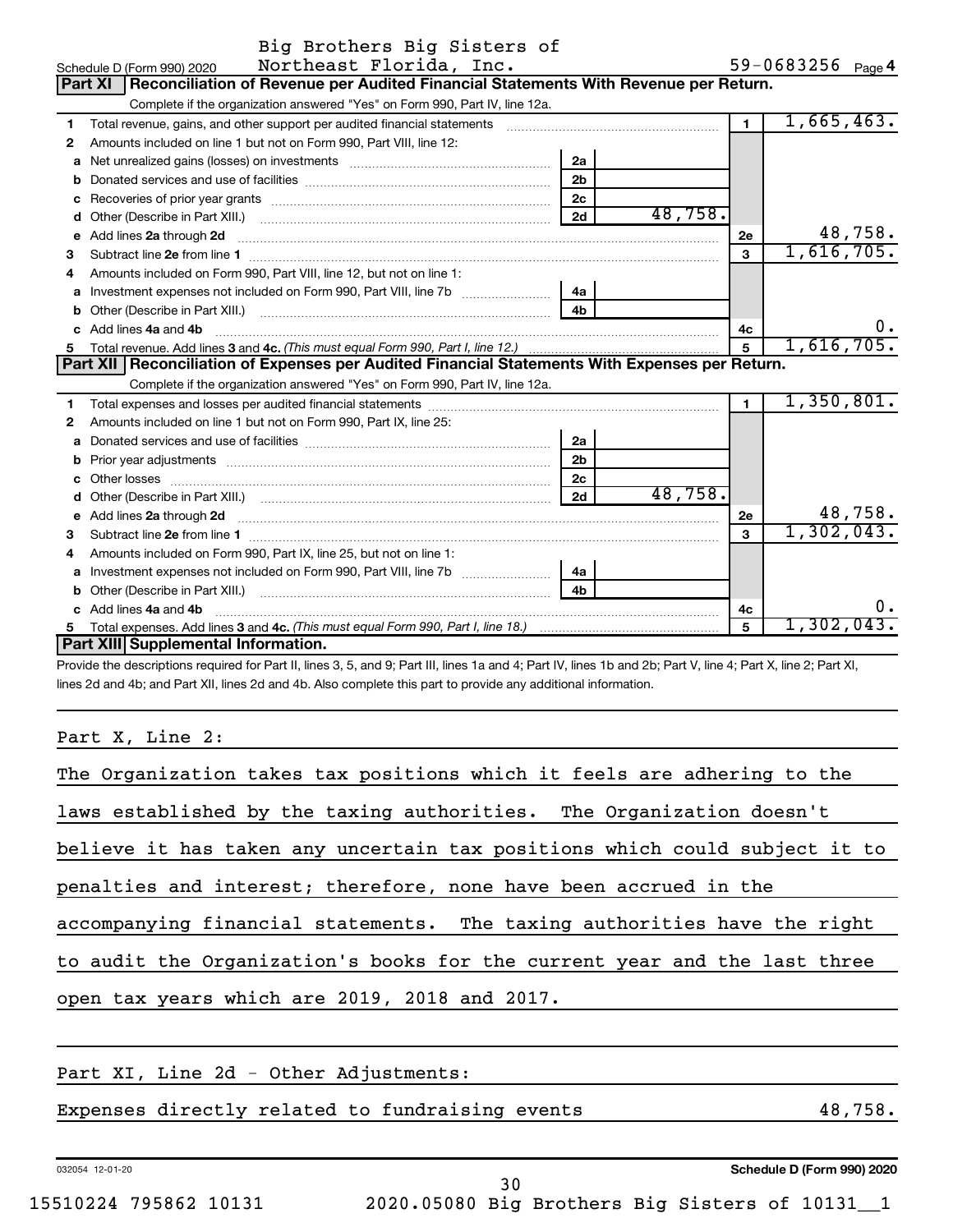| Schedule D (Form 990) 2020<br><b>Part XIII Supplemental Information (continued)</b> | Big Brothers Big Sisters of<br>Northeast Florida, Inc. | 59-0683256 Page 5          |
|-------------------------------------------------------------------------------------|--------------------------------------------------------|----------------------------|
|                                                                                     | Part XII, Line 2d - Other Adjustments:                 |                            |
|                                                                                     | Expenses directly related to fundraising events        | 48,758.                    |
|                                                                                     |                                                        |                            |
|                                                                                     |                                                        |                            |
|                                                                                     |                                                        |                            |
|                                                                                     |                                                        |                            |
|                                                                                     |                                                        |                            |
|                                                                                     |                                                        |                            |
|                                                                                     |                                                        |                            |
|                                                                                     |                                                        |                            |
|                                                                                     |                                                        |                            |
|                                                                                     |                                                        |                            |
|                                                                                     |                                                        |                            |
|                                                                                     |                                                        |                            |
|                                                                                     |                                                        |                            |
|                                                                                     |                                                        |                            |
|                                                                                     |                                                        |                            |
|                                                                                     |                                                        |                            |
|                                                                                     |                                                        |                            |
|                                                                                     |                                                        |                            |
|                                                                                     |                                                        |                            |
|                                                                                     |                                                        |                            |
|                                                                                     |                                                        |                            |
|                                                                                     |                                                        |                            |
|                                                                                     |                                                        |                            |
|                                                                                     |                                                        |                            |
|                                                                                     |                                                        |                            |
|                                                                                     |                                                        | Schedule D (Form 990) 2020 |
| 032055 12-01-20                                                                     | $31\,$                                                 |                            |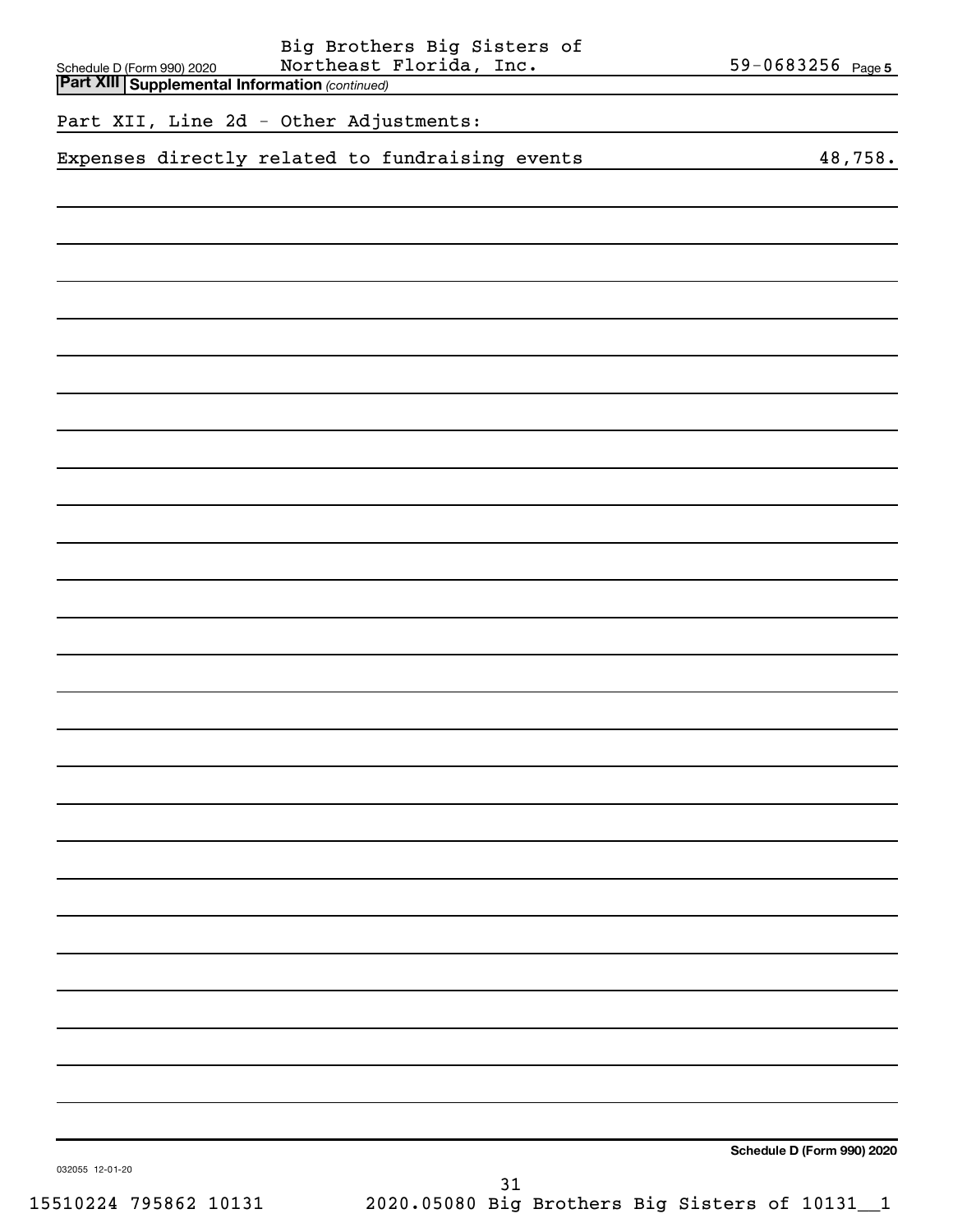| <b>SCHEDULE G</b>                                                                                                                             |                                  | <b>Supplemental Information Regarding Fundraising or Gaming Activities</b>                                                                                                                                                                                                                                                                                                                                                                                                                                                                         |                                                                            |    |                                                                            |                                                                            |            | OMB No. 1545-0047                                       |
|-----------------------------------------------------------------------------------------------------------------------------------------------|----------------------------------|----------------------------------------------------------------------------------------------------------------------------------------------------------------------------------------------------------------------------------------------------------------------------------------------------------------------------------------------------------------------------------------------------------------------------------------------------------------------------------------------------------------------------------------------------|----------------------------------------------------------------------------|----|----------------------------------------------------------------------------|----------------------------------------------------------------------------|------------|---------------------------------------------------------|
| (Form 990 or 990-EZ)                                                                                                                          |                                  | Complete if the organization answered "Yes" on Form 990, Part IV, line 17, 18, or 19, or if the<br>organization entered more than \$15,000 on Form 990-EZ, line 6a.                                                                                                                                                                                                                                                                                                                                                                                |                                                                            |    |                                                                            |                                                                            |            |                                                         |
| Department of the Treasury                                                                                                                    |                                  | Attach to Form 990 or Form 990-EZ.                                                                                                                                                                                                                                                                                                                                                                                                                                                                                                                 |                                                                            |    |                                                                            |                                                                            |            | <b>Open to Public</b>                                   |
| Internal Revenue Service<br>Name of the organization                                                                                          |                                  | Go to www.irs.gov/Form990 for instructions and the latest information.<br>Big Brothers Big Sisters of                                                                                                                                                                                                                                                                                                                                                                                                                                              |                                                                            |    |                                                                            |                                                                            |            | Inspection<br><b>Employer identification number</b>     |
|                                                                                                                                               |                                  | Northeast Florida, Inc.                                                                                                                                                                                                                                                                                                                                                                                                                                                                                                                            |                                                                            |    |                                                                            |                                                                            | 59-0683256 |                                                         |
| Part I                                                                                                                                        | required to complete this part.  | Fundraising Activities. Complete if the organization answered "Yes" on Form 990, Part IV, line 17. Form 990-EZ filers are not                                                                                                                                                                                                                                                                                                                                                                                                                      |                                                                            |    |                                                                            |                                                                            |            |                                                         |
| Mail solicitations<br>a<br>b<br>Phone solicitations<br>c<br>In-person solicitations<br>d<br>compensated at least \$5,000 by the organization. | Internet and email solicitations | 1 Indicate whether the organization raised funds through any of the following activities. Check all that apply.<br>е<br>f<br>Special fundraising events<br>g<br>2 a Did the organization have a written or oral agreement with any individual (including officers, directors, trustees, or<br>key employees listed in Form 990, Part VII) or entity in connection with professional fundraising services?<br>b If "Yes," list the 10 highest paid individuals or entities (fundraisers) pursuant to agreements under which the fundraiser is to be |                                                                            |    | Solicitation of non-government grants<br>Solicitation of government grants |                                                                            | Yes        | <b>No</b>                                               |
| (i) Name and address of individual<br>or entity (fundraiser)                                                                                  |                                  | (ii) Activity                                                                                                                                                                                                                                                                                                                                                                                                                                                                                                                                      | (iii) Did<br>fundraiser<br>have custody<br>or control of<br>contributions? |    | (iv) Gross receipts<br>from activity                                       | (v) Amount paid<br>to (or retained by)<br>fundraiser<br>listed in col. (i) |            | (vi) Amount paid<br>to (or retained by)<br>organization |
|                                                                                                                                               |                                  |                                                                                                                                                                                                                                                                                                                                                                                                                                                                                                                                                    | Yes                                                                        | No |                                                                            |                                                                            |            |                                                         |
|                                                                                                                                               |                                  |                                                                                                                                                                                                                                                                                                                                                                                                                                                                                                                                                    |                                                                            |    |                                                                            |                                                                            |            |                                                         |
|                                                                                                                                               |                                  |                                                                                                                                                                                                                                                                                                                                                                                                                                                                                                                                                    |                                                                            |    |                                                                            |                                                                            |            |                                                         |
|                                                                                                                                               |                                  |                                                                                                                                                                                                                                                                                                                                                                                                                                                                                                                                                    |                                                                            |    |                                                                            |                                                                            |            |                                                         |
|                                                                                                                                               |                                  |                                                                                                                                                                                                                                                                                                                                                                                                                                                                                                                                                    |                                                                            |    |                                                                            |                                                                            |            |                                                         |
|                                                                                                                                               |                                  |                                                                                                                                                                                                                                                                                                                                                                                                                                                                                                                                                    |                                                                            |    |                                                                            |                                                                            |            |                                                         |
|                                                                                                                                               |                                  |                                                                                                                                                                                                                                                                                                                                                                                                                                                                                                                                                    |                                                                            |    |                                                                            |                                                                            |            |                                                         |
|                                                                                                                                               |                                  |                                                                                                                                                                                                                                                                                                                                                                                                                                                                                                                                                    |                                                                            |    |                                                                            |                                                                            |            |                                                         |
|                                                                                                                                               |                                  |                                                                                                                                                                                                                                                                                                                                                                                                                                                                                                                                                    |                                                                            |    |                                                                            |                                                                            |            |                                                         |
|                                                                                                                                               |                                  |                                                                                                                                                                                                                                                                                                                                                                                                                                                                                                                                                    |                                                                            |    |                                                                            |                                                                            |            |                                                         |
| Total                                                                                                                                         |                                  |                                                                                                                                                                                                                                                                                                                                                                                                                                                                                                                                                    |                                                                            |    |                                                                            |                                                                            |            |                                                         |
| or licensing.                                                                                                                                 |                                  | 3 List all states in which the organization is registered or licensed to solicit contributions or has been notified it is exempt from registration                                                                                                                                                                                                                                                                                                                                                                                                 |                                                                            |    |                                                                            |                                                                            |            |                                                         |
|                                                                                                                                               |                                  |                                                                                                                                                                                                                                                                                                                                                                                                                                                                                                                                                    |                                                                            |    |                                                                            |                                                                            |            |                                                         |
|                                                                                                                                               |                                  |                                                                                                                                                                                                                                                                                                                                                                                                                                                                                                                                                    |                                                                            |    |                                                                            |                                                                            |            |                                                         |
|                                                                                                                                               |                                  |                                                                                                                                                                                                                                                                                                                                                                                                                                                                                                                                                    |                                                                            |    |                                                                            |                                                                            |            |                                                         |
|                                                                                                                                               |                                  |                                                                                                                                                                                                                                                                                                                                                                                                                                                                                                                                                    |                                                                            |    |                                                                            |                                                                            |            |                                                         |
|                                                                                                                                               |                                  |                                                                                                                                                                                                                                                                                                                                                                                                                                                                                                                                                    |                                                                            |    |                                                                            |                                                                            |            |                                                         |
|                                                                                                                                               |                                  |                                                                                                                                                                                                                                                                                                                                                                                                                                                                                                                                                    |                                                                            |    |                                                                            |                                                                            |            |                                                         |
|                                                                                                                                               |                                  |                                                                                                                                                                                                                                                                                                                                                                                                                                                                                                                                                    |                                                                            |    |                                                                            |                                                                            |            |                                                         |

**For Paperwork Reduction Act Notice, see the Instructions for Form 990 or 990-EZ. Schedule G (Form 990 or 990-EZ) 2020** LHA

032081 11-25-20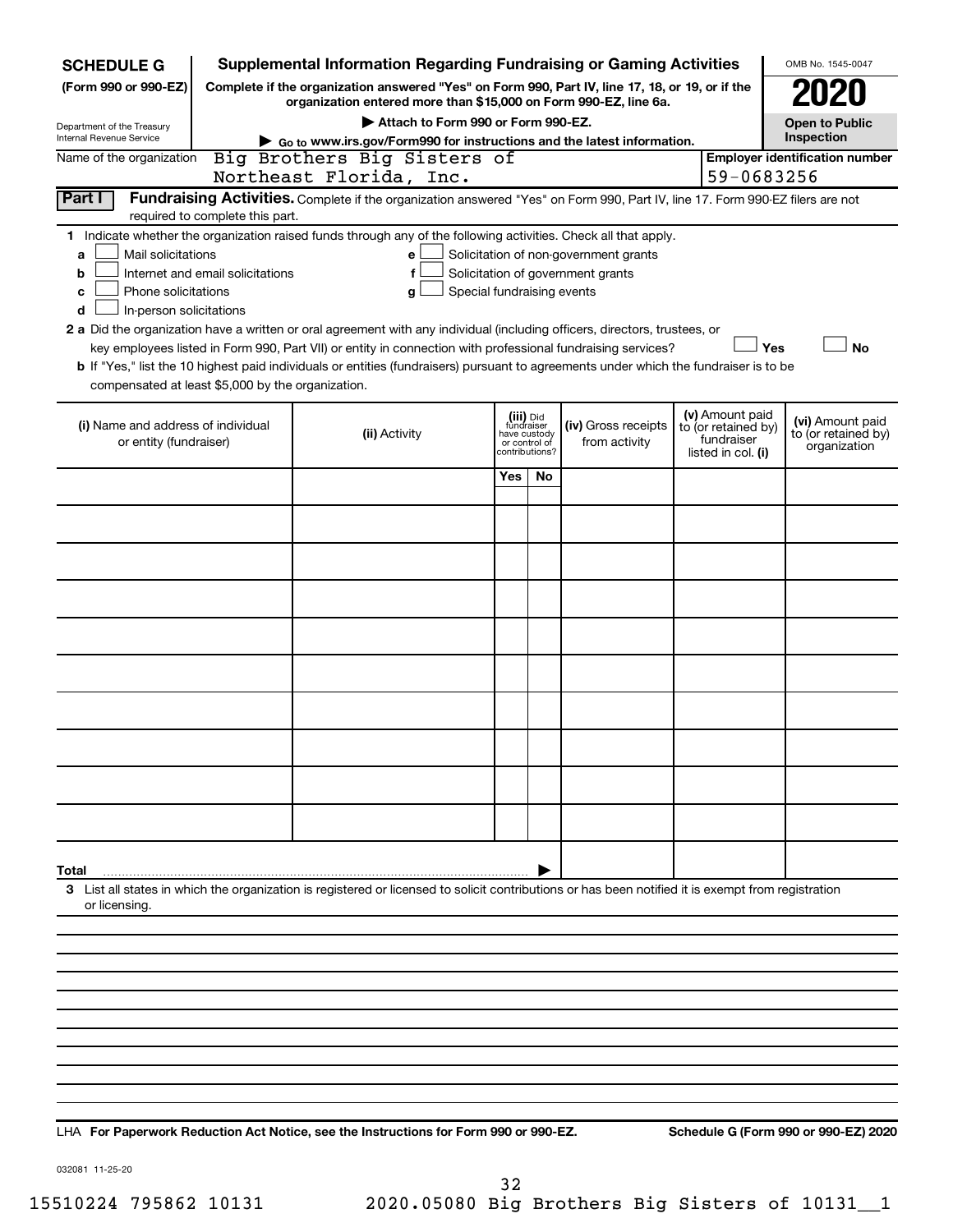#### Schedule G (Form 990 or 990-EZ) 2020  ${\tt Northeast \ Florida}$  ,  ${\tt Inc.}$  59  $-$  0683256  $\,$   $_{\tt Page}$ Big Brothers Big Sisters of

59-0683256 Page 2

| Part II         |    | <b>Fundraising Events.</b> Complete if the organization answered "Yes" on Form 990, Part IV, line 18, or reported more than \$15,000      |                                                |                                                  |                  |                                                     |
|-----------------|----|-------------------------------------------------------------------------------------------------------------------------------------------|------------------------------------------------|--------------------------------------------------|------------------|-----------------------------------------------------|
|                 |    | of fundraising event contributions and gross income on Form 990-EZ, lines 1 and 6b. List events with gross receipts greater than \$5,000. | (a) Event #1                                   | (b) Event #2                                     | (c) Other events |                                                     |
|                 |    |                                                                                                                                           |                                                | Little Big                                       |                  | (d) Total events                                    |
|                 |    |                                                                                                                                           | Margarita                                      |                                                  |                  | (add col. (a) through                               |
|                 |    |                                                                                                                                           | <b>J'Ville</b>                                 | Run 5K                                           | 6                | col. (c)                                            |
|                 |    |                                                                                                                                           | (event type)                                   | (event type)                                     | (total number)   |                                                     |
| Revenue         | 1. |                                                                                                                                           | 130,832.                                       | 7,913.                                           | 74,276.          | 213,021.                                            |
|                 |    |                                                                                                                                           |                                                |                                                  |                  |                                                     |
|                 |    |                                                                                                                                           |                                                |                                                  |                  |                                                     |
|                 | 3  | Gross income (line 1 minus line 2)                                                                                                        | 130,832.                                       | 7,913.                                           | 74,276.          | 213,021.                                            |
|                 |    |                                                                                                                                           |                                                |                                                  |                  |                                                     |
|                 | 5  |                                                                                                                                           |                                                |                                                  |                  |                                                     |
|                 | 6  |                                                                                                                                           |                                                |                                                  |                  |                                                     |
| Direct Expenses | 7  |                                                                                                                                           |                                                |                                                  |                  |                                                     |
|                 | 8  |                                                                                                                                           | <u>and the state of the state of the state</u> |                                                  |                  |                                                     |
|                 | 9  |                                                                                                                                           |                                                |                                                  |                  |                                                     |
|                 | 10 |                                                                                                                                           |                                                |                                                  |                  |                                                     |
|                 |    |                                                                                                                                           |                                                |                                                  |                  | 213,021.                                            |
| Part III        |    | Gaming. Complete if the organization answered "Yes" on Form 990, Part IV, line 19, or reported more than                                  |                                                |                                                  |                  |                                                     |
|                 |    | \$15,000 on Form 990-EZ, line 6a.                                                                                                         |                                                |                                                  |                  |                                                     |
| Revenue         |    |                                                                                                                                           | (a) Bingo                                      | (b) Pull tabs/instant<br>bingo/progressive bingo | (c) Other gaming | (d) Total gaming (add<br>col. (a) through col. (c)) |
|                 | 1  |                                                                                                                                           |                                                |                                                  |                  |                                                     |
|                 |    |                                                                                                                                           |                                                |                                                  |                  |                                                     |
|                 |    |                                                                                                                                           |                                                |                                                  |                  |                                                     |
| Direct Expenses | 3  |                                                                                                                                           |                                                |                                                  |                  |                                                     |
|                 |    |                                                                                                                                           |                                                |                                                  |                  |                                                     |
|                 |    |                                                                                                                                           |                                                |                                                  |                  |                                                     |
|                 |    |                                                                                                                                           | Yes<br>$\%$                                    | Yes<br>%                                         | Yes<br>%         |                                                     |
|                 |    |                                                                                                                                           | No                                             | No                                               | No               |                                                     |
|                 |    | 7 Direct expense summary. Add lines 2 through 5 in column (d) manufactured expenses summary. Add lines 2 through 5 in column (d)          |                                                |                                                  |                  |                                                     |
|                 |    |                                                                                                                                           |                                                |                                                  |                  |                                                     |
|                 |    |                                                                                                                                           |                                                |                                                  |                  |                                                     |
| 9               |    |                                                                                                                                           |                                                |                                                  |                  |                                                     |
|                 |    |                                                                                                                                           |                                                |                                                  |                  | Yes<br><b>No</b>                                    |
|                 |    |                                                                                                                                           |                                                |                                                  |                  |                                                     |
|                 |    |                                                                                                                                           |                                                |                                                  |                  |                                                     |
|                 |    |                                                                                                                                           |                                                |                                                  |                  |                                                     |
|                 |    | 10a Were any of the organization's gaming licenses revoked, suspended, or terminated during the tax year?                                 |                                                |                                                  |                  | Yes<br><b>No</b>                                    |
|                 |    |                                                                                                                                           |                                                |                                                  |                  |                                                     |
|                 |    |                                                                                                                                           |                                                |                                                  |                  |                                                     |
|                 |    |                                                                                                                                           |                                                |                                                  |                  |                                                     |
|                 |    | 032082 11-25-20                                                                                                                           |                                                |                                                  |                  | Schedule G (Form 990 or 990-EZ) 2020                |
|                 |    |                                                                                                                                           |                                                |                                                  |                  |                                                     |
|                 |    |                                                                                                                                           |                                                |                                                  |                  |                                                     |

15510224 795862 10131 2020.05080 Big Brothers Big Sisters of 10131\_\_1 33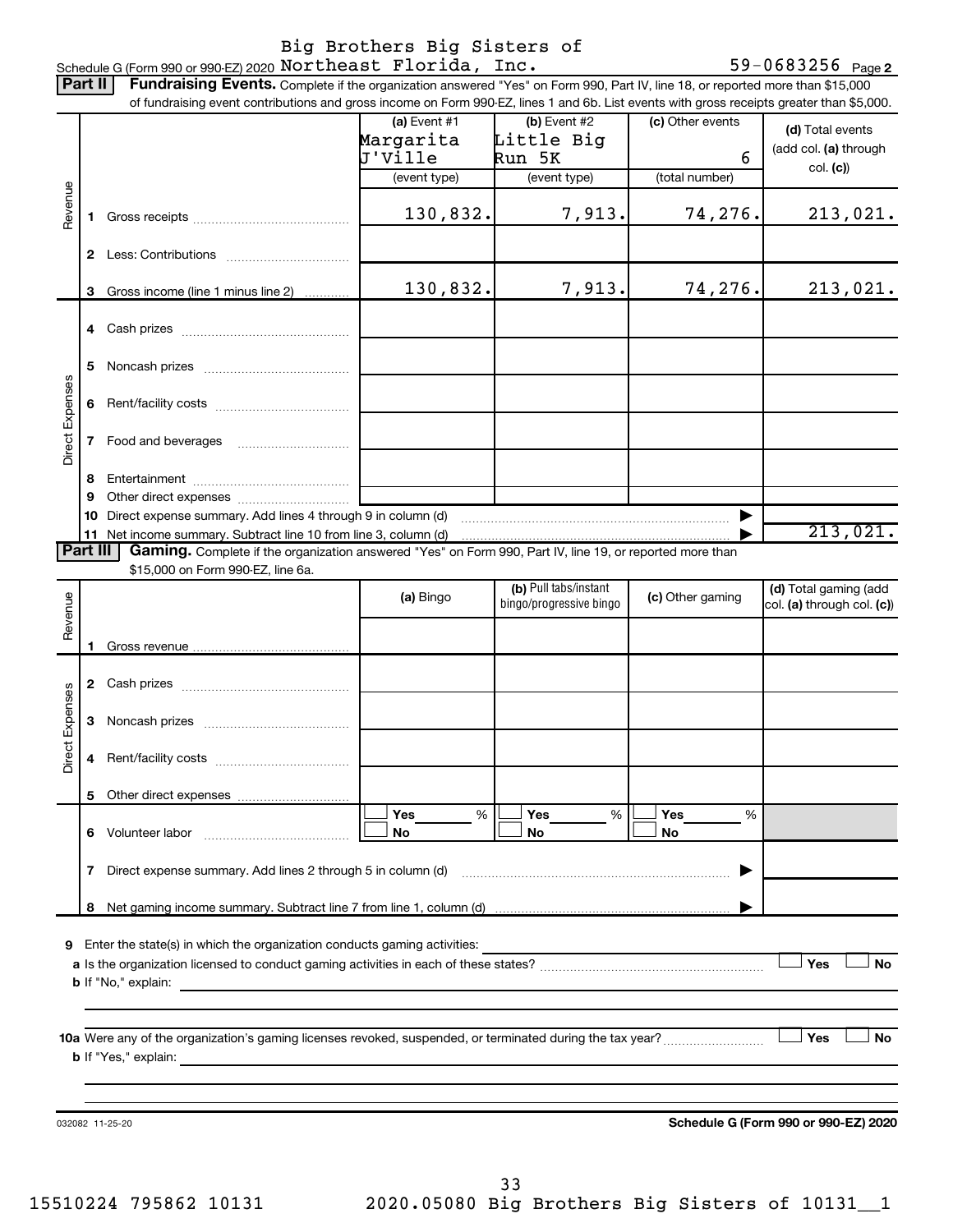| Big Brothers Big Sisters of<br>Schedule G (Form 990 or 990-EZ) 2020 Northeast Florida, Inc.                                                                                                                                                                    | 59-0683256 $Page 3$ |    |
|----------------------------------------------------------------------------------------------------------------------------------------------------------------------------------------------------------------------------------------------------------------|---------------------|----|
| <u> 1980 - Johann Barbara, martxa al</u>                                                                                                                                                                                                                       |                     |    |
|                                                                                                                                                                                                                                                                | Yes                 | No |
| 12 Is the organization a grantor, beneficiary or trustee of a trust, or a member of a partnership or other entity formed                                                                                                                                       |                     |    |
|                                                                                                                                                                                                                                                                | <b>Nes</b>          | No |
| 13 Indicate the percentage of gaming activity conducted in:                                                                                                                                                                                                    |                     |    |
|                                                                                                                                                                                                                                                                | 13а                 | %  |
|                                                                                                                                                                                                                                                                | 13b                 | %  |
| 14 Enter the name and address of the person who prepares the organization's gaming/special events books and records:                                                                                                                                           |                     |    |
| Name $\blacktriangleright$<br><u> 1989 - Johann Stein, mars an deus Amerikaansk kommunister (</u>                                                                                                                                                              |                     |    |
| Address $\blacktriangleright$<br>the control of the control of the control of the control of the control of the control of the control of the control of the control of the control of the control of the control of the control of the control of the control |                     |    |
|                                                                                                                                                                                                                                                                | Yes                 | No |
|                                                                                                                                                                                                                                                                |                     |    |
| of gaming revenue retained by the third party $\triangleright$ \$                                                                                                                                                                                              |                     |    |
| c If "Yes," enter name and address of the third party:                                                                                                                                                                                                         |                     |    |
|                                                                                                                                                                                                                                                                |                     |    |
| Name $\blacktriangleright$                                                                                                                                                                                                                                     |                     |    |
| Address $\blacktriangleright$                                                                                                                                                                                                                                  |                     |    |
| <b>16</b> Gaming manager information:                                                                                                                                                                                                                          |                     |    |
| Name $\blacktriangleright$                                                                                                                                                                                                                                     |                     |    |
| Gaming manager compensation > \$                                                                                                                                                                                                                               |                     |    |
| Description of services provided ><br><u> 1989 - Johann John Stein, markin film fan de ferfingen fan de ferfingen fan de ferfingen fan de ferfingen fan</u>                                                                                                    |                     |    |
|                                                                                                                                                                                                                                                                |                     |    |
|                                                                                                                                                                                                                                                                |                     |    |
| Director/officer<br>Employee<br>Independent contractor                                                                                                                                                                                                         |                     |    |
| 17 Mandatory distributions:                                                                                                                                                                                                                                    |                     |    |
| a Is the organization required under state law to make charitable distributions from the gaming proceeds to                                                                                                                                                    |                     |    |
| retain the state gaming license?                                                                                                                                                                                                                               | Yes                 | No |
| <b>b</b> Enter the amount of distributions required under state law to be distributed to other exempt organizations or spent in the                                                                                                                            |                     |    |
| organization's own exempt activities during the tax year $\triangleright$ \$                                                                                                                                                                                   |                     |    |
| Part IV<br>Supplemental Information. Provide the explanations required by Part I, line 2b, columns (iii) and (v); and Part III, lines 9, 9b, 10b,                                                                                                              |                     |    |
| 15b, 15c, 16, and 17b, as applicable. Also provide any additional information. See instructions.                                                                                                                                                               |                     |    |
|                                                                                                                                                                                                                                                                |                     |    |
|                                                                                                                                                                                                                                                                |                     |    |
|                                                                                                                                                                                                                                                                |                     |    |
|                                                                                                                                                                                                                                                                |                     |    |
|                                                                                                                                                                                                                                                                |                     |    |
|                                                                                                                                                                                                                                                                |                     |    |
|                                                                                                                                                                                                                                                                |                     |    |
|                                                                                                                                                                                                                                                                |                     |    |
|                                                                                                                                                                                                                                                                |                     |    |
|                                                                                                                                                                                                                                                                |                     |    |
|                                                                                                                                                                                                                                                                |                     |    |
|                                                                                                                                                                                                                                                                |                     |    |
|                                                                                                                                                                                                                                                                |                     |    |
|                                                                                                                                                                                                                                                                |                     |    |
|                                                                                                                                                                                                                                                                |                     |    |
|                                                                                                                                                                                                                                                                |                     |    |
|                                                                                                                                                                                                                                                                |                     |    |
| Schedule G (Form 990 or 990-EZ) 2020<br>032083 11-25-20                                                                                                                                                                                                        |                     |    |
| 34                                                                                                                                                                                                                                                             |                     |    |

15510224 795862 10131 2020.05080 Big Brothers Big Sisters of 10131\_\_1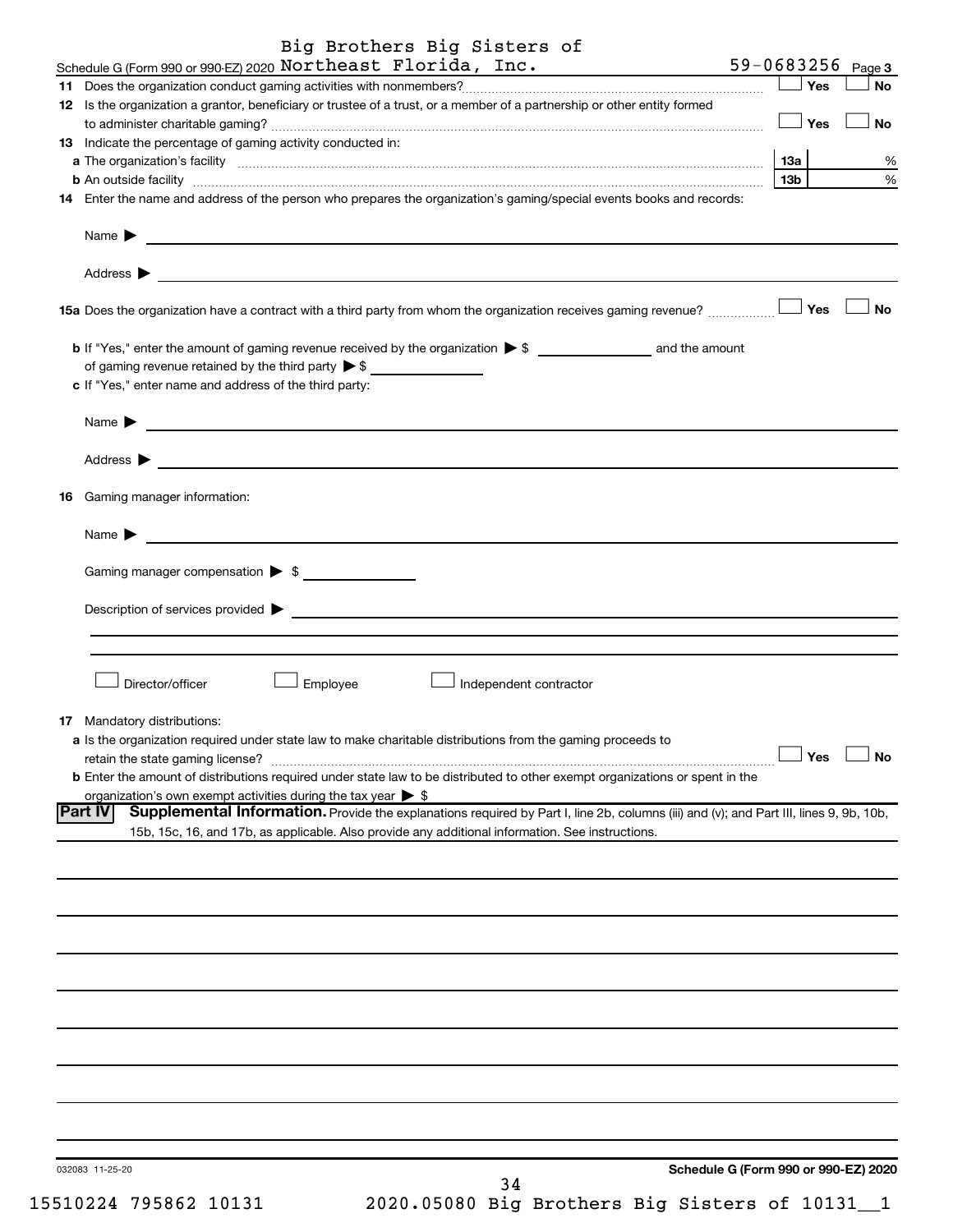| <b>Part IV   Supplemental Information (continued)</b> |                                 |
|-------------------------------------------------------|---------------------------------|
|                                                       |                                 |
|                                                       |                                 |
|                                                       |                                 |
|                                                       |                                 |
|                                                       |                                 |
|                                                       |                                 |
|                                                       |                                 |
|                                                       |                                 |
|                                                       |                                 |
|                                                       |                                 |
|                                                       |                                 |
|                                                       |                                 |
|                                                       |                                 |
|                                                       |                                 |
|                                                       |                                 |
|                                                       |                                 |
|                                                       |                                 |
|                                                       |                                 |
|                                                       |                                 |
|                                                       |                                 |
|                                                       |                                 |
|                                                       |                                 |
|                                                       |                                 |
|                                                       |                                 |
|                                                       |                                 |
|                                                       |                                 |
|                                                       |                                 |
|                                                       |                                 |
|                                                       |                                 |
|                                                       | Schedule G (Form 990 or 990-EZ) |
| 032084 04-01-20                                       |                                 |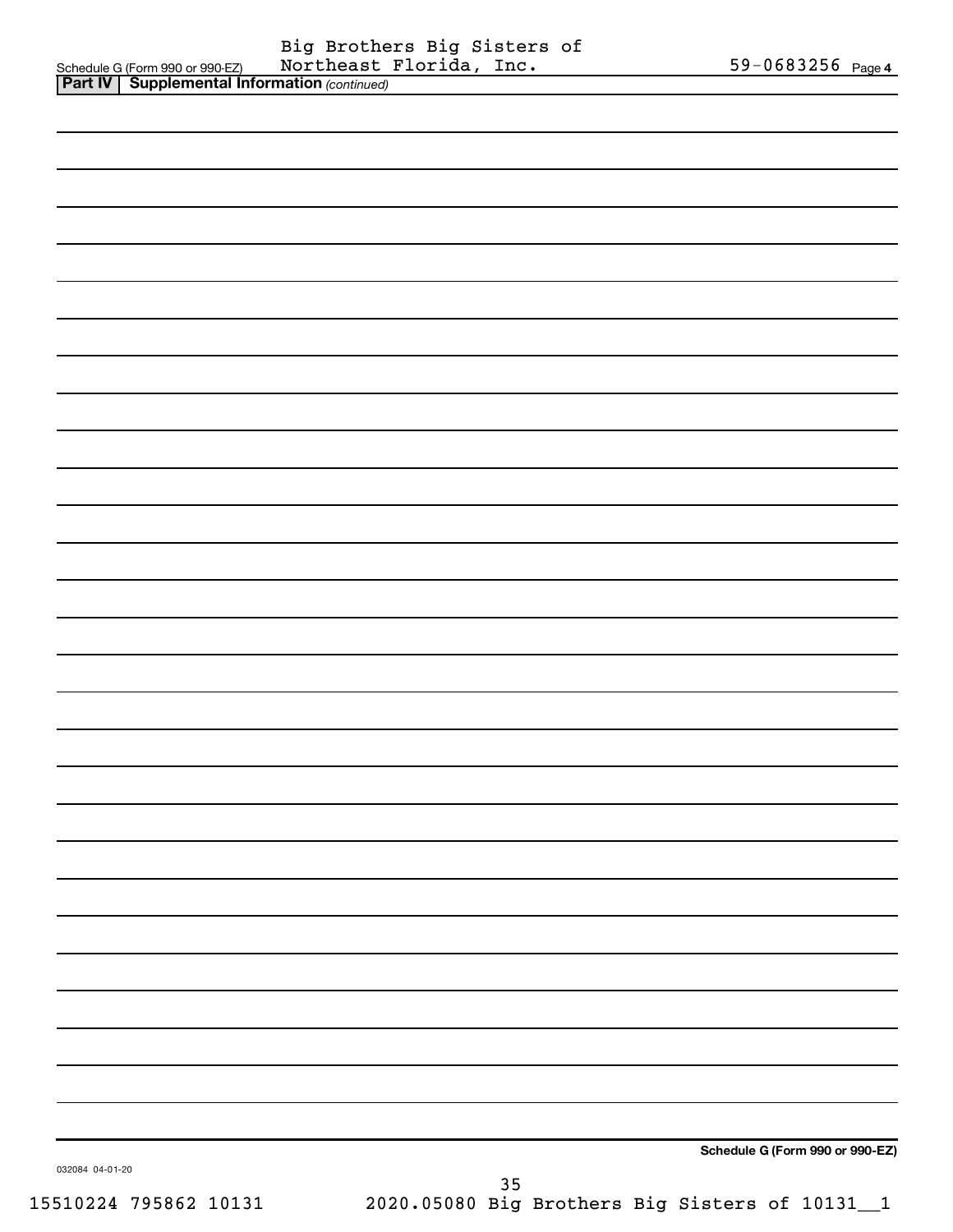|          | <b>SCHEDULE M</b><br>(Form 990)                        |                                                                                                                                |                               | <b>Noncash Contributions</b>         |                                                                                                      |                                                       | OMB No. 1545-0047                   |     |    |
|----------|--------------------------------------------------------|--------------------------------------------------------------------------------------------------------------------------------|-------------------------------|--------------------------------------|------------------------------------------------------------------------------------------------------|-------------------------------------------------------|-------------------------------------|-----|----|
|          |                                                        | > Complete if the organizations answered "Yes" on Form 990, Part IV, lines 29 or 30.                                           |                               |                                      |                                                                                                      |                                                       | <b>2020</b>                         |     |    |
|          | Department of the Treasury<br>Internal Revenue Service | Attach to Form 990.<br>Go to www.irs.gov/Form990 for instructions and the latest information.                                  |                               |                                      |                                                                                                      |                                                       | <b>Open to Public</b><br>Inspection |     |    |
|          | Name of the organization                               | Big Brothers Big Sisters of                                                                                                    |                               |                                      |                                                                                                      | <b>Employer identification number</b>                 |                                     |     |    |
|          |                                                        | Northeast Florida, Inc.                                                                                                        |                               |                                      |                                                                                                      |                                                       | 59-0683256                          |     |    |
| Part I   |                                                        | <b>Types of Property</b>                                                                                                       |                               |                                      |                                                                                                      |                                                       |                                     |     |    |
|          |                                                        |                                                                                                                                | (a)<br>Check if<br>applicable | (b)<br>Number of<br>contributions or | (c)<br>Noncash contribution<br>amounts reported on<br>items contributed Form 990, Part VIII, line 1g | Method of determining<br>noncash contribution amounts | (d)                                 |     |    |
| 1        |                                                        |                                                                                                                                |                               |                                      |                                                                                                      |                                                       |                                     |     |    |
| 2        |                                                        |                                                                                                                                |                               |                                      |                                                                                                      |                                                       |                                     |     |    |
| З        |                                                        | Art - Fractional interests                                                                                                     |                               |                                      |                                                                                                      |                                                       |                                     |     |    |
| 4        |                                                        |                                                                                                                                |                               |                                      |                                                                                                      |                                                       |                                     |     |    |
| 5        |                                                        | Clothing and household goods                                                                                                   |                               |                                      |                                                                                                      |                                                       |                                     |     |    |
| 6        |                                                        |                                                                                                                                |                               |                                      |                                                                                                      |                                                       |                                     |     |    |
| 7        |                                                        |                                                                                                                                |                               |                                      |                                                                                                      |                                                       |                                     |     |    |
| 8        |                                                        |                                                                                                                                |                               |                                      |                                                                                                      |                                                       |                                     |     |    |
| 9        |                                                        | Securities - Publicly traded                                                                                                   |                               |                                      |                                                                                                      |                                                       |                                     |     |    |
| 10       |                                                        | Securities - Closely held stock                                                                                                |                               |                                      |                                                                                                      |                                                       |                                     |     |    |
| 11       | Securities - Partnership, LLC, or                      |                                                                                                                                |                               |                                      |                                                                                                      |                                                       |                                     |     |    |
|          |                                                        |                                                                                                                                |                               |                                      |                                                                                                      |                                                       |                                     |     |    |
| 12       |                                                        | Securities - Miscellaneous                                                                                                     |                               |                                      |                                                                                                      |                                                       |                                     |     |    |
| 13       | Qualified conservation contribution -                  |                                                                                                                                |                               |                                      |                                                                                                      |                                                       |                                     |     |    |
|          |                                                        |                                                                                                                                |                               |                                      |                                                                                                      |                                                       |                                     |     |    |
| 14       |                                                        | Qualified conservation contribution - Other                                                                                    |                               |                                      |                                                                                                      |                                                       |                                     |     |    |
| 15       |                                                        |                                                                                                                                |                               |                                      |                                                                                                      |                                                       |                                     |     |    |
| 16       |                                                        | Real estate - Commercial                                                                                                       |                               |                                      |                                                                                                      |                                                       |                                     |     |    |
| 17       |                                                        |                                                                                                                                |                               |                                      |                                                                                                      |                                                       |                                     |     |    |
| 18       |                                                        |                                                                                                                                |                               |                                      |                                                                                                      |                                                       |                                     |     |    |
| 19<br>20 |                                                        |                                                                                                                                |                               |                                      |                                                                                                      |                                                       |                                     |     |    |
| 21       |                                                        | Drugs and medical supplies                                                                                                     |                               |                                      |                                                                                                      |                                                       |                                     |     |    |
| 22       |                                                        |                                                                                                                                |                               |                                      |                                                                                                      |                                                       |                                     |     |    |
| 23       |                                                        |                                                                                                                                |                               |                                      |                                                                                                      |                                                       |                                     |     |    |
| 24       | Archeological artifacts                                |                                                                                                                                |                               |                                      |                                                                                                      |                                                       |                                     |     |    |
| 25       | Other<br>▸                                             | Fundraising                                                                                                                    | $\overline{\text{X}}$         | $\overline{0}$                       |                                                                                                      | 36,816.Comparable sales                               |                                     |     |    |
| 26       | Other                                                  | Programs                                                                                                                       | X                             | 0                                    |                                                                                                      | 36,524.Comparable                                     | sales                               |     |    |
| 27       | Other                                                  | Marketing                                                                                                                      |                               | 0                                    |                                                                                                      | 0.Comparable sales                                    |                                     |     |    |
| 28       | Other                                                  |                                                                                                                                |                               |                                      |                                                                                                      |                                                       |                                     |     |    |
| 29       |                                                        | Number of Forms 8283 received by the organization during the tax year for contributions                                        |                               |                                      |                                                                                                      |                                                       |                                     |     |    |
|          |                                                        | for which the organization completed Form 8283, Part V, Donee Acknowledgement                                                  |                               |                                      | 29                                                                                                   |                                                       |                                     |     |    |
|          |                                                        |                                                                                                                                |                               |                                      |                                                                                                      |                                                       |                                     | Yes | No |
|          |                                                        | 30a During the year, did the organization receive by contribution any property reported in Part I, lines 1 through 28, that it |                               |                                      |                                                                                                      |                                                       |                                     |     |    |
|          |                                                        | must hold for at least three years from the date of the initial contribution, and which isn't required to be used for          |                               |                                      |                                                                                                      |                                                       |                                     |     |    |
|          |                                                        |                                                                                                                                |                               |                                      |                                                                                                      |                                                       | 30a                                 |     | х  |
|          |                                                        | <b>b</b> If "Yes," describe the arrangement in Part II.                                                                        |                               |                                      |                                                                                                      |                                                       |                                     |     |    |
| 31       |                                                        | Does the organization have a gift acceptance policy that requires the review of any nonstandard contributions?                 |                               |                                      |                                                                                                      |                                                       | 31                                  |     | x  |
|          |                                                        | 32a Does the organization hire or use third parties or related organizations to solicit, process, or sell noncash              |                               |                                      |                                                                                                      |                                                       |                                     |     |    |
|          | contributions?                                         |                                                                                                                                |                               |                                      |                                                                                                      |                                                       | <b>32a</b>                          |     | x  |
|          | <b>b</b> If "Yes," describe in Part II.                |                                                                                                                                |                               |                                      |                                                                                                      |                                                       |                                     |     |    |
| 33       |                                                        | If the organization didn't report an amount in column (c) for a type of property for which column (a) is checked,              |                               |                                      |                                                                                                      |                                                       |                                     |     |    |
|          | describe in Part II.                                   |                                                                                                                                |                               |                                      |                                                                                                      |                                                       |                                     |     |    |
| LHA      |                                                        | For Paperwork Reduction Act Notice, see the Instructions for Form 990.                                                         |                               |                                      |                                                                                                      | Schedule M (Form 990) 2020                            |                                     |     |    |

032141 11-23-20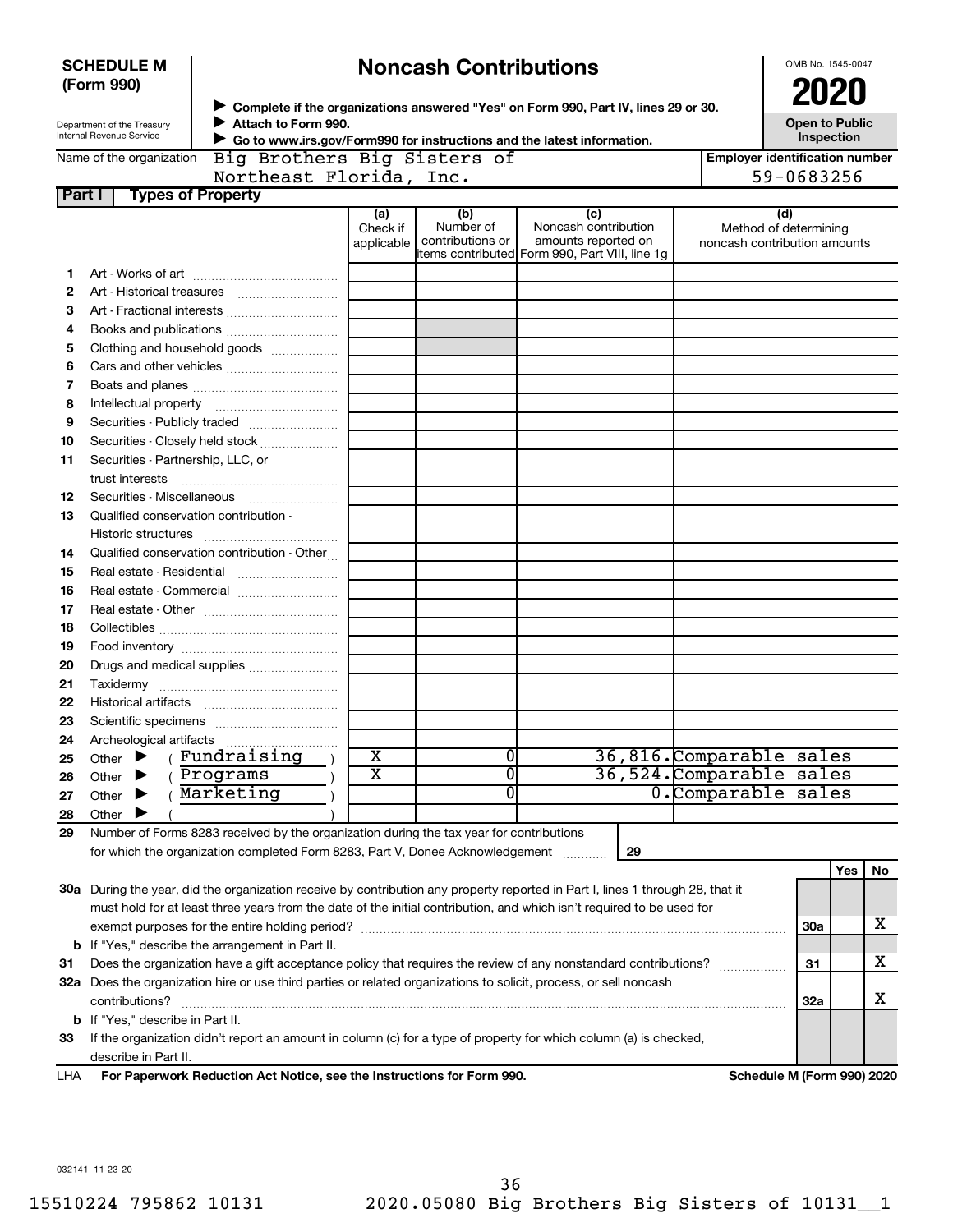| Part II         | Schedule M (Form 990) 2020<br>Nortneast riorida,<br>$\texttt{Inc.}$                                                                                                                                                                                                  | 59-0683256                 | Page 2 |
|-----------------|----------------------------------------------------------------------------------------------------------------------------------------------------------------------------------------------------------------------------------------------------------------------|----------------------------|--------|
|                 | Supplemental Information. Provide the information required by Part I, lines 30b, 32b, and 33, and whether the organization<br>is reporting in Part I, column (b), the number of contributions, the number of items received, or a combination of both. Also complete |                            |        |
|                 | this part for any additional information.                                                                                                                                                                                                                            |                            |        |
|                 |                                                                                                                                                                                                                                                                      |                            |        |
|                 |                                                                                                                                                                                                                                                                      |                            |        |
|                 |                                                                                                                                                                                                                                                                      |                            |        |
|                 |                                                                                                                                                                                                                                                                      |                            |        |
|                 |                                                                                                                                                                                                                                                                      |                            |        |
|                 |                                                                                                                                                                                                                                                                      |                            |        |
|                 |                                                                                                                                                                                                                                                                      |                            |        |
|                 |                                                                                                                                                                                                                                                                      |                            |        |
|                 |                                                                                                                                                                                                                                                                      |                            |        |
|                 |                                                                                                                                                                                                                                                                      |                            |        |
|                 |                                                                                                                                                                                                                                                                      |                            |        |
|                 |                                                                                                                                                                                                                                                                      |                            |        |
|                 |                                                                                                                                                                                                                                                                      |                            |        |
|                 |                                                                                                                                                                                                                                                                      |                            |        |
|                 |                                                                                                                                                                                                                                                                      |                            |        |
|                 |                                                                                                                                                                                                                                                                      |                            |        |
|                 |                                                                                                                                                                                                                                                                      |                            |        |
|                 |                                                                                                                                                                                                                                                                      |                            |        |
|                 |                                                                                                                                                                                                                                                                      |                            |        |
|                 |                                                                                                                                                                                                                                                                      |                            |        |
|                 |                                                                                                                                                                                                                                                                      |                            |        |
|                 |                                                                                                                                                                                                                                                                      |                            |        |
|                 |                                                                                                                                                                                                                                                                      |                            |        |
|                 |                                                                                                                                                                                                                                                                      |                            |        |
|                 |                                                                                                                                                                                                                                                                      |                            |        |
|                 |                                                                                                                                                                                                                                                                      |                            |        |
|                 |                                                                                                                                                                                                                                                                      |                            |        |
|                 |                                                                                                                                                                                                                                                                      |                            |        |
|                 |                                                                                                                                                                                                                                                                      |                            |        |
|                 |                                                                                                                                                                                                                                                                      |                            |        |
|                 |                                                                                                                                                                                                                                                                      |                            |        |
|                 |                                                                                                                                                                                                                                                                      |                            |        |
|                 |                                                                                                                                                                                                                                                                      |                            |        |
|                 |                                                                                                                                                                                                                                                                      |                            |        |
|                 |                                                                                                                                                                                                                                                                      |                            |        |
|                 |                                                                                                                                                                                                                                                                      |                            |        |
|                 |                                                                                                                                                                                                                                                                      |                            |        |
|                 |                                                                                                                                                                                                                                                                      |                            |        |
|                 |                                                                                                                                                                                                                                                                      |                            |        |
|                 |                                                                                                                                                                                                                                                                      |                            |        |
|                 |                                                                                                                                                                                                                                                                      |                            |        |
| 032142 11-23-20 |                                                                                                                                                                                                                                                                      | Schedule M (Form 990) 2020 |        |